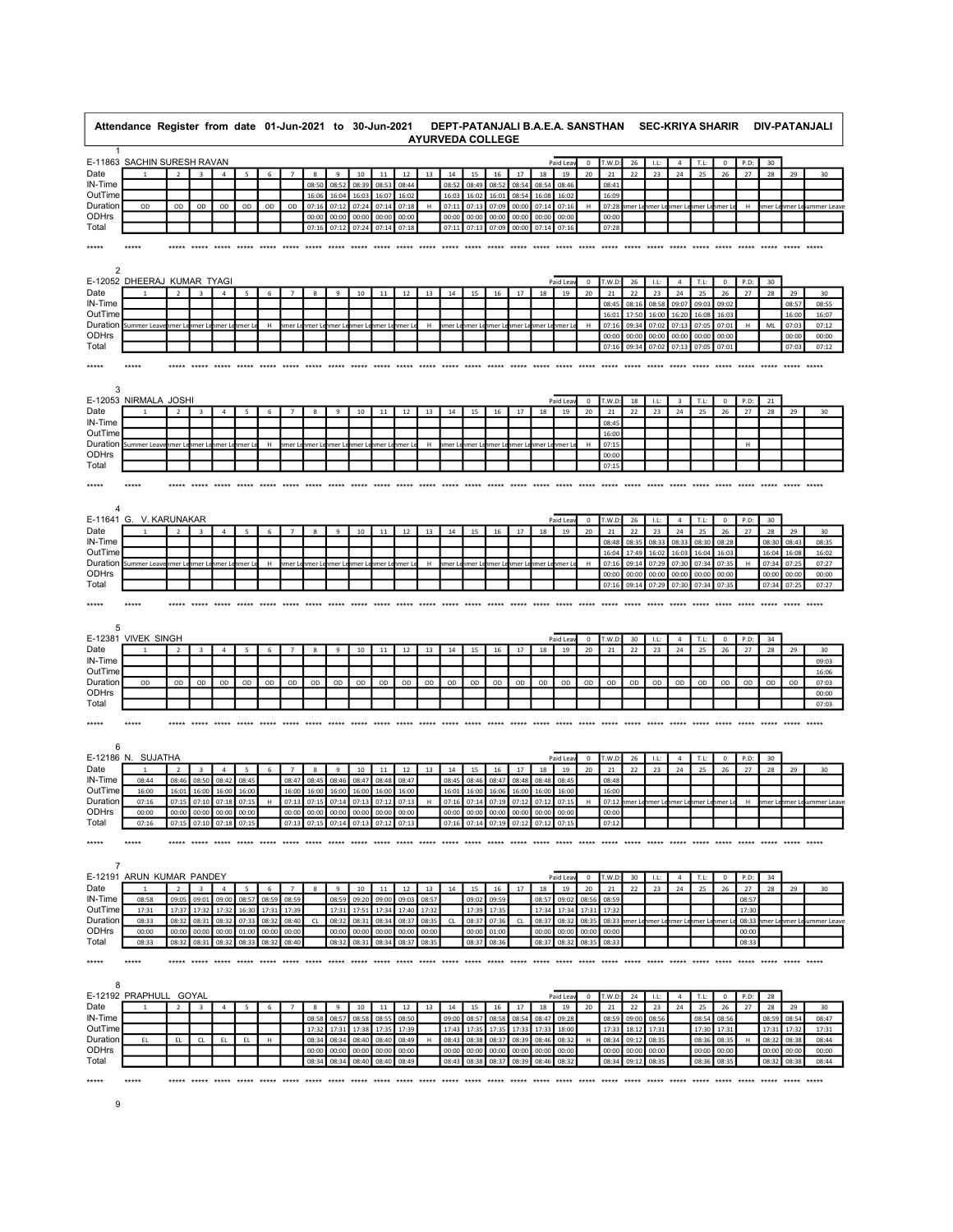|                                     | E-12193 AMIT KUMAR AGRAWAL                  |                |                         |                |                |                |                |                   |                |                                     |                   |                |                |                |                         |                |                |                | Paid Leav                                             |                  | 0 T.W.D:             | 29          | LL:                  | 4                                         | T.L:           | $^{\circ}$        | P.D:           | 33              |                |                            |  |
|-------------------------------------|---------------------------------------------|----------------|-------------------------|----------------|----------------|----------------|----------------|-------------------|----------------|-------------------------------------|-------------------|----------------|----------------|----------------|-------------------------|----------------|----------------|----------------|-------------------------------------------------------|------------------|----------------------|-------------|----------------------|-------------------------------------------|----------------|-------------------|----------------|-----------------|----------------|----------------------------|--|
| Date                                |                                             | 2              | $\overline{a}$          | $\overline{a}$ | $\overline{a}$ | 6              | $\overline{7}$ | $\mathbf{R}$      | $\mathbf{q}$   | 10                                  | 11                | 12             | 13             | 14             | 15                      | 16             | 17             | 18             | 19                                                    | 20               | 21                   | 22          | 23                   | 24                                        | 25             | 26                | 27             | 28              | 29             | 30                         |  |
| IN-Time                             |                                             |                |                         |                |                |                |                | 08:51             | 08:50          | 08:51                               | 08:55             | 08:51          | 08:47          | 08:51          | 08:54                   | 08:51          | 08:52          | 08:52          | 08:53                                                 | 08:52            | 08:50                | 08:56       | 08:48                | 08:54                                     | 08:50          | 08:52             | 08:47          | 08:51           | 08:51          | 08:52                      |  |
| OutTime                             |                                             |                |                         |                |                |                |                | 17:30             | 17:30          |                                     | 17:30 17:30       | 17:30          | 17:30          | 17:30          | 17:30 17:30             |                | 17:30          | 17:30          | 17:30 17:30                                           |                  | 17:30                | 18:14       | 17:30 17:30          |                                           | 17:30          | 17:30             | 17:30 17:30    |                 | 17:30          | 17:30                      |  |
| Duration                            | EL.                                         | EL.            | EL.                     | EL.            | EL             | H              | EL             | 08:39             | 08:40          | 08:39                               | 08:35             | 08:39          | 08:43          | 08:39          | 08:36                   | 08:39          | 08:38          | 08:38          | 08:37                                                 | 08:38            | 08:40                | 09:18       | 08:42                | 08:36                                     | 08:40          | 08:38             | 08:43          | 08:39           | 08:39          | 08:38                      |  |
| ODHrs<br>Total                      |                                             |                |                         |                |                |                |                | 00:00             | 00:00          | 00:00                               | 00:00             | 00:00          | 00:00          | 00:00          | 00:00                   | 00:00          | 00:00          | 00:00          | 00:00                                                 | 00:00            | 00:00                | 00:00       | 00:00                | 00:00                                     | 00:00          | 00:00             | 00:00          | 00:00           | 00:00          | 00:00                      |  |
|                                     |                                             |                |                         |                |                |                |                |                   |                | 08:39 08:40 08:39 08:35 08:39 08:43 |                   |                |                |                | 08:39 08:36             | 08:39          | 08:38          |                | 08:38 08:37 08:38 08:40 09:18 08:42 08:36 08:40 08:38 |                  |                      |             |                      |                                           |                |                   | 08:43 08:39    |                 | 08:39          | 08:38                      |  |
| *****                               | *****                                       |                |                         |                |                |                |                |                   |                |                                     |                   |                |                |                |                         |                |                |                |                                                       |                  |                      |             |                      |                                           |                |                   |                |                 |                |                            |  |
|                                     |                                             |                |                         |                |                |                |                |                   |                |                                     |                   |                |                |                |                         |                |                |                |                                                       |                  |                      |             |                      |                                           |                |                   |                |                 |                |                            |  |
| 10                                  |                                             |                |                         |                |                |                |                |                   |                |                                     |                   |                |                |                |                         |                |                |                |                                                       |                  |                      |             |                      |                                           |                |                   |                |                 |                |                            |  |
|                                     | E-12194 ATUL KUMAR AGRAWAL                  |                |                         |                |                |                |                |                   |                |                                     |                   |                |                |                |                         |                |                |                | Paid Lea                                              | $^{\circ}$       | T.W.D                | 30          | LL:                  | $\overline{4}$                            | T.L:           | $\overline{0}$    | P.D:           | 34              |                |                            |  |
| Date                                |                                             | $\overline{2}$ | $\overline{3}$          | $\overline{a}$ | 5 <sup>5</sup> | -6             | $\overline{7}$ | $\mathbf{R}$      | $\mathbf{q}$   | 10                                  | 11                | 12             | 13             | 14             | 15                      | 16             | 17             | 18             | 19                                                    | 20               | 21                   | 22          | 23                   | 24                                        | 25             | 26                | 27             | 28              | 29             | 30                         |  |
| IN-Time                             | 08:46                                       | 08:51          | 08:53                   | 08:45          | 08:50          | 08:47          | 08:50          | 08:51             | 08:50          | 08:51                               | 08:55             | 08:51          | 08:48          | 08:51          | 08:53                   | 08:52          | 08:52          |                | 08:53                                                 | 08:52            | 08:50                | 08:56       | 08:49                | 08:54                                     | 08:50          | 08:51             | 08:47          | 08:51           | 08:51          | 08:52                      |  |
| OutTime                             | 17:30                                       | 17:30          | 17:30                   | 17:30          | 17:30          | 17:30          | 17:30          | 17:30             | 17:30          | 17:30                               | 17:30             | 17:30          | 17:30          | 17:30          | 17:30                   | 17:30          | 17:30          |                | 17:30                                                 | 17:30            | 17:30                | 18:13       | 17:30                | 17:30                                     | 17:30          | 17:30             | 17:30          | 17:30           | 17:30          | 17:30                      |  |
| Duration<br><b>ODHrs</b>            | 08:44                                       | 08:39          | 08:37                   | 08:45          | 08:40          | 08:43          | 08:40          | 08:39             | 08:40          | 08:39                               | 08:35             | 08:39          | 08:42          | 08:39          | 08:37                   | 08:38          | 08:38          | CL             | 08:37 08:38                                           |                  | 08:40                | 09:17       | 08:41                | 08:36                                     | 08:40          | 08:39             | 08:43          | 08:39           | 08:39          | 08:38                      |  |
| Total                               | 00:00<br>08:44                              | 00:00<br>08:39 | 00:00                   | 00:00<br>08:45 | 00:00<br>08:40 | 00:00<br>08:43 | 00:00          | 00:00             | 00:00<br>08:40 | 00:00<br>08:39                      | 00:00<br>08:35    | 00:00          | 00:00          | 00:00          | 00:00                   | 00:00<br>08:38 | 00:00<br>08:38 |                | 00:00<br>08:37                                        | 00:00            | 00:00<br>08:40       | 00:00       | 00:00<br>08:41       | 00:00<br>08:36                            | 00:00<br>08:40 | 00:00<br>08:39    | 00:00<br>08:43 | 00:00<br>08:39  | 00:00<br>08:39 | 00:00                      |  |
|                                     |                                             |                | 08:37                   |                |                |                | 08:40          | 08:39             |                |                                     |                   | 08:39          | 08:42          | 08:39          | 08:37                   |                |                |                |                                                       | 08:38            |                      | 09:17       |                      |                                           |                |                   |                |                 |                | 08:38                      |  |
| *****                               | *****                                       |                | ***** ***** *****       |                | *****          |                |                |                   |                |                                     |                   |                |                |                |                         |                |                |                |                                                       |                  |                      |             |                      | ***** ***** ***** ***** ***** *****       |                |                   |                |                 |                |                            |  |
|                                     |                                             |                |                         |                |                |                |                |                   |                |                                     |                   |                |                |                |                         |                |                |                |                                                       |                  |                      |             |                      |                                           |                |                   |                |                 |                |                            |  |
| 11                                  |                                             |                |                         |                |                |                |                |                   |                |                                     |                   |                |                |                |                         |                |                |                |                                                       |                  |                      |             |                      |                                           |                |                   |                |                 |                |                            |  |
|                                     | E-00618 MAHESHWER PATHAK                    |                |                         |                |                |                |                |                   |                |                                     |                   |                |                |                |                         |                |                |                | Paid Leav                                             | $\overline{0}$   | T.W.D:               | 26          | LL:                  | $\overline{4}$                            | T.L:           | $^{\circ}$        | P.D:           | 30              |                |                            |  |
| Date                                |                                             | $\overline{2}$ | $\overline{3}$          | $\overline{a}$ | 5 <sup>5</sup> | -6             | $\overline{7}$ | $\mathbf{R}$      | $\mathbf{q}$   | 10                                  | 11                | 12             | 13             | 14             | 15                      | 16             | 17             | 18             | 19                                                    | 20               | 21                   | 22          | 23                   | 24                                        | 25             | 26                | 27             | 28              | 29             | 30                         |  |
| IN-Time                             | 08:25                                       | 08:27          | 08:25                   | 08:26          | 08:28          |                | 08:29          | 08:20             | 08:2           | 08:36                               | 08:38             | 08:25          |                | 08:32          | 08:20                   |                |                |                |                                                       |                  |                      |             |                      |                                           |                |                   |                |                 |                |                            |  |
| OutTime<br>Duration                 | 16:01                                       | 16:02          | 16:03                   | 16:01          | 16:01<br>07:33 | H              | 16:05          | 16:03             | 16:02          | 16:02                               | 16:02             | 16:01          |                | 16:03<br>07:31 | 16:02                   |                | $\Omega$       | $\Omega$       |                                                       | H                | $\Omega$             |             |                      |                                           |                |                   |                |                 |                |                            |  |
| ODHrs                               | 07:36<br>00:00                              | 07:35<br>00:00 | 07:38<br>00:00          | 07:35<br>00:00 | 00:00          |                | 07:36<br>00:00 | 07:43<br>00:00    | 07:35<br>00:00 | 07:26<br>00:00                      | 07:24<br>00:00    | 07:36<br>00:00 | H              | 00:00          | 07:42 ricted L<br>00:00 |                |                |                | CL                                                    |                  |                      |             |                      | hmer Lehmer Lehmer Lehmer Lehmer L        |                |                   | H              |                 |                | hmer Lehmer Leiummer Leave |  |
| Total                               | 07:36                                       |                | 07:35 07:38 07:35       |                | 07:33          |                | 07:36          |                   | 07:43 07:35    | 07:26 07:24                         |                   | 07:36          |                | 07:31          | 07:42                   |                |                |                |                                                       |                  |                      |             |                      |                                           |                |                   |                |                 |                |                            |  |
|                                     |                                             |                |                         |                |                |                |                |                   |                |                                     |                   |                |                |                |                         |                |                |                |                                                       |                  |                      |             |                      |                                           |                |                   |                |                 |                |                            |  |
| *****                               | *****                                       |                |                         |                |                |                |                |                   |                |                                     |                   |                |                |                |                         |                |                |                |                                                       |                  |                      |             |                      |                                           |                |                   |                |                 |                |                            |  |
|                                     |                                             |                |                         |                |                |                |                |                   |                |                                     |                   |                |                |                |                         |                |                |                |                                                       |                  |                      |             |                      |                                           |                |                   |                |                 |                |                            |  |
| 12                                  |                                             |                |                         |                |                |                |                |                   |                |                                     |                   |                |                |                |                         |                |                |                |                                                       |                  |                      |             |                      |                                           |                |                   |                |                 |                |                            |  |
|                                     | E-12195 AVINASH KUMAR SRIVASTAVA            |                |                         |                |                |                |                |                   |                |                                     |                   |                |                |                |                         |                |                |                | Paid Lea                                              | $^{\circ}$       | T.W.D                | 29          | <b>LL:</b>           | $\overline{a}$                            | T.L:           | $\mathbf 0$       | P.D:           | 33              |                |                            |  |
| Date                                | $\mathbf{1}$                                | $\overline{2}$ | $\overline{3}$          | $\overline{a}$ | 5 <sup>5</sup> | - 6            | $\overline{7}$ | $\mathbf{R}$      | $\mathbf{q}$   | 10                                  | 11                | 12             | 13             | 14             | 15                      | 16             | 17             | 18             | 19                                                    | 20               | 21                   | 22          | 23                   | 24                                        | 25             | 26                | 27             | 28              | 29             | 30                         |  |
| IN-Time                             | 08:58                                       | 09:04          | 09:01                   | 09:00          | 08:57          | 08:59          | 08:58          | 10:06             | 09:01          | 09:20                               | 09:00             | 09:03          | 08:56          |                | 09:01                   | 09:59          | 08:58          | 08:56          | 09:02                                                 | 08:56            | 08:59                |             |                      |                                           |                |                   |                |                 |                |                            |  |
| OutTime<br>Duration                 | 17:31<br>08:33                              | 17:36          | 17:32                   | 17:32          | 16:30<br>07:33 | 17:31<br>08:32 | 17:39<br>08:41 | 17:38             | 17:32          | 17:51                               | 17:34             | 17:36<br>08:33 | 17:32<br>08:36 | CL             | 17:34<br>08:33          | 17:34<br>07:35 | 17:32          | 17:32          | 17:34<br>08:32 08:35                                  | 17:31            | 17:32                |             |                      | 08:33 nmer Lenmer Lenmer Lenmer Lenmer Le |                |                   | H              |                 |                | imer Lenmer Leiummer Leave |  |
| <b>ODHrs</b>                        | 00:00                                       | 08:32<br>00:00 | 08:31<br>00:00          | 08:32<br>00:00 | 01:00          | 00:00          | 00:00          | 07:32<br>01:00    | 08:31<br>00:00 | 08:31<br>00:00                      | 08:34<br>00:00    | 00:00          | 00:00          |                | 00:00                   | 01:00          | 08:34<br>00:00 | 08:36<br>00:00 | 00:00                                                 | 00:00            | 00:00                |             |                      |                                           |                |                   |                |                 |                |                            |  |
| Total                               | 08:33                                       | 08:32          | 08:31                   | 08:32          | 08:33          | 08:32          | 08:41          | 08:32             | 08:31          | 08:31                               | 08:34             | 08:33          | 08:36          |                | 08:33                   | 08:35          | 08:34          | 08:36          | 08:32                                                 | 08:35            | 08:33                |             |                      |                                           |                |                   |                |                 |                |                            |  |
|                                     |                                             |                |                         |                |                |                |                |                   |                |                                     |                   |                |                |                |                         |                |                |                |                                                       |                  |                      |             |                      |                                           |                |                   |                |                 |                |                            |  |
| *****                               | *****                                       |                |                         |                |                |                |                |                   |                |                                     |                   |                |                |                |                         |                |                |                |                                                       |                  |                      |             |                      |                                           |                |                   |                |                 |                |                            |  |
|                                     |                                             |                |                         |                |                |                |                |                   |                |                                     |                   |                |                |                |                         |                |                |                |                                                       |                  |                      |             |                      |                                           |                |                   |                |                 |                |                            |  |
| 13                                  |                                             |                |                         |                |                |                |                |                   |                |                                     |                   |                |                |                |                         |                |                |                |                                                       |                  |                      |             |                      |                                           |                |                   |                |                 |                |                            |  |
|                                     | E-12196 PRABHAT KUMAR                       |                |                         |                |                |                |                |                   |                |                                     |                   |                |                |                |                         |                |                |                | Paid Leav                                             | $^{\circ}$       | T.W.D                | 12          | LL                   | $\overline{2}$                            | T.L:           | $\overline{0}$    | P.D:           | 14              |                |                            |  |
| Date<br>IN-Time                     |                                             | $\overline{2}$ | $\overline{3}$          | $\overline{a}$ | -5             | 6              | $\overline{7}$ | $\mathbf{R}$      | $\mathbf{q}$   | 10                                  | 11                | 12             | 13             | 14             | 15                      | 16             | 17             | 18             | 19<br>09:10                                           | 20<br>09:33      | 21<br>09:13          | 22<br>09:18 | 23<br>09:12          | 24<br>09:08                               | 25<br>09:10    | 26<br>09:04       | 27<br>09:08    | 28<br>09:11     | 29<br>09:10    | 30<br>09:07                |  |
| OutTime                             |                                             |                |                         |                |                |                |                |                   |                |                                     |                   |                |                |                |                         |                |                |                |                                                       | 17:51 18:12      | 17:48                | 18:13       | 17:45 17:42          |                                           | 17:47          | 17:36             | 19:29          | 18:07           | 17:42          | 17:39                      |  |
| Duration                            |                                             |                |                         |                |                | H              |                |                   |                |                                     |                   |                | H              |                |                         |                |                |                | 08:41                                                 | 08:39            | 08:35                | 08:55       | 08:33                | 08:34                                     | 08:37          | 08:32             | 10:21          | 08:56           | 08:32          | 08:32                      |  |
| ODHrs                               |                                             |                |                         |                |                |                |                |                   |                |                                     |                   |                |                |                |                         |                |                |                | 00:00                                                 | 00:00            | 00:00                | 00:00       | 00:00                | 00:00                                     | 00:00          | 00:00             | 00:00          | 00:00           | 00:00          | 00:00                      |  |
| Total                               |                                             |                |                         |                |                |                |                |                   |                |                                     |                   |                |                |                |                         |                |                |                | 08:41 08:39                                           |                  | 08:35                | 08:55       | 08:33                | 08:34                                     | 08:37          | 08:32             | 10:21 08:56    |                 | 08:32          | 08:32                      |  |
|                                     |                                             |                |                         |                |                |                |                |                   |                |                                     |                   |                |                |                |                         |                |                |                |                                                       |                  |                      |             |                      |                                           |                |                   |                |                 |                |                            |  |
| *****                               | *****                                       |                |                         |                |                |                |                |                   |                |                                     |                   |                |                |                |                         |                |                |                |                                                       |                  |                      |             |                      | ***** ***** ***** *****                   |                |                   |                |                 |                |                            |  |
|                                     |                                             |                |                         |                |                |                |                |                   |                |                                     |                   |                |                |                |                         |                |                |                |                                                       |                  |                      |             |                      |                                           |                |                   |                |                 |                |                            |  |
| 14                                  |                                             |                |                         |                |                |                |                |                   |                |                                     |                   |                |                |                |                         |                |                |                |                                                       |                  |                      |             |                      |                                           |                |                   |                |                 |                |                            |  |
| Date                                | E-12197 RAJESH KUMAR MISHRA<br>$\mathbf{1}$ | $\overline{2}$ | $\mathbf{3}$            | $\overline{4}$ | -5             | - 6            | $\overline{7}$ | $\mathbf{R}$      | $\mathbf{q}$   | 10                                  | 11                | 12             | 13             | 14             | 15                      | 16             | 17             | 18             | Paid Lea<br>19                                        | $^{\circ}$<br>20 | T.W.D<br>21          | 29<br>22    | LL:<br>23            | $\overline{4}$<br>24                      | T.L:<br>25     | $\mathbf 0$<br>26 | P.D:<br>27     | 33<br>28        | 29             | 30                         |  |
| IN-Time                             | 08:50                                       | 08:58          | 08:50                   | 08:50          | 08:55          | 08:00          | 08:58          | 08:57             | 08:58          | 08:59                               | 08:44             | 08:56          | 09:25          | 08:55          | 08:57                   | 08:59          | 09:03          | 08:57          | 08:48                                                 | 09:19            | 08:50                | 08:57       | 08:48                | 09:02                                     | 06:36          |                   |                |                 |                |                            |  |
| OutTime                             | 18:02                                       | 18:14          | 20:06                   | 18:05          | 18:01          | 18:00          | 18:08          | 18:11             | 18:45          | 18:35                               | 17:59             | 18:07          | 18:15          | 19:17          | 18:22                   | 18:43          | 18:43          | 18:31          | 21:17                                                 | 19:07            | 17:44                | 18:23       | 18:40                | 21:00                                     | 06:36          |                   |                |                 |                |                            |  |
| Duration                            | 09:12                                       |                | 09:16 11:16             | 09:15          | 09:06          |                | 10:00 09:10    | 09:14             | 09:47          | 09:36                               | 09:15             | 09:11          | 08:50          | 10:22          | 09:25                   | 09:44          | 09:40          | 09:34          | 12:29 09:48                                           |                  | 08:54                | 09:26       | 09:52                | 11:58                                     | OD             | hmer Le           | H              |                 |                | nmer Lenmer Le ummer Leave |  |
| <b>ODHrs</b>                        | 00:00                                       | 00:00          | 00:00                   | 00:00          | 00:00          | 00:00          | 00:00          | 00:00             | 00:00          | 00:00                               | 00:00             | 00:00          | 00:00          | 00:00          | 00:00                   | 00:00          | 00:00          | 00:00          | 00:00                                                 | 00:00            | 00:00                | 00:00       | 00:00                | 00:00                                     | 00:00          |                   |                |                 |                |                            |  |
| Total                               | 09:12                                       | 09:16          | 11:16                   | 09:15          | 09:06          | 10:00          | 09:10          | 09:14             | 09:47          | 09:36                               | 09:15             | 09:11          | 08:50          | 10:22          | 09:25                   | 09:44          | 09:40          | 09:34          | 12:29                                                 | 09:48            | 08:54                | 09:26       | 09:52                | 11:58                                     | 00:00          |                   |                |                 |                |                            |  |
| *****                               | *****                                       |                |                         |                |                |                |                |                   |                |                                     |                   |                |                |                |                         |                |                |                |                                                       |                  |                      |             |                      |                                           |                |                   |                |                 |                |                            |  |
|                                     |                                             |                |                         |                |                |                |                |                   |                |                                     |                   |                |                |                |                         |                |                |                |                                                       |                  |                      |             |                      |                                           |                |                   |                |                 |                |                            |  |
| 15                                  |                                             |                |                         |                |                |                |                |                   |                |                                     |                   |                |                |                |                         |                |                |                |                                                       |                  |                      |             |                      |                                           |                |                   |                |                 |                |                            |  |
|                                     | E-12198 AJAY SINGH                          |                |                         |                |                |                |                |                   |                |                                     |                   |                |                |                |                         |                |                |                | Paid Leav                                             | $\mathbf{0}$     | T.W.D                | 29          | LL:                  | 4                                         | T.L:           | $\mathbf{0}$      | P.D:           | 33              |                |                            |  |
| Date                                |                                             | $\overline{2}$ | $\overline{3}$          | $\overline{a}$ | -5             | 6              | $\overline{7}$ | 8                 | 9              | 10                                  | 11                | 12             | 13             | 14             | 15                      | 16             | 17             | 18             | 19                                                    | 20               | 21                   | 22          | 23                   | 24                                        | 25             | 26                | 27             | 28              | 29             | 30                         |  |
| IN-Time                             | 08:51                                       | 08:52          | 08:58                   | 08:59          | 08:49          |                | 09:06 08:59    | 09:00             | 08:58          | 08:57                               | 09:05             | 09:01          | 08:58          | 09:04          | 09:11                   | 09:05          | 09:01          | 08:57          | 08:46                                                 | 08:59            | 09:01                |             |                      |                                           |                |                   |                |                 |                |                            |  |
| OutTime                             | 17:31                                       | 17:30          | 17:32                   | 17:54          | 17:30          | 17:38          | 17:44          | 17:32             | 17:34          | 17:31                               | 17:36             | 17:36          | 17:33          | 17:35          | 17:42                   | 17:35          | 17:32          | 17:31          | 17:30                                                 | 17:30            | 17:32                |             |                      |                                           |                |                   |                |                 |                |                            |  |
| Duration                            | 08:40                                       | 08:38          | 08:34                   | 08:55          | 08:41          | 08:32          | 08:45          | 08:32             | 08:36          | 08:34                               | 08:31             | 08:35          | 08:35          | 08:31          | 08:31                   | 08:30          | 08:31          | 08:34          | 08:44                                                 | 08:31            |                      |             |                      | 08:31 nmer Lenmer Lenmer Lenmer Lenmer Le |                |                   | H              |                 |                | nmer Lenmer Le ummer Leave |  |
| ODHrs                               | 00:00                                       | 00:00          | 00:00                   | 00:00          | 00:00          | 00:00          | 00:00          | 00:00             | 00:00          | 00:00                               | 00:00             | 00:00          | 00:00          | 00:00          | 00:00                   | 00:00          | 00:00          | 00:00          | 00:00                                                 | 00:00            | 00:00                |             |                      |                                           |                |                   |                |                 |                |                            |  |
| Total                               | 08:40                                       | 08:38          | 08:34                   | 08:55          | 08:41          | 08:32 08:45    |                | 08:32             | 08:36          |                                     | 08:34 08:31 08:35 |                | 08:35          | 08:31          | 08:31                   | 08:30          | 08:31          | 08:34          | 08:44 08:31                                           |                  | 08:31                |             |                      |                                           |                |                   |                |                 |                |                            |  |
| *****                               | *****                                       |                |                         |                |                |                |                |                   |                |                                     |                   |                |                |                |                         |                |                |                |                                                       |                  |                      |             |                      |                                           |                |                   |                |                 |                |                            |  |
|                                     |                                             |                |                         |                |                |                |                |                   |                |                                     |                   |                |                |                |                         |                |                |                |                                                       |                  |                      |             |                      |                                           |                |                   |                |                 |                |                            |  |
| - 16                                |                                             |                |                         |                |                |                |                |                   |                |                                     |                   |                |                |                |                         |                |                |                |                                                       |                  |                      |             |                      |                                           |                |                   |                |                 |                |                            |  |
|                                     | E-12351 SHYAM GIRI                          |                |                         |                |                |                |                |                   |                |                                     |                   |                |                |                |                         |                |                |                | Paid Leav                                             | $\mathbf 0$      | T.W.D:               | 23.5        | LL:                  | 4                                         | T.L:           | $\mathbf{0}$      | P.D:           | 27.5            |                |                            |  |
| Date                                |                                             | 2              | $\overline{\mathbf{3}}$ | $\overline{4}$ | 5              | 6              | 7              | 8                 | 9              | 10                                  |                   | 11 12          | 13             | 14             |                         | 15 16          | 17             | 18             | 19                                                    | 20               | 21                   | 22          | 23                   | 24                                        | 25             | 26                | 27             | 28              | 29             | 30                         |  |
| IN-Time                             | 08:35                                       | 08:30          | 08:32                   | 08:30          | 08:38          |                | 08:33          | 08:32             | 08:33          | 08:34                               | 08:35             | 08:35          |                | 08:32          | 08:36 08:37             |                | 08:37          | 08:38          | 08:36                                                 |                  | 08:36                | 08:35       | 08:48 09:32          |                                           | 08:35          | 08:36             |                |                 |                | 08:44                      |  |
|                                     | 17:00                                       | 17:00          | 17:02                   | 17:01          | 17:01          |                | 17:33          | 17:00             | 17:00          | 17:00                               | 17:03             | 17:01          |                | 17:03          | 17:00                   | 17:02          | 17:00          | 17:00          | 17:00                                                 |                  | 17:01                | 18:57       | 17:04                | 17:02                                     | 17:01          | 13:05             |                |                 |                | 17:01                      |  |
| OutTime                             |                                             | 08:30          | 08:30                   | 08:31          | 08:23          | H              |                | 09:00 08:28 08:27 |                | 08:26                               | 08:28             | 08:26          | H              | 08:31          | 08:24 08:25             |                | 08:23          | 08:22          | 08:24                                                 | н.               | 08:25                | 10:22       |                      | 08:16 07:30 08:26                         |                | 04:29             | H              |                 |                | 08:17                      |  |
|                                     | 08:25                                       |                | 00:00                   | 00:00          | 00:00          |                | 00:00          | 00:00             | 00:00          | 00:00                               | 00:00<br>08:28    | 00:00<br>08:26 |                | 00:00          | 00:00                   | 00:00          | 00:00          | 00:00          | 00:00                                                 |                  | 00:00                | 00:00       | 00:00<br>08:16 08:30 | 01:00                                     | 00:00<br>08:26 | 00:00<br>04:29    |                |                 |                | 00:00                      |  |
|                                     | 00:00                                       | 00:00          |                         |                |                |                |                |                   |                |                                     |                   |                |                | 08:31          | 08:24                   | 08:25          | 08:23          | 08:22          | 08:24                                                 |                  | 08:25                | 10:22       |                      |                                           |                |                   |                |                 |                |                            |  |
|                                     | 08:25                                       | 08:30          | 08:30                   | 08:31          | 08:23          |                | 09:00          | 08:28             | 08:27          | 08:26                               |                   |                |                |                |                         |                |                |                |                                                       |                  |                      |             |                      |                                           |                |                   |                |                 |                | 08:17                      |  |
|                                     | *****                                       |                |                         |                |                |                |                |                   |                |                                     |                   |                |                |                |                         |                |                |                |                                                       |                  |                      |             |                      |                                           |                |                   |                |                 |                |                            |  |
| Duration<br>ODHrs<br>Total<br>***** |                                             |                |                         |                |                |                |                |                   |                |                                     |                   |                |                |                |                         |                |                |                |                                                       |                  |                      |             |                      |                                           |                |                   |                |                 |                |                            |  |
| -17                                 |                                             |                |                         |                |                |                |                |                   |                |                                     |                   |                |                |                |                         |                |                |                |                                                       |                  |                      |             |                      |                                           |                |                   |                |                 |                |                            |  |
|                                     | E-11040 RAVI KUMAR                          |                |                         |                |                |                |                |                   |                |                                     |                   |                |                |                |                         |                |                |                | Paid Leav                                             | $\overline{0}$   | T.W.D:               | 26          | LL:                  | 4                                         | T.L:           | $\mathbf{0}$      | P.D:           | 30 <sup>2</sup> |                |                            |  |
|                                     |                                             | $\overline{2}$ |                         |                |                |                |                |                   | 9              | 10                                  | 11                | 12             | 13             | 14             | 15                      | 16             | 17             | 18             | 19                                                    | 20               | 21                   | 22          | 23                   | 24                                        | 25             | 26                | 27             | 28              | 29             | 30                         |  |
| Date<br>IN-Time<br>OutTime          |                                             |                |                         |                |                |                |                |                   |                |                                     |                   |                |                |                |                         |                |                |                |                                                       |                  | 08:49 09:00<br>16:01 | 16:01       | 08:52<br>16:02       | 08:48 08:54<br>16:01                      |                | 08:54<br>16:03    |                | 08:50<br>16:03  | 08:48<br>16:06 | 08:53<br>16:02             |  |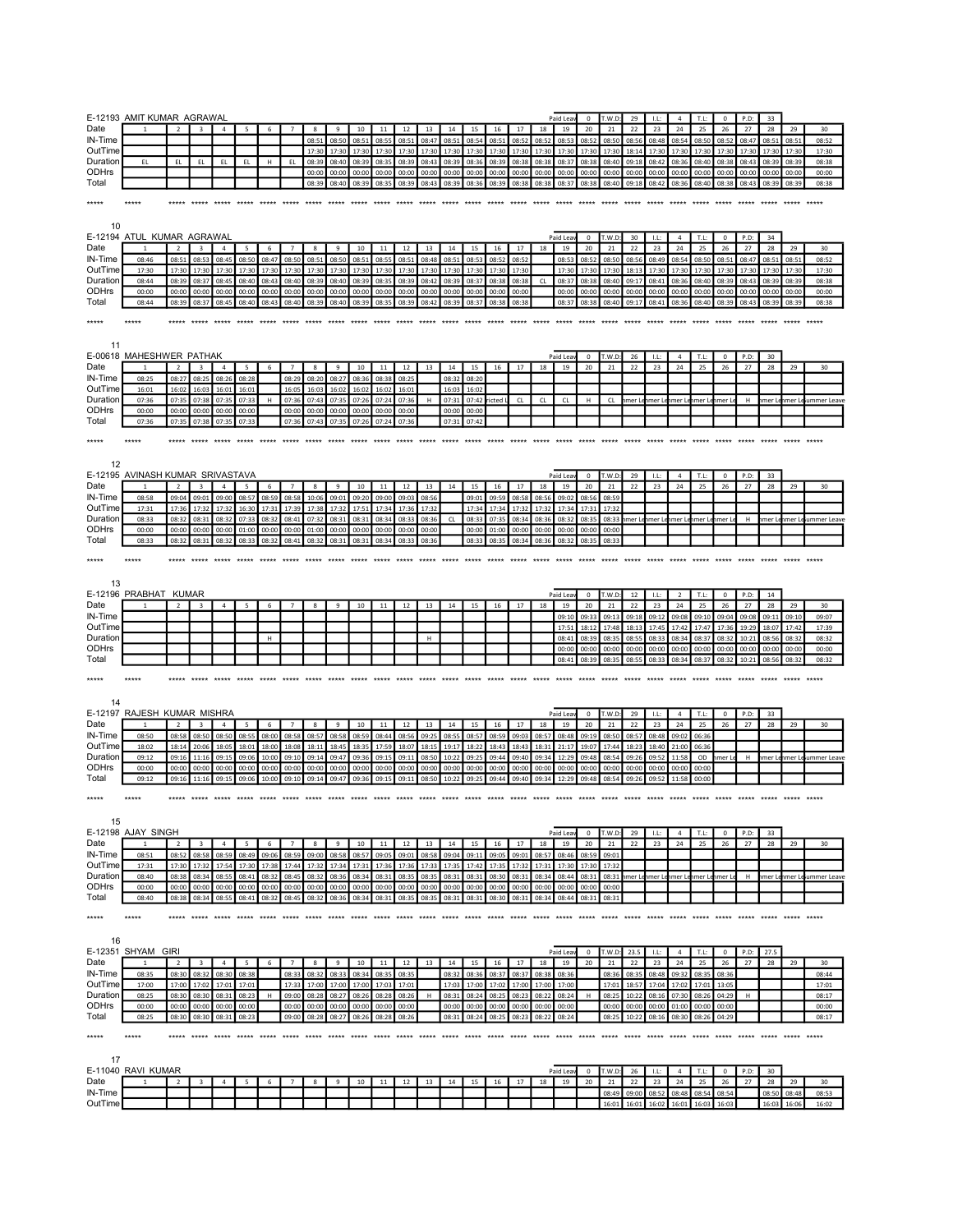| ODHrs                    | Duration Summer Leavenmer Lenmer Lenmer Lenmer Le |                          |                         |                                     |                | H              |                                |                  |                | nmer Lenmer Lenmer Lenmer Lenmer Lenmer Le |                |                |                |                |                      |                |                      |                | H Inmer Lehmer Lehmer Lehmer Lehmer Lehmer Le | H                 | 07:12<br>00:00          | 07:01<br>00:00       | 07:10<br>00:00 | 07:13<br>00:00       | 07:09<br>00:00 | 07:09<br>00:00    | H              | 07:13<br>00:00    | 07:18<br>00:00    | 07:09<br>00:00     |
|--------------------------|---------------------------------------------------|--------------------------|-------------------------|-------------------------------------|----------------|----------------|--------------------------------|------------------|----------------|--------------------------------------------|----------------|----------------|----------------|----------------|----------------------|----------------|----------------------|----------------|-----------------------------------------------|-------------------|-------------------------|----------------------|----------------|----------------------|----------------|-------------------|----------------|-------------------|-------------------|--------------------|
| Total                    |                                                   |                          |                         |                                     |                |                |                                |                  |                |                                            |                |                |                |                |                      |                |                      |                |                                               |                   | 07:12                   | 07:01                | 07:10          | 07:13                | 07:09          | 07:09             |                | 07:13             | 07:18             | 07:09              |
| *****                    | *****                                             |                          |                         | ***** ***** ***** ***** ***** ***** |                |                |                                | *****            | *****          |                                            |                | *****          | *****          |                |                      |                |                      | *****          | *****                                         | *****             | *****                   | *****                |                | ***** *****          | *****          | *****             | *****          | *****             | *****             | *****              |
| 18                       |                                                   |                          |                         |                                     |                |                |                                |                  |                |                                            |                |                |                |                |                      |                |                      |                |                                               |                   |                         |                      |                |                      |                |                   |                |                   |                   |                    |
| Date                     | E-00450 ACHARYA SUMAN ARYA                        | $\overline{\phantom{a}}$ | $\overline{a}$          | $\overline{a}$                      | 5              | 6              |                                | 8                | $\ddot{q}$     | $10\,$                                     | $11\,$         | $12\,$         | 13             | 14             | 15                   | 16             | 17                   | 18             | Paid Lea<br>19                                | $\mathbf 0$<br>20 | T.W.D<br>21             | $\mathsf 0$<br>22    | LL:<br>23      | $\mathbf 0$<br>24    | T.L:<br>25     | $\mathbf 0$<br>26 | P.D:<br>$27\,$ | $\mathbf 0$<br>28 | 29                | 30                 |
| IN-Time                  |                                                   |                          |                         |                                     |                |                |                                |                  |                |                                            |                |                |                |                |                      |                |                      |                |                                               |                   |                         |                      |                |                      |                |                   |                |                   |                   |                    |
| OutTime<br>Duration      |                                                   |                          |                         |                                     |                | $\,$ H         |                                |                  |                |                                            |                |                | H              |                |                      |                |                      |                |                                               | $\mathsf H$       |                         |                      |                |                      |                |                   | H              |                   |                   |                    |
| <b>ODHrs</b><br>Total    |                                                   |                          |                         |                                     |                |                |                                |                  |                |                                            |                |                |                |                |                      |                |                      |                |                                               |                   |                         |                      |                |                      |                |                   |                |                   |                   |                    |
| *****                    |                                                   |                          |                         |                                     |                |                |                                |                  |                |                                            |                |                |                |                |                      |                |                      |                |                                               |                   |                         |                      |                |                      |                |                   |                |                   |                   |                    |
|                          |                                                   |                          |                         |                                     |                |                |                                |                  |                |                                            |                |                |                |                |                      |                |                      |                |                                               |                   |                         |                      |                |                      |                |                   |                |                   |                   |                    |
| 19                       | E-00368 MANOJ KUMAR SINGH                         |                          |                         |                                     |                |                |                                |                  |                |                                            |                |                |                |                |                      |                |                      |                | Paid Lea                                      | $\mathbf{0}$      | T.W.D:                  | 28.5                 | LL:            | $\overline{4}$       | T.L:           | $\mathbf{0}$      | P.D:           | 32.5              |                   |                    |
| Date                     | $\overline{1}$                                    | $\overline{2}$           | $\overline{\mathbf{3}}$ | $\overline{4}$                      | 5              | 6              | $\overline{7}$                 | 8                | 9              | 10                                         | 11             | 12             | 13             | 14             | 15                   | 16             | 17                   | 18             | 19                                            | 20                | 21                      | 22                   | 23             | 24                   | 25             | 26                | 27             | 28                | 29                | 30                 |
| IN-Time<br>OutTime       | 09:25<br>17:55                                    | 09:11<br>17:50           | 09:12<br>17:57          | 09:10<br>18:29                      | 08:54<br>17:38 | 13:53<br>18:01 | 09:14<br>17:50                 | 09:05<br>17:54   | 09:13<br>17:54 | 09:17<br>17:51                             | 09:02<br>17:45 | 09:40<br>17:30 | 14:05<br>18:05 | 09:17<br>17:55 | 10:13<br>17:51       | 08:58<br>17:32 | 09:17<br>17:56       | 09:16<br>17:53 | 09:21<br>18:06                                | 09:27<br>18:08    | 14:13<br>18:19          | 09:14<br>17:48       | 09:29<br>18:13 | 09:25<br>18:18       | 09:17<br>17:56 | 09:20<br>17:51    | 09:21<br>17:55 | 09:21<br>18:07    | 09:08<br>17:58    | 05:57<br>14:44     |
| Duration<br><b>ODHrs</b> | 08:30<br>00:00                                    | 08:39<br>00:00           | 08:45<br>00:00          | 09:19<br>00:00                      | 08:44<br>00:00 | 04:08<br>00:00 | 08:36<br>00:00                 | 08:49<br>00:00   | 08:41<br>00:00 | 08:34<br>00:00                             | 08:43<br>00:00 | 07:50<br>01:00 | 04:00<br>00:00 | 08:38<br>00:00 | 07:38<br>01:00       | 08:34<br>00:00 | 08:39<br>00:00       | 08:37<br>00:00 | 08:45<br>00:00                                | 08:41<br>00:00    | 04:06<br>00:00          | 08:34<br>00:00       | 08:44<br>00:00 | 08:53<br>00:00       | 08:39<br>00:00 | 08:31<br>00:00    | 08:34<br>00:00 | 08:46<br>00:00    | 08:50<br>00:00    | 08:47<br>00:00     |
| Total                    | 08:30                                             | 08:39                    | 08:45                   | 09:19                               | 08:44          | 04:08          | 08:36                          | 08:49            | 08:41          | 08:34                                      | 08:43          | 08:50          | 04:00          | 08:38          | 08:38                | 08:34          | 08:39                | 08:37          | 08:45                                         | 08:41             | 04:06                   | 08:34                | 08:44          | 08:53                | 08:39          | 08:31             | 08:34          | 08:46             | 08:50             | 08:47              |
| *****                    | *****                                             | *****                    | *****                   | *****                               | *****          | ***** *****    |                                | *****            | *****          | *****                                      | *****          | *****          | *****          | ***** *****    |                      | ***** *****    |                      | *****          | *****                                         | *****             | *****                   | *****                | *****          | *****                | *****          | *****             | *****          | *****             | *****             | *****              |
|                          |                                                   |                          |                         |                                     |                |                |                                |                  |                |                                            |                |                |                |                |                      |                |                      |                |                                               |                   |                         |                      |                |                      |                |                   |                |                   |                   |                    |
| 20                       | E-00449 SURESH CHANDRA JOSHI                      |                          |                         |                                     |                |                |                                |                  |                |                                            |                |                |                |                |                      |                |                      |                | Paid Lea                                      | $\mathbf 0$       | T.W.D:                  | 26                   | LL:            | $\sqrt{4}$           | T.L:           | $\mathbf 0$       | P.D:           | 30                |                   |                    |
| Date<br>IN-Time          |                                                   |                          | $\overline{\mathbf{3}}$ | $\overline{4}$                      | 5              | 6              | $\overline{7}$                 | $\bf8$           | 9              | 10                                         | $11\,$         | 12             | 13             | 14             | 15                   | 16             | 17                   | 18             | 19                                            | 20                | 21<br>09:06             | 22<br>09:06          | 23             | 24                   | 25             | 26                | 27             | 28                | 29                | 30                 |
| OutTime                  |                                                   |                          |                         |                                     |                |                |                                |                  |                |                                            |                |                |                |                |                      |                |                      |                |                                               |                   | 16:09                   | 17:47                |                |                      |                |                   |                |                   |                   |                    |
| Duration<br><b>ODHrs</b> | Summer Leave                                      |                          | imer Lenmer Le          | nmer L                              | nmer L         | н              | nmer Lenmer Le                 |                  |                | imer Leinmer Le                            | hmer L         | ımer L         | н              |                | nmer Lenmer Le       | hmer L         | hmer Le              | mer Le         | hmer l                                        | H                 | 07:03<br>00:00          | 08:41<br>00:00       | CL             | ${\sf CL}$           | CL             | ricted            | н              | ML                | ML                | ML                 |
| Total                    |                                                   |                          |                         |                                     |                |                |                                |                  |                |                                            |                |                |                |                |                      |                |                      |                |                                               |                   | 07:03                   | 08:41                |                |                      |                |                   |                |                   |                   |                    |
| *****                    | *****                                             | *****                    | *****                   |                                     |                |                |                                |                  |                |                                            |                |                |                |                |                      |                |                      |                | *****                                         | *****             |                         |                      |                |                      |                | *****             |                |                   |                   |                    |
|                          |                                                   |                          |                         |                                     |                |                |                                |                  |                |                                            |                |                |                |                |                      |                |                      |                |                                               |                   |                         |                      |                |                      |                |                   |                |                   |                   |                    |
| 21                       |                                                   |                          |                         |                                     |                |                |                                |                  |                |                                            |                |                |                |                |                      |                |                      |                |                                               |                   |                         |                      |                |                      |                |                   |                |                   |                   |                    |
|                          | E-12355 DIVYA VIJ                                 |                          |                         |                                     |                |                |                                |                  |                |                                            |                |                |                |                |                      |                |                      |                | Paid Lea                                      | $^{\circ}$        | T.W.D                   | $\overline{7}$       | LL:            | $\overline{2}$       | T.L:           | $^{\circ}$        | P.D:           | 9                 |                   |                    |
| Date<br>IN-Time          |                                                   | $\overline{2}$           | $\overline{\mathbf{3}}$ | $\sqrt{4}$                          | 5              | 6              | $\overline{7}$                 | 8                | 9              | 10                                         | 11             | 12             | 13             | 14             | 15                   | 16             | 17<br>08:58          | 18<br>08:54    | 19<br>08:58                                   | 20                | 21<br>08:53             | 22<br>08:55          | 23<br>09:04    | 24<br>08:51          | 25             | 26                | 27             | 28                | 29                | 30                 |
| OutTime<br>Duration      |                                                   |                          |                         |                                     |                |                |                                |                  |                |                                            |                |                |                |                |                      |                | 17:48                | 17:48          | 17:30                                         |                   | 17:33                   | 17:50                | 17:43          | 17:32                |                |                   |                |                   |                   |                    |
| ODHrs                    |                                                   |                          |                         |                                     |                | н              |                                |                  |                |                                            |                |                | н              |                |                      |                | 08:50<br>00:00       | 08:54<br>00:00 | 08:32<br>00:00                                | $\mathsf H$       | 08:40<br>00:00          | 08:55<br>00:00       | 08:39<br>00:00 | 08:41<br>00:00       |                |                   | н              |                   |                   |                    |
| Total                    |                                                   |                          |                         |                                     |                |                |                                |                  |                |                                            |                |                |                |                |                      |                | 08:50                | 08:54          | 08:32                                         |                   | 08:40                   | 08:55                | 08:39          | 08:41                |                |                   |                |                   |                   |                    |
| *****                    | *****                                             | *****                    |                         |                                     |                |                |                                |                  |                |                                            |                |                |                |                |                      |                |                      |                |                                               |                   |                         |                      |                |                      |                | ***** ***** ***** |                |                   | ***** ***** ***** |                    |
| 22                       |                                                   |                          |                         |                                     |                |                |                                |                  |                |                                            |                |                |                |                |                      |                |                      |                |                                               |                   |                         |                      |                |                      |                |                   |                |                   |                   |                    |
| Date                     | E-12386 ANIL KUMAR<br>$\overline{1}$              | $\overline{2}$           | $\overline{\mathbf{3}}$ | $\sqrt{4}$                          | 5              | 6              | $\overline{7}$                 | 8                | 9              | 10                                         | 11             | 12             | 13             | 14             | 15                   | 16             | 17                   | 18             | Paid Lea<br>19                                | 0<br>20           | T.W.D:<br>21            | 26<br>22             | LL:<br>23      | $\overline{4}$<br>24 | T.L:<br>25     | $^{\circ}$<br>26  | P.D:<br>27     | 30<br>28          | 29                | 30                 |
| IN-Time                  |                                                   |                          |                         |                                     |                |                |                                |                  |                |                                            |                |                |                |                |                      |                |                      |                |                                               |                   |                         |                      |                |                      |                |                   |                |                   |                   |                    |
| OutTime<br>Duration      | OD                                                | OD                       | OD                      | OD                                  | OD             | н              | OD                             | OD               | OD             | OD                                         | OD             | OD             | н              | OD             | OD                   | OD             | OD                   | OD             | OD                                            | н                 | OD                      | OD                   | OD             | OD                   | OD             | OD                | н              | OD                | OD                | OD                 |
| ODHrs<br>Total           |                                                   |                          |                         |                                     |                |                |                                |                  |                |                                            |                |                |                |                |                      |                |                      |                |                                               |                   |                         |                      |                |                      |                |                   |                |                   |                   |                    |
| *****                    | *****                                             |                          |                         |                                     |                |                |                                |                  |                |                                            |                |                |                |                |                      |                |                      |                |                                               |                   |                         |                      |                |                      |                |                   |                |                   |                   |                    |
|                          |                                                   |                          |                         |                                     |                |                |                                |                  |                |                                            |                |                |                |                |                      |                |                      |                |                                               |                   |                         |                      |                |                      |                |                   |                |                   |                   |                    |
|                          |                                                   |                          |                         |                                     |                |                |                                |                  |                |                                            |                |                |                |                |                      |                |                      |                |                                               |                   |                         |                      |                |                      |                |                   |                |                   |                   |                    |
| 23                       |                                                   |                          |                         |                                     |                |                |                                |                  |                |                                            |                |                |                |                |                      |                |                      |                |                                               |                   |                         |                      |                |                      |                |                   |                |                   |                   |                    |
| Date                     | E-12356 NEHA UNIYAL                               |                          | $\overline{3}$          | $\overline{4}$                      | 5              | 6              | $\overline{7}$                 | $\boldsymbol{8}$ | 9              | 10                                         | 11             | 12             | 13             | 14             | 15                   | 16             | 17                   | 18             | Paid Lea<br>19                                | $\mathbf 0$<br>20 | T.W.D:<br>21            | 26<br>22             | LL:<br>23      | $\sqrt{4}$<br>24     | T.L:<br>25     | $\mathbf 0$<br>26 | P.D:<br>27     | 30<br>28          | 29                | 30                 |
| IN-Time                  |                                                   |                          |                         |                                     |                |                |                                |                  |                |                                            | 08:51          |                |                | 08:43          | 08:47                | 08:44          | 08:46                | 08:48          | 08:46                                         |                   | 08:59                   | 08:48                | 08:45          | 08:44                | 08:46          | 08:46             |                | 08:46             | 08:47             | 08:46              |
| OutTime                  | Duration Summer Leavenmer Lenmer Lenmer Lenmer Le |                          |                         |                                     |                |                | H nmer Lenmer Lenmer Lenmer Le |                  |                |                                            | 17:30<br>08:39 | CL             | H              | 17:30<br>08:47 | 17:30<br>08:43       | 17:30<br>08:46 | 17:30<br>08:44       | 17:30<br>08:42 | 17:30<br>08:44                                | H                 | 17:32<br>08:33          | 17:48<br>09:00       | 17:30<br>08:45 | 17:30<br>08:46       | 17:30<br>08:44 | 17:30<br>08:44    | H              | 17:30<br>08:44    | 17:30<br>08:43    | 17:30<br>08:44     |
| <b>ODHrs</b><br>Total    |                                                   |                          |                         |                                     |                |                |                                |                  |                |                                            | 00:00<br>08:39 |                |                | 00:00<br>08:47 | 00:00<br>08:43       | 00:00          | 00:00<br>08:46 08:44 | 00:00<br>08:42 | 00:00<br>08:44                                |                   | 00:00                   | 00:00<br>08:33 09:00 | 00:00<br>08:45 | 00:00<br>08:46       | 00:00<br>08:44 | 00:00<br>08:44    |                | 00:00<br>08:44    | 00:00<br>08:43    | 00:00<br>08:44     |
| *****                    | *****                                             |                          |                         |                                     |                |                |                                |                  |                |                                            |                |                |                |                |                      |                |                      |                |                                               |                   |                         |                      |                |                      |                |                   |                |                   |                   |                    |
|                          |                                                   |                          |                         |                                     |                |                |                                |                  |                |                                            |                |                |                |                |                      |                |                      |                |                                               |                   |                         |                      |                |                      |                |                   |                |                   |                   |                    |
|                          |                                                   |                          |                         |                                     |                |                |                                |                  |                |                                            |                |                |                |                |                      |                |                      |                |                                               |                   |                         |                      |                |                      |                |                   |                |                   |                   |                    |
| 24                       |                                                   |                          |                         |                                     |                |                |                                |                  |                |                                            |                |                |                |                |                      |                |                      |                |                                               |                   |                         |                      |                |                      |                |                   |                |                   |                   |                    |
| Date                     | E-00610 RAMAKANT MARDE                            | $\overline{2}$           | $\overline{\mathbf{3}}$ | $\overline{4}$                      | 5              | 6              | $\overline{7}$                 | $\boldsymbol{8}$ | 9              | 10                                         | $11\,$         | 12             | 13             | 14             | 15                   | 16             | 17                   | 18             | Paid Lea<br>19                                | $\mathbf 0$<br>20 | T.W.D:<br>$\bf{21}$     | 26<br>22             | -LL:<br>23     | $\overline{4}$<br>24 | T.L:<br>25     | $\circ$<br>26     | P.D:<br>27     | 30<br>28          | 29                | 30                 |
| IN-Time                  | 08:55                                             |                          | 09:02 08:58             | 08:59                               | 08:57          |                |                                | 09:01 09:01      | 08:52          | 09:00                                      | 08:55          | 08:49          |                | 08:51          | 08:52                | 08:53          | 08:55                |                |                                               |                   |                         |                      |                |                      |                |                   |                |                   |                   |                    |
| OutTime<br>Duration      | 16:18<br>07:23                                    | 16:15<br>07:13           | 16:05<br>07:07          | 16:05<br>07:06                      | 16:05<br>07:08 | н              | 17:25<br>08:24                 | 16:09<br>07:08   | 16:54<br>08:02 | 16:06<br>07:06                             | 16:02<br>07:07 | 16:00<br>07:11 | H              | 16:04<br>07:13 | 16:03<br>07:11       | 16:02<br>07:09 | 16:03<br>07:08       | CL             | CL                                            | H                 | ricted Linmer Lenmer Le |                      |                | nmer Le              | nmer Le        | nmer L            | H              | nmer L            |                   | nmer Leummer Leave |
| <b>ODHrs</b><br>Total    | 00:00<br>07:23                                    | 07:13                    | 00:00 00:00<br>07:07    | 00:00<br>07:06                      | 00:00<br>07:08 |                | 00:00<br>08:24                 | 00:00<br>07:08   | 00:00<br>08:02 | 00:00<br>07:06                             | 00:00<br>07:07 | 00:00<br>07:11 |                | 07:13          | 00:00 00:00<br>07:11 | 00:00<br>07:09 | 00:00<br>07:08       |                |                                               |                   |                         |                      |                |                      |                |                   |                |                   |                   |                    |
|                          |                                                   |                          |                         |                                     |                |                |                                |                  |                |                                            |                |                |                |                |                      |                |                      |                |                                               |                   |                         |                      |                |                      |                |                   |                |                   |                   |                    |
| *****                    | *****                                             |                          |                         |                                     |                |                |                                |                  |                |                                            |                |                |                |                |                      |                |                      |                |                                               |                   |                         |                      |                |                      |                |                   |                |                   |                   |                    |
| 25                       |                                                   |                          |                         |                                     |                |                |                                |                  |                |                                            |                |                |                |                |                      |                |                      |                |                                               |                   |                         |                      |                |                      |                |                   |                |                   |                   |                    |

| ΣU      |         |       |  |  |  |    |          |           |         |    |    |    |    |      |           |    |    |  |               |            |        |           |     |   |  |
|---------|---------|-------|--|--|--|----|----------|-----------|---------|----|----|----|----|------|-----------|----|----|--|---------------|------------|--------|-----------|-----|---|--|
| E-12200 | `RAMRA. | SINGH |  |  |  |    |          |           |         |    |    |    |    |      | Paid Leav |    |    |  |               |            |        |           |     |   |  |
| Date    |         |       |  |  |  | 10 | A<br>. . | 12<br>-14 | 12<br>. | 14 | 15 | 16 | 17 | 18 i | 19<br>    | 20 | 21 |  | $\sim$<br>. . | $\sim$<br> | --<br> | --<br>- - | . . | u |  |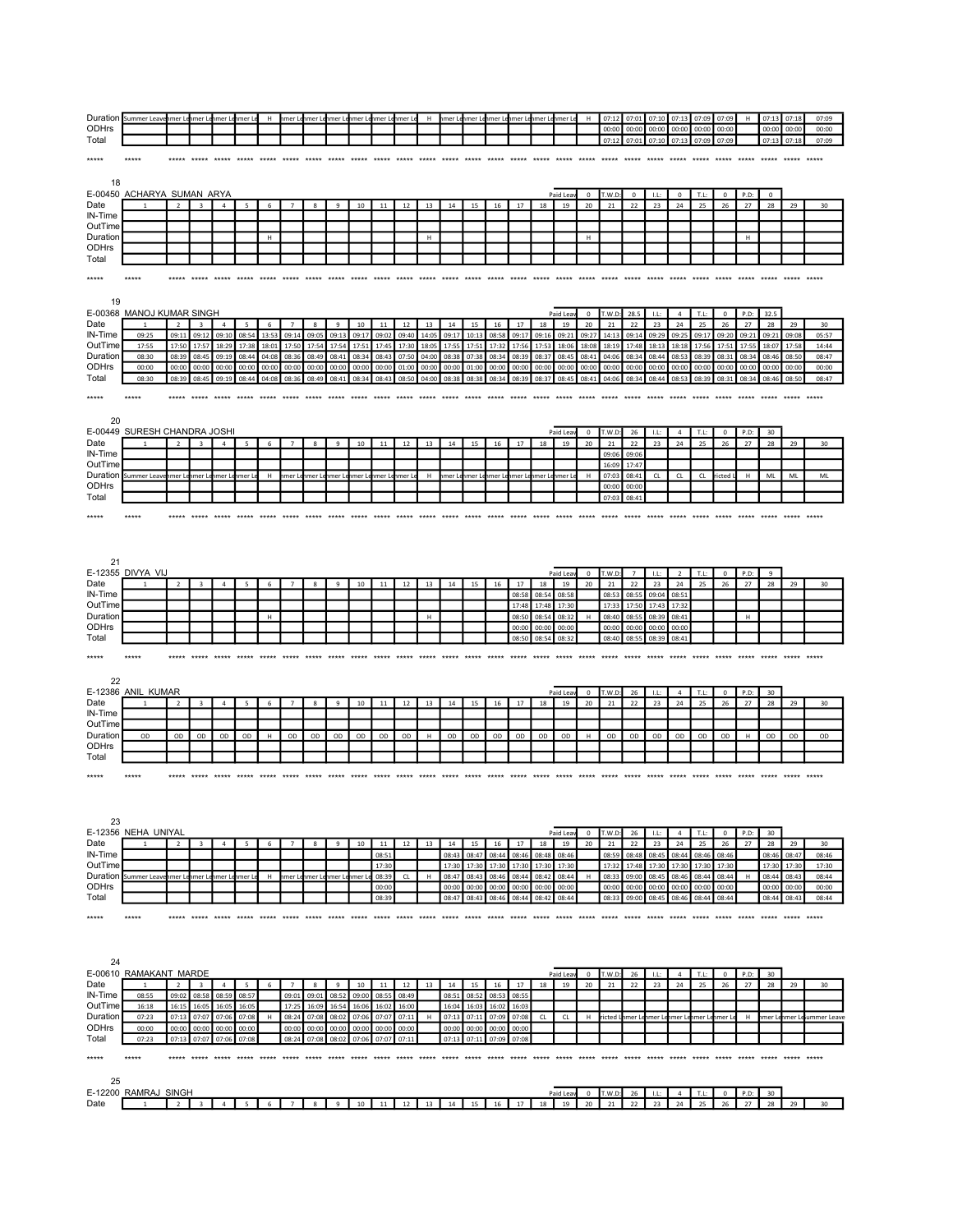| IN-Time                                                                                                                                                                                                                                     |                                                   |                |                                                             |                |                 |             |                |                   |              |                                            |                   |       |       |                   |       |             |                                            |       |                                            |                | 09:01  | 08:58                                     | 09:07  | 09:07                  | 09:08  | 09:13          |                         |                |       |                            |
|---------------------------------------------------------------------------------------------------------------------------------------------------------------------------------------------------------------------------------------------|---------------------------------------------------|----------------|-------------------------------------------------------------|----------------|-----------------|-------------|----------------|-------------------|--------------|--------------------------------------------|-------------------|-------|-------|-------------------|-------|-------------|--------------------------------------------|-------|--------------------------------------------|----------------|--------|-------------------------------------------|--------|------------------------|--------|----------------|-------------------------|----------------|-------|----------------------------|
| OutTime                                                                                                                                                                                                                                     |                                                   |                |                                                             |                |                 |             |                |                   |              |                                            |                   |       |       |                   |       |             |                                            |       |                                            |                | 16:02  | 17:47                                     | 16:1   | 16:16                  | 16:26  | 16:20          |                         |                |       |                            |
|                                                                                                                                                                                                                                             | Duration Summer Leavenmer Lenmer Lenmer Lenmer Le |                |                                                             |                |                 | H           |                |                   |              | hmer Lehmer Lehmer Lehmer Lehmer Lehmer Le |                   |       | H     |                   |       |             | hmer Lehmer Lehmer Lehmer Lehmer Lehmer Le |       |                                            | H              | 07:01  | 08:49                                     | 07:04  | 07:09                  | 07:18  | 07:07          | H                       | CL             | OD    | OD                         |
| ODHrs                                                                                                                                                                                                                                       |                                                   |                |                                                             |                |                 |             |                |                   |              |                                            |                   |       |       |                   |       |             |                                            |       |                                            |                | 00:00  | 00:00                                     | 00:00  | 00:00                  | 00:00  | 00:00          |                         |                |       |                            |
| Total                                                                                                                                                                                                                                       |                                                   |                |                                                             |                |                 |             |                |                   |              |                                            |                   |       |       |                   |       |             |                                            |       |                                            |                | 07:01  | 08:49                                     | 07:04  |                        |        | 07:07          |                         |                |       |                            |
|                                                                                                                                                                                                                                             |                                                   |                |                                                             |                |                 |             |                |                   |              |                                            |                   |       |       |                   |       |             |                                            |       |                                            |                |        |                                           |        | 07:09                  | 07:18  |                |                         |                |       |                            |
| *****                                                                                                                                                                                                                                       | *****                                             |                |                                                             |                |                 |             |                |                   |              |                                            |                   |       |       |                   |       |             |                                            |       |                                            |                |        | *****                                     | *****  |                        |        |                |                         |                |       |                            |
|                                                                                                                                                                                                                                             |                                                   |                |                                                             |                |                 |             |                |                   |              |                                            |                   |       |       |                   |       |             |                                            |       |                                            |                |        |                                           |        |                        |        |                |                         |                |       |                            |
|                                                                                                                                                                                                                                             |                                                   |                |                                                             |                |                 |             |                |                   |              |                                            |                   |       |       |                   |       |             |                                            |       |                                            |                |        |                                           |        |                        |        |                |                         |                |       |                            |
| 26                                                                                                                                                                                                                                          |                                                   |                |                                                             |                |                 |             |                |                   |              |                                            |                   |       |       |                   |       |             |                                            |       |                                            |                |        |                                           |        |                        |        |                |                         |                |       |                            |
|                                                                                                                                                                                                                                             | E-00613 VIKRAM GUPTA                              |                |                                                             |                |                 |             |                |                   |              |                                            |                   |       |       |                   |       |             |                                            |       | Paid Leav                                  | $\mathbf{0}$   | T.W.D: | 26                                        | 1.1    | $\overline{4}$         | T.L:   | $^{\circ}$     | P.D:                    | 30             |       |                            |
| Date                                                                                                                                                                                                                                        |                                                   | $\overline{2}$ | $\overline{3}$                                              | $\overline{a}$ | $5\overline{5}$ | -6          | $\overline{7}$ | $^{\circ}$        | $\mathbf{q}$ | 10                                         | 11                | 12    | 13    | 14                | 15    | 16          | 17                                         | 18    | 19                                         | 20             | 21     | 22                                        | 23     | 24                     | 25     | 26             | 27                      | 28             | 29    | 30                         |
| IN-Time                                                                                                                                                                                                                                     | 09:52                                             | 10:07          | 09:59                                                       | 09:54          | 09:46           |             | 09:48          | 09:40             | 09:43        | 10:07                                      | 09:51             | 09:49 |       | 10:09             | 09:40 | 09:49       | 10:05                                      | 09:44 | 09:50                                      |                | 09:48  |                                           |        |                        |        |                |                         |                |       |                            |
|                                                                                                                                                                                                                                             |                                                   |                |                                                             |                |                 |             |                |                   |              |                                            |                   |       |       |                   |       |             |                                            |       |                                            |                |        |                                           |        |                        |        |                |                         |                |       |                            |
| OutTime                                                                                                                                                                                                                                     | 17:09                                             | 17:12          | 17:10                                                       | 17:22          | 17:01           |             | 17:28          | 17:09             | 17:09        | 17:23                                      | 17:56             | 17:40 |       | 17:13             | 17:18 | 16:54       | 17:12                                      | 17:13 | 17:20                                      |                | 17:14  |                                           |        |                        |        |                |                         |                |       |                            |
| Duration                                                                                                                                                                                                                                    | 07:17                                             | 07:05          | 07:11                                                       | 07:28          | 07:15           | н           | 07:40          | 07:29             | 07:26        | 07:16                                      | 08:05             | 07:51 | H     | 07:04             | 07:38 | 07:05       | 07:07                                      | 07:29 | 07:30                                      | н              |        | 07:26 nmer Lenmer Lenmer Lenmer Lenmer Le |        |                        |        |                | H                       |                |       | hmer Lehmer Leiummer Leave |
| ODHrs                                                                                                                                                                                                                                       | 00:00                                             | 00:00          | 00:00                                                       | 00:00          | 00:00           |             | 00:00          | 00:00             | 00:00        | 00:00                                      | 00:00             | 00:00 |       | 00:00             | 00:00 | 00:00       | 00:00                                      | 00:00 | 00:00                                      |                | 00:00  |                                           |        |                        |        |                |                         |                |       |                            |
| Total                                                                                                                                                                                                                                       | 07:17                                             |                | 07:05 07:11 07:28                                           |                | 07:15           |             |                |                   |              | 07:40 07:29 07:26 07:16 08:05              |                   | 07:51 |       | 07:04             | 07:38 | 07:05       | 07:07 07:29 07:30                          |       |                                            |                | 07:26  |                                           |        |                        |        |                |                         |                |       |                            |
|                                                                                                                                                                                                                                             |                                                   |                |                                                             |                |                 |             |                |                   |              |                                            |                   |       |       |                   |       |             |                                            |       |                                            |                |        |                                           |        |                        |        |                |                         |                |       |                            |
| *****                                                                                                                                                                                                                                       | *****                                             |                |                                                             |                |                 |             |                |                   |              |                                            |                   |       |       |                   |       |             |                                            |       |                                            |                |        |                                           |        |                        |        |                |                         |                |       |                            |
|                                                                                                                                                                                                                                             |                                                   |                |                                                             |                |                 |             |                |                   |              |                                            |                   |       |       |                   |       |             |                                            |       |                                            |                |        |                                           |        |                        |        |                |                         |                |       |                            |
|                                                                                                                                                                                                                                             |                                                   |                |                                                             |                |                 |             |                |                   |              |                                            |                   |       |       |                   |       |             |                                            |       |                                            |                |        |                                           |        |                        |        |                |                         |                |       |                            |
| 27                                                                                                                                                                                                                                          |                                                   |                |                                                             |                |                 |             |                |                   |              |                                            |                   |       |       |                   |       |             |                                            |       |                                            |                |        |                                           |        |                        |        |                |                         |                |       |                            |
|                                                                                                                                                                                                                                             | E-12199 DIKSHA UPRETI                             |                |                                                             |                |                 |             |                |                   |              |                                            |                   |       |       |                   |       |             |                                            |       | Paid Lea                                   | $^{\circ}$     | T.W.D  | 26                                        | LL:    | $\overline{4}$         | T.L:   | $^{\circ}$     | P.D:                    | 30             |       |                            |
| Date                                                                                                                                                                                                                                        | $\mathbf{1}$                                      | 2              | $\mathbf{3}$                                                | $\overline{4}$ | -5              | 6           | $\overline{7}$ | $\mathbf{R}$      | 9            | 10                                         | 11                | 12    | 13    | 14                | 15    | 16          | 17                                         | 18    | 19                                         | 20             | 21     | 22                                        | 23     | 24                     | 25     | 26             | 27                      | 28             | 29    | 30                         |
| IN-Time                                                                                                                                                                                                                                     |                                                   |                |                                                             |                |                 |             |                |                   |              |                                            |                   |       |       |                   |       |             |                                            |       |                                            |                | 08:59  | 08:56                                     | 09:02  | 08:55                  | 09:01  | 08:54          |                         | 09:00          | 08:57 | 09:02                      |
| OutTime                                                                                                                                                                                                                                     |                                                   |                |                                                             |                |                 |             |                |                   |              |                                            |                   |       |       |                   |       |             |                                            |       |                                            |                | 16:03  | 17:51                                     | 16:1   | 16:04                  | 16:04  | 16:00          |                         | 16:02          | 16:08 | 16:05                      |
|                                                                                                                                                                                                                                             | Duration Summer Leavenmer Lenmer Lenmer Lenmer Le |                |                                                             |                |                 | H           |                |                   |              | nmer Lehmer Lehmer Lehmer Lehmer Lehmer Le |                   |       | H     |                   |       |             |                                            |       | nmer Lenmer Lenmer Lenmer Lenmer Lenmer Le | H              | 07:04  | 08:55                                     | 07:15  | 07:09                  | 07:03  | 07:06          | H                       | 07:02          | 07:11 | 07:03                      |
| ODHrs                                                                                                                                                                                                                                       |                                                   |                |                                                             |                |                 |             |                |                   |              |                                            |                   |       |       |                   |       |             |                                            |       |                                            |                | 00:00  | 00:00                                     | 00:00  | 00:00                  | 00:00  | 00:00          |                         | 00:00          | 00:00 | 00:00                      |
| Total                                                                                                                                                                                                                                       |                                                   |                |                                                             |                |                 |             |                |                   |              |                                            |                   |       |       |                   |       |             |                                            |       |                                            |                |        |                                           | 07:15  |                        |        |                |                         |                |       |                            |
|                                                                                                                                                                                                                                             |                                                   |                |                                                             |                |                 |             |                |                   |              |                                            |                   |       |       |                   |       |             |                                            |       |                                            |                | 07:04  | 08:55                                     |        | 07:09                  | 07:03  | 07:06          |                         | 07:02          | 07:11 | 07:03                      |
| *****                                                                                                                                                                                                                                       | *****                                             |                |                                                             |                |                 |             |                |                   |              |                                            |                   |       |       |                   |       |             |                                            |       |                                            |                |        |                                           |        |                        |        |                | ***** ***** ***** ***** |                |       |                            |
|                                                                                                                                                                                                                                             |                                                   |                |                                                             |                |                 |             |                |                   |              |                                            |                   |       |       |                   |       |             |                                            |       |                                            |                |        |                                           |        |                        |        |                |                         |                |       |                            |
|                                                                                                                                                                                                                                             |                                                   |                |                                                             |                |                 |             |                |                   |              |                                            |                   |       |       |                   |       |             |                                            |       |                                            |                |        |                                           |        |                        |        |                |                         |                |       |                            |
|                                                                                                                                                                                                                                             |                                                   |                |                                                             |                |                 |             |                |                   |              |                                            |                   |       |       |                   |       |             |                                            |       |                                            |                |        |                                           |        |                        |        |                |                         |                |       |                            |
|                                                                                                                                                                                                                                             |                                                   |                |                                                             |                |                 |             |                |                   |              |                                            |                   |       |       |                   |       |             |                                            |       |                                            |                |        |                                           |        |                        |        |                |                         |                |       |                            |
| 28                                                                                                                                                                                                                                          |                                                   |                |                                                             |                |                 |             |                |                   |              |                                            |                   |       |       |                   |       |             |                                            |       |                                            |                |        |                                           |        |                        |        |                |                         |                |       |                            |
|                                                                                                                                                                                                                                             | E-00738 MUNNA KUMAR YADAV                         |                |                                                             |                |                 |             |                |                   |              |                                            |                   |       |       |                   |       |             |                                            |       | Paid Lea                                   | $^{\circ}$     | T.W.D  | 26                                        | 1.1    | $\overline{4}$         | T.L:   | $^{\circ}$     | P.D                     | 30             |       |                            |
|                                                                                                                                                                                                                                             |                                                   |                |                                                             |                |                 |             |                |                   |              |                                            |                   |       |       |                   |       |             |                                            |       |                                            |                |        |                                           |        |                        |        |                |                         |                |       |                            |
| Date                                                                                                                                                                                                                                        | $\mathbf{1}$                                      | $\overline{2}$ | $\overline{3}$                                              | $\overline{4}$ | 5               | 6           | $\overline{7}$ | 8                 | 9            | 10                                         | 11                | 12    | 13    | 14                | 15    | 16          | 17                                         | 18    | 19                                         | 20             | 21     | 22                                        | 23     | 24                     | 25     | 26             | 27                      | 28             | 29    | 30                         |
| IN-Time                                                                                                                                                                                                                                     | 08:44                                             | 08:33          | 08:27                                                       | 08:25          | 08:36           |             | 08:29          | 08:21             | 08:32        | 08:30                                      | 08:37             | 08:25 |       | 08:35             | 08:32 | 08:30       | 08:35                                      | 08:3' |                                            |                | 08:36  |                                           |        |                        |        |                |                         |                |       |                            |
| OutTime                                                                                                                                                                                                                                     | 16:01                                             | 16:01          | 16:01                                                       | 16:01          | 16:01           |             | 16:01          | 16:01             | 16:01        | 16:01                                      | 16:01             | 16:10 |       | 16:02             | 16:01 | 16:01       | 16:05                                      | 16:03 |                                            |                | 16:02  |                                           |        |                        |        |                |                         |                |       |                            |
| Duration                                                                                                                                                                                                                                    | 07:17                                             | 07:28          | 07:34                                                       | 07:36          | 07:25           | H           | 07:32          | 07:40             | 07:28        | 07:31                                      | 07:24             | 07:45 | H     | 07:27             | 07:29 | 07:31       | 07:30                                      |       | 07:32 ricted L                             | H              | 07:26  | nmer Lenmer L                             |        | enmer Lenmer Lenmer Le |        |                | H                       |                |       | imer Lenmer Leiummer Leave |
| ODHrs                                                                                                                                                                                                                                       | 00:00                                             | 00:00          | 00:00                                                       | 00:00          | 00:00           |             | 00:00          | 00:00             | 00:00        | 00:00                                      | 00:00             | 00:00 |       | 00:00             | 00:00 | 00:00       | 00:00                                      | 00:00 |                                            |                | 00:00  |                                           |        |                        |        |                |                         |                |       |                            |
| Total                                                                                                                                                                                                                                       | 07:17                                             | 07:28          | 07:34                                                       | 07:36          | 07:25           |             | 07:32          | 07:40             | 07:28        | 07:31                                      | 07:24             | 07:45 |       | 07:27             | 07:29 | 07:31       | 07:30                                      | 07:32 |                                            |                | 07:26  |                                           |        |                        |        |                |                         |                |       |                            |
|                                                                                                                                                                                                                                             |                                                   |                |                                                             |                |                 |             |                |                   |              |                                            |                   |       |       |                   |       |             |                                            |       |                                            |                |        |                                           |        |                        |        |                |                         |                |       |                            |
| *****                                                                                                                                                                                                                                       | *****                                             |                |                                                             |                |                 |             |                |                   |              |                                            |                   |       |       |                   |       |             |                                            |       |                                            |                |        |                                           |        |                        |        |                |                         |                |       |                            |
|                                                                                                                                                                                                                                             |                                                   |                |                                                             |                |                 |             |                |                   |              |                                            |                   |       |       |                   |       |             |                                            |       |                                            |                |        |                                           |        |                        |        |                |                         |                |       |                            |
| 29                                                                                                                                                                                                                                          |                                                   |                |                                                             |                |                 |             |                |                   |              |                                            |                   |       |       |                   |       |             |                                            |       |                                            |                |        |                                           |        |                        |        |                |                         |                |       |                            |
|                                                                                                                                                                                                                                             |                                                   |                |                                                             |                |                 |             |                |                   |              |                                            |                   |       |       |                   |       |             |                                            |       |                                            |                |        |                                           |        |                        |        |                |                         |                |       |                            |
|                                                                                                                                                                                                                                             | E-00776 PRATYUSH KUMAR                            |                |                                                             |                |                 |             |                |                   |              |                                            |                   |       |       |                   |       |             |                                            |       | Paid Lea                                   | $\mathsf 0$    | T.W.D  | 26                                        | LL:    | $\overline{a}$         | T.L:   | $\mathbf 0$    | P.D:                    | 30             |       |                            |
| Date                                                                                                                                                                                                                                        |                                                   | $\overline{2}$ | 3                                                           | $\overline{a}$ | 5               | 6           | $\overline{7}$ | $\mathbf{R}$      | $\mathbf{q}$ | 10                                         | 11                | 12    | 13    | 14                | 15    | 16          | 17                                         | 18    | 19                                         | 20             | 21     | 22                                        | 23     | 24                     | 25     | 26             | 27                      | 28             | 29    | 30                         |
| IN-Time                                                                                                                                                                                                                                     | 08:44                                             | 08:46          | 08:45                                                       |                | 08:47           |             | 08:51          |                   | 08:46        | 09:15                                      | 08:50             | 08:49 |       | 08:44             | 08:39 | 08:47       | 08:43                                      | 08:49 | 08:41                                      |                | 08:40  |                                           |        |                        |        |                |                         |                |       |                            |
|                                                                                                                                                                                                                                             |                                                   |                |                                                             |                |                 |             | 17:25          |                   | 16:55        | 16:26                                      | 16:02             | 16:02 |       | 16:01             | 16:04 | 16:00       | 16:10                                      | 16:04 | 16:01                                      |                | 16:00  |                                           |        |                        |        |                |                         |                |       |                            |
|                                                                                                                                                                                                                                             | 16:04                                             | 16:01          | 16:02                                                       |                | 16:01           |             |                |                   |              |                                            |                   |       |       | 07:17             | 07:25 |             |                                            | 07:15 | 07:20                                      |                | 07:20  | ımer L                                    | hmer l | ımer L                 | ımer L |                |                         |                |       | ummer Leave                |
|                                                                                                                                                                                                                                             | 07:20                                             | 07:15          | 07:17                                                       | CL             | 07:14           | H           | 08:34          | OD                | 08:09        | 07:11                                      | 07:12             | 07:13 | H     |                   |       | 07:13       | 07:27                                      |       |                                            |                |        |                                           |        |                        |        | nmer L         | H                       | ımer Lenmer Lı |       |                            |
|                                                                                                                                                                                                                                             | 00:00                                             |                | 00:00                                                       |                | 00:00           |             | 00:00          |                   | 00:00        |                                            |                   | 00:00 |       |                   | 00:00 | 00:00       | 00:00                                      | 00:00 |                                            |                | 00:00  |                                           |        |                        |        |                |                         |                |       |                            |
|                                                                                                                                                                                                                                             |                                                   | 00:00          |                                                             |                |                 |             |                |                   |              | 00:00                                      | 00:00             |       |       | 00:00             |       |             |                                            |       | 00:00                                      |                |        |                                           |        |                        |        |                |                         |                |       |                            |
|                                                                                                                                                                                                                                             | 07:20                                             | 07:15          | 07:17                                                       |                | 07:14           |             | 08:34          |                   | 08:09        | 07:11                                      | 07:12             | 07:13 |       | 07:17             | 07:25 | 07:13       | 07:27                                      | 07:15 | 07:20                                      |                | 07:20  |                                           |        |                        |        |                |                         |                |       |                            |
|                                                                                                                                                                                                                                             | *****                                             |                | ***** ***** *****                                           |                |                 |             |                |                   |              |                                            |                   |       |       |                   |       |             |                                            |       | ***** ***** ***** ***** *****              |                |        |                                           |        |                        |        |                |                         |                |       |                            |
|                                                                                                                                                                                                                                             |                                                   |                |                                                             |                |                 |             |                |                   |              |                                            |                   |       |       |                   |       |             |                                            |       |                                            |                |        |                                           |        |                        |        |                |                         |                |       |                            |
|                                                                                                                                                                                                                                             |                                                   |                |                                                             |                |                 |             |                |                   |              |                                            |                   |       |       |                   |       |             |                                            |       |                                            |                |        |                                           |        |                        |        |                |                         |                |       |                            |
| 30                                                                                                                                                                                                                                          |                                                   |                |                                                             |                |                 |             |                |                   |              |                                            |                   |       |       |                   |       |             |                                            |       |                                            |                |        |                                           |        |                        |        |                |                         |                |       |                            |
|                                                                                                                                                                                                                                             | E-12269 NITIN KUMAR                               |                |                                                             |                |                 |             |                |                   |              |                                            |                   |       |       |                   |       |             |                                            |       | Paid Lea                                   | $\mathbf{0}$   | T.W.D: | 27                                        | LL:    | $\overline{4}$         | T.L:   | $\circ$        | P.D:                    | 31             |       |                            |
|                                                                                                                                                                                                                                             | 1                                                 | $\overline{2}$ | $\overline{\mathbf{3}}$                                     | $\overline{4}$ | 5               | 6           | $\overline{7}$ | 8                 | 9            | 10                                         | 11                | 12    | 13    | 14                | 15    | 16          | 17                                         | 18    | 19                                         | 20             | 21     | 22                                        | 23     | 24                     | 25     | 26             | 27                      | 28             | 29    | 30                         |
|                                                                                                                                                                                                                                             |                                                   |                |                                                             |                |                 |             |                | 09:04             | 09:04        |                                            | 09:01             | 09:00 |       | 09:06             | 09:04 | 09:02       | 09:06                                      |       | 09:01                                      |                | 09:00  |                                           |        |                        |        |                |                         |                |       |                            |
|                                                                                                                                                                                                                                             |                                                   |                |                                                             |                |                 |             |                |                   |              |                                            |                   |       |       | 16:09             |       |             |                                            |       |                                            |                | 16:10  |                                           |        |                        |        |                |                         |                |       |                            |
|                                                                                                                                                                                                                                             |                                                   |                |                                                             |                |                 |             |                | 16:06             | 16:06        |                                            | 16:07             | 16:02 |       |                   | 16:05 | 16:03       | 16:10                                      |       | 16:07                                      |                |        |                                           |        |                        |        |                |                         |                |       |                            |
|                                                                                                                                                                                                                                             | OD                                                | OD             | OD                                                          | OD             | OD              | OD          | OD             | 07:02             | 07:02        | OD                                         | 07:06             | 07:02 | H     | 07:03             | 07:01 | 07:01       | 07:04                                      | OD    | 07:06                                      | H              | 07:10  | nmer Lenmer Lenmer Lenmer Lenmer Le       |        |                        |        |                | H                       |                |       | imer Leimer Leiummer Leave |
|                                                                                                                                                                                                                                             |                                                   |                |                                                             |                |                 |             |                | 00:00             | 00:00        |                                            | 00:00             | 00:00 |       | 00:00             | 00:00 | 00:00       | 00:00                                      |       | 00:00                                      |                | 00:00  |                                           |        |                        |        |                |                         |                |       |                            |
|                                                                                                                                                                                                                                             |                                                   |                |                                                             |                |                 |             |                | 07:02             | 07:02        |                                            | 07:06             | 07:02 |       | 07:03             | 07:01 | 07:01       | 07:04                                      |       | 07:06                                      |                | 07:10  |                                           |        |                        |        |                |                         |                |       |                            |
|                                                                                                                                                                                                                                             |                                                   |                |                                                             |                |                 |             |                |                   |              |                                            |                   |       |       |                   |       |             |                                            |       |                                            |                |        |                                           |        |                        |        |                |                         |                |       |                            |
|                                                                                                                                                                                                                                             | *****                                             |                |                                                             |                |                 |             |                |                   |              |                                            |                   |       |       |                   |       |             |                                            |       |                                            |                |        |                                           |        |                        |        |                |                         |                |       |                            |
|                                                                                                                                                                                                                                             |                                                   |                |                                                             |                |                 |             |                |                   |              |                                            |                   |       |       |                   |       |             |                                            |       |                                            |                |        |                                           |        |                        |        |                |                         |                |       |                            |
| -31                                                                                                                                                                                                                                         |                                                   |                |                                                             |                |                 |             |                |                   |              |                                            |                   |       |       |                   |       |             |                                            |       |                                            |                |        |                                           |        |                        |        |                |                         |                |       |                            |
|                                                                                                                                                                                                                                             | E-00789 DHRUV KUMAR MISHRA                        |                |                                                             |                |                 |             |                |                   |              |                                            |                   |       |       |                   |       |             |                                            |       | Paid Leav                                  | $\mathbf{0}$   | T.W.D: | 26                                        | L.1    | $\overline{4}$         | T.L:   | $\mathbf{0}$   | P.D:                    | 30             |       |                            |
|                                                                                                                                                                                                                                             |                                                   | $\overline{2}$ | $\overline{\mathbf{3}}$                                     | $\overline{4}$ | 5               | 6           | 7              | 8                 | 9            | 10                                         | 11                | 12    | 13    | 14                | 15    | 16          | 17                                         | 18    | 19                                         | 20             | 21     | 22                                        | 23     | 24                     | 25     | 26             |                         | 28             | 29    | 30                         |
|                                                                                                                                                                                                                                             |                                                   |                |                                                             |                |                 |             |                |                   |              |                                            |                   |       |       |                   |       |             | 09:44                                      |       |                                            |                | 09:17  |                                           |        | 11:12 09:06            |        |                |                         |                |       | 09:26                      |
|                                                                                                                                                                                                                                             | 09:37                                             |                | 09:40 09:21 09:22 09:42                                     |                |                 |             |                | 09:49 08:27 08:45 |              | 09:07 09:02 09:56                          |                   |       |       |                   |       | 09:41 09:25 |                                            |       | 09:45                                      |                |        |                                           |        |                        |        | 09:49          |                         | 08:34 09:03    |       |                            |
|                                                                                                                                                                                                                                             | 19:35                                             | 16:54          | 19:28                                                       | 19:24          | 19:26           |             | 19:32          | 19:43             |              | 19:15                                      | 16:46             | 17:22 |       |                   | 17:18 | 16:40       | 17:32                                      |       | 16:52                                      |                | 17:09  |                                           |        | 18:20                  | 18:55  | 17:57          |                         | 18:05          | 17:00 | 17:47                      |
|                                                                                                                                                                                                                                             | 09:58                                             | 07:14          | 10:07                                                       | 10:02          | 09:44           | н           | 09:43          | 11:16             | OD           | 10:08                                      | 07:44             | 07:26 | H     | ML                | 07:37 | 07:15       | 07:48                                      | OD    | 07:07                                      | H              |        | 07:52 nmer Lenmer L                       |        | 07:08                  | 09:49  | 08:08          |                         | 09:31          | 07:57 | 08:21                      |
|                                                                                                                                                                                                                                             | 00:00                                             |                | 00:00 00:00 00:00 00:00                                     |                |                 |             |                | 00:00 00:00 00:00 |              |                                            | 00:00 00:00 00:00 |       |       |                   |       | 00:00 00:00 | 00:00                                      |       | 00:00                                      |                | 00:00  |                                           |        | 00:00                  | 00:00  | 00:00          |                         | 00:00          | 00:00 | 00:00                      |
|                                                                                                                                                                                                                                             | 09:58                                             |                | 07:14 10:07                                                 | 10:02          | 09:44           |             | 09:43          | 11:16             | 00:00        | 10:08                                      | 07:44             | 07:26 |       |                   | 07:37 | 07:15       | 07:48                                      |       | 07:07                                      |                | 07:52  |                                           |        | 07:08                  | 09:49  | 08:08          |                         | 09:31          | 07:57 | 08:21                      |
|                                                                                                                                                                                                                                             |                                                   |                |                                                             |                |                 |             |                |                   |              |                                            |                   |       |       |                   |       |             |                                            |       |                                            |                |        |                                           |        |                        |        |                |                         |                |       |                            |
|                                                                                                                                                                                                                                             | *****                                             |                |                                                             |                |                 |             |                |                   |              |                                            |                   |       |       |                   |       |             |                                            |       |                                            |                |        |                                           |        |                        |        |                |                         |                |       |                            |
|                                                                                                                                                                                                                                             |                                                   |                |                                                             |                |                 |             |                |                   |              |                                            |                   |       |       |                   |       |             |                                            |       |                                            |                |        |                                           |        |                        |        |                |                         |                |       |                            |
|                                                                                                                                                                                                                                             |                                                   |                |                                                             |                |                 |             |                |                   |              |                                            |                   |       |       |                   |       |             |                                            |       |                                            |                |        |                                           |        |                        |        |                |                         |                |       |                            |
| 32                                                                                                                                                                                                                                          |                                                   |                |                                                             |                |                 |             |                |                   |              |                                            |                   |       |       |                   |       |             |                                            |       |                                            |                |        |                                           |        |                        |        |                |                         |                |       |                            |
|                                                                                                                                                                                                                                             | E-10010 DAYA SHANKAR SINGH                        |                |                                                             |                |                 |             |                |                   |              |                                            |                   |       |       |                   |       |             |                                            |       | Paid Leav                                  | $\overline{0}$ | T.W.D: | 30                                        | LE:    | 4                      | T.L:   | $\overline{0}$ | P.D:                    | 34             |       |                            |
|                                                                                                                                                                                                                                             | -1                                                |                |                                                             |                |                 |             |                |                   |              |                                            |                   |       |       |                   |       |             |                                            |       |                                            |                |        |                                           |        |                        |        |                |                         |                |       |                            |
|                                                                                                                                                                                                                                             |                                                   | $\overline{2}$ | 3 <sup>1</sup>                                              | 4              | $5^{\circ}$     | $6^{\circ}$ | 7              | 8                 | 9            |                                            | 10 11 12          |       |       |                   |       |             | 13 14 15 16 17 18                          |       | 19                                         | 20             | 21     | 22                                        | 23     | 24                     | 25     | 26             | 27                      | 28             | 29    | 30                         |
|                                                                                                                                                                                                                                             | 08:54                                             |                | 09:05 08:55 09:03 09:05 09:03 09:00 08:58 08:59             |                |                 |             |                |                   |              |                                            | 09:01 08:58 09:03 |       | 09:02 | 09:04 08:54 08:52 |       |             | 08:55                                      | 08:55 | 09:01 08:58                                |                | 09:00  | 08:59                                     |        | 09:03                  | 08:57  | 09:05          | 09:04                   | 08:59 09:00    |       | 09:03                      |
|                                                                                                                                                                                                                                             | 16:43                                             | 16:01          | 16:27                                                       | 16:15          | 16:06           | 16:06       | 17:27          | 16:06             | 16:13        | 16:08                                      | 16:03             | 16:04 | 16:05 | 16:38             | 16:30 | 16:29       | 16:08                                      | 16:08 | 16:28                                      | 16:17          | 16:38  | 17:59                                     |        | 16:01                  | 16:20  | 16:11          | 16:07                   | 16:14          | 16:21 | 16:59                      |
|                                                                                                                                                                                                                                             | 07:49                                             |                | 06:56 07:32 07:12 07:01 07:03 08:27 07:08 07:14 07:07 07:05 |                |                 |             |                |                   |              |                                            |                   | 07:01 | 07:03 | 07:34             |       | 07:36 07:37 |                                            |       | 07:13 07:13 07:27 07:19                    |                | 07:38  | 09:00                                     | ML     | 06:58                  | 07:23  | 07:06          | 07:03                   | 07:15          | 07:21 | 07:56                      |
| OutTime<br>Duration<br>ODHrs<br>Total<br>*****<br>Date<br>IN-Time<br>OutTime<br>Duration<br>ODHrs<br>Total<br>*****<br>Date<br>IN-Time<br>OutTime<br>Duration<br>ODHrs<br>Total<br>*****<br>Date<br>IN-Time<br>OutTime<br>Duration<br>ODHrs | 00:00                                             | 01:00          | 00:00                                                       | 00:00          | 00:00           | 00:00       | 00:00          | 00:00             | 00:00        | 00:00                                      | 00:00             | 00:00 | 00:00 | 00:00             | 00:00 | 00:00       | 00:00                                      | 00:00 | 00:00                                      | 00:00          | 00:00  | 00:00                                     |        | 01:00                  | 00:00  | 00:00          | 00:00                   | 00:00          | 00:00 | 00:00                      |
| Total                                                                                                                                                                                                                                       | 07:49                                             |                | 07:56 07:32                                                 | 07:12          | 07:01           |             | 07:03 08:27    | 07:08             | 07:14        | 07:07                                      | 07:05             | 07:01 | 07:03 | 07:34             | 07:36 | 07:37       | 07:13                                      | 07:13 | 07:27                                      | 07:19          | 07:38  | 09:00                                     |        | 07:58                  | 07:23  | 07:06          | 07:03                   | 07:15          | 07:21 | 07:56                      |
|                                                                                                                                                                                                                                             |                                                   |                |                                                             |                |                 |             |                |                   |              |                                            |                   |       |       |                   |       |             |                                            |       |                                            |                |        |                                           |        |                        |        |                |                         |                |       |                            |
| *****                                                                                                                                                                                                                                       | *****                                             |                |                                                             |                |                 |             |                |                   |              |                                            |                   |       |       |                   |       |             |                                            |       |                                            |                |        |                                           |        |                        |        |                |                         |                |       |                            |
|                                                                                                                                                                                                                                             |                                                   |                |                                                             |                |                 |             |                |                   |              |                                            |                   |       |       |                   |       |             |                                            |       |                                            |                |        |                                           |        |                        |        |                |                         |                |       |                            |
|                                                                                                                                                                                                                                             |                                                   |                |                                                             |                |                 |             |                |                   |              |                                            |                   |       |       |                   |       |             |                                            |       |                                            |                |        |                                           |        |                        |        |                |                         |                |       |                            |
|                                                                                                                                                                                                                                             |                                                   |                |                                                             |                |                 |             |                |                   |              |                                            |                   |       |       |                   |       |             |                                            |       |                                            |                |        |                                           |        |                        |        |                |                         |                |       |                            |

33<br>E-12201 <u>JYOTI ARYA</u><br>Date | 1 2 3 4 5 26 27 28 29 30 30 30 31 4 5 6 7 8 9 10 11 12 13 14 15 16 17 18 19 20 21 22 23 24 25 26 27 28 29 30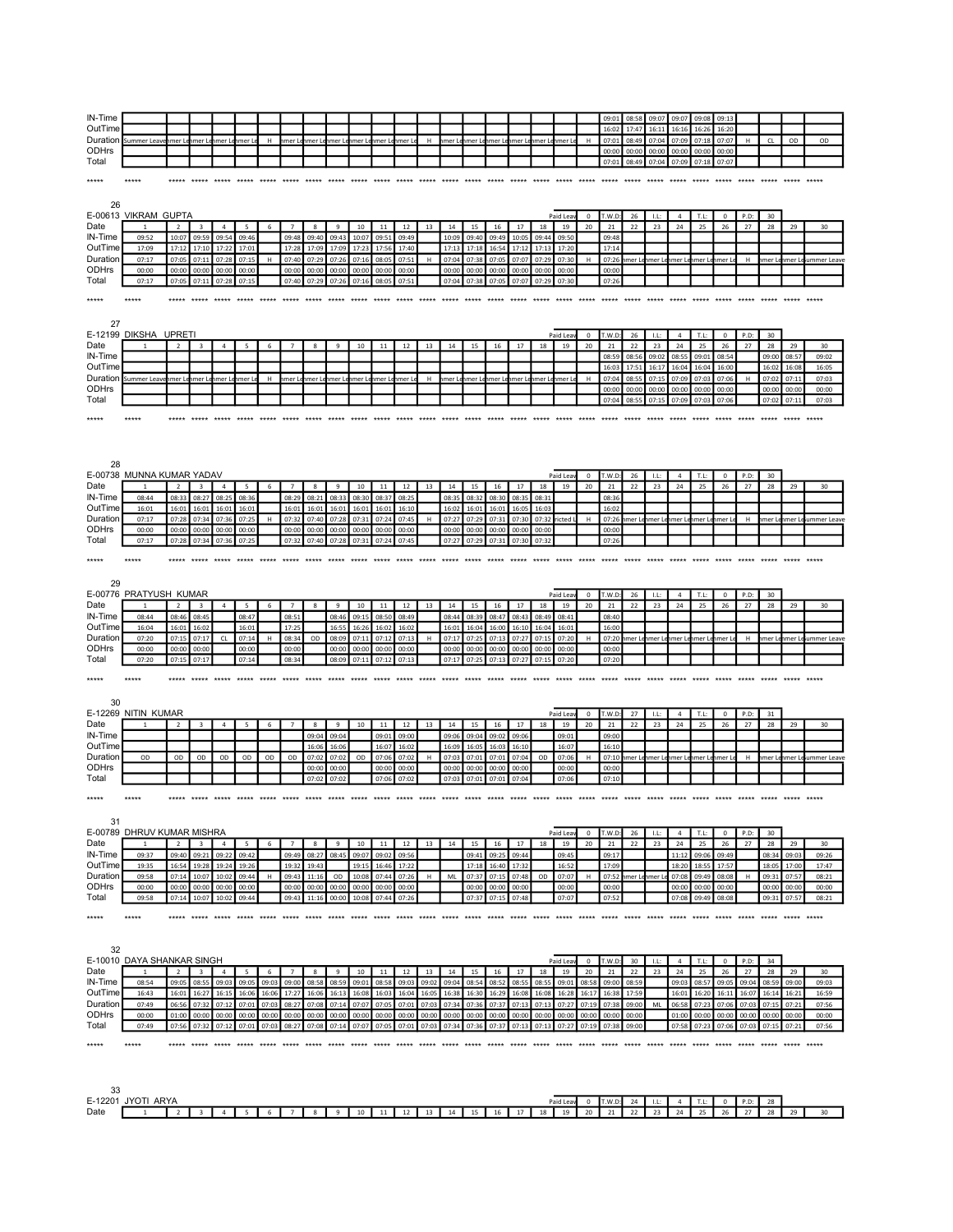| IN-Time                                                           |                                     |                          |                         |                |                          |    |                         |              |              |                                     |                         |       |             |                               |        |       |                                            |               |           |              |        | 09:11          | 09:05 | 09:13                               | 09:15         | 13:17          |      | 09:21           | 09:19 | 09:12                       |
|-------------------------------------------------------------------|-------------------------------------|--------------------------|-------------------------|----------------|--------------------------|----|-------------------------|--------------|--------------|-------------------------------------|-------------------------|-------|-------------|-------------------------------|--------|-------|--------------------------------------------|---------------|-----------|--------------|--------|----------------|-------|-------------------------------------|---------------|----------------|------|-----------------|-------|-----------------------------|
| OutTime                                                           |                                     |                          |                         |                |                          |    |                         |              |              |                                     |                         |       |             |                               |        |       |                                            |               |           |              |        | 16:1           | 16:5  | 16:24                               | 16:1          | 17:24          |      | 16:28           | 16:2  | 16:28                       |
| Duration                                                          | Summer Leave                        | nmer Lenmer Le           |                         | nmer Lenmer Le |                          | H  | hmer Le                 |              |              | nmer Lenmer Lenmer Lenmer Lenmer Le |                         |       | H           |                               |        |       | nmer Lehmer Lehmer Lehmer Lehmer Lehmer Le |               |           | $\mathsf H$  |        | 07:02          | 07:52 | 07:11                               | 06:58         | 04:07          | H    | 07:07           | 07:01 | 07:16                       |
| ODHrs                                                             |                                     |                          |                         |                |                          |    |                         |              |              |                                     |                         |       |             |                               |        |       |                                            |               |           |              |        | 00:00          | 00:00 | 00:00                               | 00:00         | 00:00          |      | 00:00           | 00:00 | 00:00                       |
| Total                                                             |                                     |                          |                         |                |                          |    |                         |              |              |                                     |                         |       |             |                               |        |       |                                            |               |           |              |        | 07:02          | 07:52 | 07:11                               | 06:58         | 04:07          |      | 07:07           | 07:01 | 07:16                       |
|                                                                   |                                     |                          |                         |                |                          |    |                         |              |              |                                     |                         |       |             |                               |        |       |                                            |               |           |              |        |                |       |                                     |               |                |      |                 |       |                             |
| *****                                                             | *****                               | *****                    | ***** ***** ***** ***** |                |                          |    | ***** *****             |              | ***** *****  |                                     | ***** ***** ***** ***** |       |             |                               |        |       |                                            | *****         |           | *****        | *****  | *****          | ***** | *****                               | *****         | ***** *****    |      | ***** *****     |       | *****                       |
|                                                                   |                                     |                          |                         |                |                          |    |                         |              |              |                                     |                         |       |             |                               |        |       |                                            |               |           |              |        |                |       |                                     |               |                |      |                 |       |                             |
| 34                                                                |                                     |                          |                         |                |                          |    |                         |              |              |                                     |                         |       |             |                               |        |       |                                            |               |           |              |        |                |       |                                     |               |                |      |                 |       |                             |
|                                                                   | E-12278 ANIL VERMA                  |                          |                         |                |                          |    |                         |              |              |                                     |                         |       |             |                               |        |       |                                            |               | Paid Leav | $\mathbf{0}$ | T.W.D: | 26             | 11:   | $\overline{a}$                      | T.L:          | $\mathbf 0$    | P.D: | 30 <sub>o</sub> |       |                             |
| Date                                                              |                                     |                          | $\mathbf{3}$            | $\overline{a}$ | $5\phantom{.00}$         | 6  | $\overline{7}$          | 8            | 9            | 10                                  | 11                      | 12    | 13          | 14                            | 15     | 16    | 17                                         | 18            | 19        | 20           | 21     | 22             | 23    | 24                                  | 25            | 26             | 27   | 28              | 29    | 30                          |
| IN-Time                                                           | 08:39                               | 08:49                    | 08:52                   | 08:53          | 08:54                    |    | 08:53                   | 08:51        | 08:59        | 08:58                               | 08:48                   | 08:51 |             | 08:54                         | 08:54  | 08:54 | 08:51                                      | 08:59         | 08:58     |              | 08:56  |                |       |                                     |               |                |      |                 |       |                             |
| OutTime                                                           | 16:00                               | 16:00                    | 16:00                   | 16:02          | 16:00                    |    | 16:00                   | 16:02        | 16:00        | 16:00                               | 16:01                   | 16:02 |             | 16:05                         | 16:00  | 16:00 | 16:04                                      | 16:01         | 16:04     |              | 16:04  |                |       |                                     |               |                |      |                 |       |                             |
| Duration                                                          | 07:21                               | 07:11                    | 07:08                   | 07:09          | 07:06                    | H  | 07:07                   | 07:11        | 07:01        | 07:02                               | 07:13                   | 07:11 | $\mathsf H$ | 07:11                         | 07:06  | 07:06 | 07:13                                      | 07:02         | 07:06     | H            | 07:08  | imer Lehmer Le |       | mer Le                              |               | nmer Lenmer Le | H    |                 |       | imer Leinner Leiummer Leave |
| ODHrs                                                             | 00:00                               | 00:00                    | 00:00                   | 00:00          | 00:00                    |    | 00:00                   | 00:00        | 00:00        | 00:00                               | 00:00                   | 00:00 |             | 00:00                         | 00:00  | 00:00 | 00:00                                      | 00:00         | 00:00     |              | 00:00  |                |       |                                     |               |                |      |                 |       |                             |
| Total                                                             | 07:21                               | 07:11                    | 07:08                   | 07:09          | 07:06                    |    | 07:07                   | 07:11        | 07:01        | 07:02                               | 07:13                   | 07:11 |             | 07:11                         | 07:06  | 07:06 | 07:13                                      | 07:02         | 07:06     |              | 07:08  |                |       |                                     |               |                |      |                 |       |                             |
| *****                                                             | *****                               | *****                    | ***** *****             |                |                          |    |                         |              |              |                                     |                         |       |             | ***** ***** ***** ***** ***** |        |       | *****                                      | *****         | *****     | *****        |        |                |       |                                     |               |                |      |                 |       |                             |
|                                                                   |                                     |                          |                         |                |                          |    |                         |              |              |                                     |                         |       |             |                               |        |       |                                            |               |           |              |        |                |       |                                     |               |                |      |                 |       |                             |
|                                                                   |                                     |                          |                         |                |                          |    |                         |              |              |                                     |                         |       |             |                               |        |       |                                            |               |           |              |        |                |       |                                     |               |                |      |                 |       |                             |
|                                                                   |                                     |                          |                         |                |                          |    |                         |              |              |                                     |                         |       |             |                               |        |       |                                            |               |           |              |        |                |       |                                     |               |                |      |                 |       |                             |
| 35                                                                |                                     |                          |                         |                |                          |    |                         |              |              |                                     |                         |       |             |                               |        |       |                                            |               |           |              |        |                |       |                                     |               |                |      |                 |       |                             |
|                                                                   | E-10365 ABHISHEK BHUSHAN SHARMA     |                          |                         |                |                          |    |                         |              |              |                                     |                         |       |             |                               |        |       |                                            |               | Paid Lea  | $^{\circ}$   | T.W.D: | 26             | LL:   | $\overline{a}$                      | T.L:          | $\mathbf 0$    | P.D: | 30              |       |                             |
| Date                                                              |                                     | $\overline{\phantom{a}}$ | $\mathbf{a}$            | $\overline{a}$ | $\overline{\phantom{a}}$ | -6 | $\overline{7}$          | $\mathbf{R}$ | $\mathbf{q}$ | 10                                  | 11                      | 12    | 13          | 14                            | 15     | 16    | 17                                         | 18            | 19        | 20           | 21     | 22             | 23    | 24                                  | 25            | 26             | 27   | 28              | 29    | 30                          |
| IN-Time                                                           |                                     | 09:20                    | 09:32                   | 09:15          | 09:20                    |    | 09:24                   | 09:1         | 09:20        | 09:14                               | 09:30                   | 09:24 |             | 09:14                         | 09:13  | 09:38 | 09:25                                      | 09:26         | 09:11     |              | 09:17  |                |       |                                     |               |                |      |                 |       |                             |
| OutTime                                                           |                                     | 16:27                    | 16:54                   | 16:17          |                          |    | 17:44                   | 16:15        | 16:22        | 16:15                               | 16:41                   | 16:26 |             | 16:51                         | 17:29  | 17:03 | 16:27                                      | 17:31         | 16:20     |              | 17:28  |                |       |                                     |               |                |      |                 |       |                             |
| Duration                                                          | ML                                  | 07:07                    | 07:22                   | 07:02          | <b>CL</b>                | H  | 08:20                   | 07:01        | 07:02        | 07:01                               | 07:11                   | 07:02 | H           | 07:37                         | 08:16  | 07:25 | 07:02                                      | 08:05         | 07:09     | н            | 08:11  | hmer Lehmer Le |       | nmer Le                             | nmer Lenmer L |                | H    |                 |       | imer Lehmer Leiummer Leav   |
| ODHrs                                                             |                                     | 00:00                    | 00:00                   | 00:00          | 00:00                    |    | 00:00                   | 00:00        | 00:00        | 00:00                               | 00:00                   | 00:00 |             | 00:00                         | 00:00  | 00:00 | 00:00                                      | 00:00         | 00:00     |              | 00:00  |                |       |                                     |               |                |      |                 |       |                             |
| Total                                                             |                                     | 07:07                    | 07:22                   | 07:02          | 00:00                    |    | 08:20                   | 07:01        | 07:02        | 07:01 07:11                         |                         | 07:02 |             | 07:37                         | 08:16  | 07:25 | 07:02                                      | 08:05         | 07:09     |              | 08:11  |                |       |                                     |               |                |      |                 |       |                             |
|                                                                   |                                     |                          |                         |                |                          |    |                         |              |              |                                     |                         |       |             |                               |        |       |                                            |               |           |              |        |                |       |                                     |               |                |      |                 |       |                             |
| *****                                                             | *****                               |                          |                         |                |                          |    |                         |              |              |                                     |                         |       |             |                               |        |       |                                            |               |           |              |        |                |       |                                     |               |                |      |                 |       |                             |
|                                                                   |                                     |                          |                         |                |                          |    |                         |              |              |                                     |                         |       |             |                               |        |       |                                            |               |           |              |        |                |       |                                     |               |                |      |                 |       |                             |
| 36                                                                |                                     |                          |                         |                |                          |    |                         |              |              |                                     |                         |       |             |                               |        |       |                                            |               |           |              |        |                |       |                                     |               |                |      |                 |       |                             |
|                                                                   | E-10459 NARIENDER KUMAR             |                          |                         |                |                          |    |                         |              |              |                                     |                         |       |             |                               |        |       |                                            |               | Paid Lea  | $^{\circ}$   | T.W.D  | 26             | LL:   | $\Delta$                            | T.L:          | $^{\circ}$     | P.D: | 30              |       |                             |
| Date                                                              |                                     | $\overline{2}$           | $\mathbf{a}$            | $\overline{4}$ | -5                       | 6  | $\overline{ }$          | $\mathbf{R}$ | $\mathbf{q}$ | 10                                  | 11                      | 12    | 13          | 14                            | 15     | 16    | 17                                         | 18            | 19        | 20           | 21     | 22             | 23    | 24                                  | 25            | 26             | 27   | 28              | 29    | 30                          |
| IN-Time                                                           | 09:11                               | 09:16                    | 08:55                   | 09:06          | 09:02                    |    | 09:08                   | 09:02        | 09:18        | 09:11                               | 09:13                   | 09:13 |             | 09:09                         | 09:03  | 09:00 | 09:00                                      | 09:05         | 08:54     |              | 09:08  |                |       |                                     |               |                |      |                 |       |                             |
| OutTime                                                           | 16:14                               | 16:18                    | 16:06                   | 16:12          | 16:03                    |    | 17:25                   | 16:05        | 16:21        | 16:14                               | 16:17                   | 16:15 |             | 16:11                         | 16:04  | 16:02 | 16:02                                      | 16:13         | 16:12     |              | 16:12  |                |       |                                     |               |                |      |                 |       |                             |
| Duration                                                          | 07:03                               | 07:02                    | 07:11                   | 07:06          | 07:01                    | H  | 08:17                   | 07:03        | 07:03        | 07:03 07:04                         |                         | 07:02 | H           | 07:02                         | 07:01  | 07:02 | 07:02                                      | 07:08         | 07:18     | H            | 07:04  |                |       | nmer Lenmer Lenmer Lenmer Lenmer Le |               |                | H    |                 |       | nmer Lenmer Leiummer Leave  |
| ODHrs                                                             | 00:00                               | 00:00                    | 00:00                   | 00:00          | 00:00                    |    | 00:00                   | 00:00        | 00:00        | 00:00                               | 00:00                   | 00:00 |             | 00:00                         | 00:00  | 00:00 | 00:00                                      | 00:00         | 00:00     |              | 00:00  |                |       |                                     |               |                |      |                 |       |                             |
| Total                                                             | 07:03                               | 07:02                    | 07:11                   | 07:06          | 07:01                    |    | 08:17                   | 07:03        | 07:03        | 07:03                               | 07:04                   | 07:02 |             | 07:02                         | 07:01  | 07:02 | 07:02                                      | 07:08         | 07:18     |              | 07:04  |                |       |                                     |               |                |      |                 |       |                             |
|                                                                   |                                     |                          |                         |                |                          |    |                         |              |              |                                     |                         |       |             |                               |        |       |                                            |               |           |              |        |                |       |                                     |               |                |      |                 |       |                             |
| *****                                                             | *****                               |                          | ***** *****             |                |                          |    | ***** ***** ***** ***** |              |              |                                     |                         |       |             | ***** ***** ***** *****       |        |       |                                            |               |           |              |        |                |       |                                     |               |                |      |                 |       |                             |
|                                                                   |                                     |                          |                         |                |                          |    |                         |              |              |                                     |                         |       |             |                               |        |       |                                            |               |           |              |        |                |       |                                     |               |                |      |                 |       |                             |
|                                                                   |                                     |                          |                         |                |                          |    |                         |              |              |                                     |                         |       |             |                               |        |       |                                            |               |           |              |        |                |       |                                     |               |                |      |                 |       |                             |
|                                                                   |                                     |                          |                         |                |                          |    |                         |              |              |                                     |                         |       |             |                               |        |       |                                            |               |           |              |        |                |       |                                     |               |                |      |                 |       |                             |
|                                                                   |                                     |                          |                         |                |                          |    |                         |              |              |                                     |                         |       |             |                               |        |       |                                            |               |           |              |        |                |       |                                     |               |                |      |                 |       |                             |
| 37                                                                |                                     |                          |                         |                |                          |    |                         |              |              |                                     |                         |       |             |                               |        |       |                                            |               |           |              |        |                |       |                                     |               |                |      |                 |       |                             |
|                                                                   | E-10490 RAJEEV KUMAR SINGH          |                          |                         |                |                          |    |                         |              |              |                                     |                         |       |             |                               |        |       |                                            |               | Paid Leav | $\mathsf 0$  | T.W.D: | 26             | LL:   | $\Delta$                            | T.L:          | $\mathbf 0$    | P.D: | 30              |       |                             |
|                                                                   |                                     | $\overline{2}$           | $\overline{\mathbf{3}}$ | $\overline{4}$ | -5                       | 6  | $\overline{7}$          | 8            | 9            | 10                                  | 11                      | 12    | 13          | 14                            | 15     | 16    | 17                                         | 18            | 19        | 20           | 21     | 22             | 23    | 24                                  | 25            | 26             | 27   | 28              | 29    | 30                          |
|                                                                   | 08:48                               | 08:57                    | 08:54                   | 08:56          | 08:52                    |    | 08:54                   |              | 08:52        | 08:52                               | 08:55                   | 08:54 |             | 08:59                         | 08:53  | 08:55 | 08:53                                      | 08:57         | 08:49     |              | 08:57  |                |       |                                     |               |                |      |                 |       |                             |
|                                                                   | 16:06                               | 16:04                    | 16:04                   | 16:01          | 16:04                    |    | 16:01                   |              | 16:10        | 16:07                               | 16:04                   | 16:01 |             | 16:02                         | 16:07  | 16:04 | 16:12                                      | 16:02         | 16:12     |              | 16:05  |                |       |                                     |               |                |      |                 |       |                             |
|                                                                   | 07:18                               | 07:07                    | 07:10                   | 07:05          | 07:12                    | н  | 07:07                   | OD           | 07:18        | 07:15                               | 07:09                   | 07:07 | H           | 07:03                         | 07:14  | 07:09 | 07:19                                      | 07:05         | 07:23     | н            | 07:08  | mer Lenmer Le  |       | nmer Le                             | nmer Lenmer L |                | н    |                 |       | imer Lenmer Le ummer Leave  |
|                                                                   | 00:00                               | 00:00                    | 00:00                   | 00:00          | 00:00                    |    | 00:00                   |              | 00:00        | 00:00                               | 00:00                   | 00:00 |             | 00:00                         | 00:00  | 00:00 | 00:00                                      | 00:00         | 00:00     |              | 00:00  |                |       |                                     |               |                |      |                 |       |                             |
|                                                                   | 07:18                               | 07:07                    | 07:10                   | 07:05          | 07:12                    |    | 07:07                   |              | 07:18        | 07:15                               | 07:09                   | 07:07 |             | 07:03                         | 07:14  | 07:09 | 07:19                                      | 07:05         | 07:23     |              | 07:08  |                |       |                                     |               |                |      |                 |       |                             |
|                                                                   |                                     |                          |                         |                |                          |    |                         |              |              |                                     |                         |       |             |                               |        |       |                                            |               |           |              |        |                |       |                                     |               |                |      |                 |       |                             |
|                                                                   |                                     |                          |                         |                |                          |    |                         |              |              |                                     |                         |       |             |                               |        |       |                                            |               |           |              |        |                |       |                                     |               |                |      |                 |       |                             |
| 38                                                                |                                     |                          |                         |                |                          |    |                         |              |              |                                     |                         |       |             |                               |        |       |                                            |               |           |              |        |                |       |                                     |               |                |      |                 |       |                             |
| Date<br>IN-Time<br>OutTime<br>Duration<br>ODHrs<br>Total<br>***** | E-10742 PIYUSH GUPTA                |                          |                         |                |                          |    |                         |              |              |                                     |                         |       |             |                               |        |       |                                            |               | Paid Leav | $\mathsf 0$  | T.W.D: | 26             | 11:   | $\overline{a}$                      | T.L:          | $\mathbf 0$    | P.D: | 30              |       |                             |
|                                                                   |                                     |                          |                         | $\overline{4}$ |                          | 6  |                         | 8            | 9            | 10                                  | 11                      | 12    | 13          | 14                            | 15     | 16    | 17                                         | 18            | 19        | 20           | 21     | 22             | 23    | 24                                  | 25            | 26             | 27   | 28              | 29    | 30                          |
|                                                                   | 09:21                               | 09:22                    | 09:19                   | 09:20          | 09:18                    |    | 09:20                   | 09:22        | 09:19        | 09:19                               | 09:18                   | 09:18 |             | 09:19                         | 09:09  | 09:23 | 09:17                                      | 09:17         | 09:14     |              | 09:12  | 09:14          | 09:13 | 09:24                               | 09:24         | 09:16          |      | 09:19           | 09:15 | 09:13                       |
|                                                                   | 17:09                               | 19:01                    | 17:10                   | 17:22          | 19:07                    |    | 17:28                   | 17:09        | 17:09        | 20:43                               | 19:26                   | 17:58 |             | 16:56                         | 21:21  | 17:03 | 17:12                                      | 17:40         | 17:19     |              | 17:14  | 18:56          | 16:48 | 17:20                               | 16:56         | 17:07          |      | 16:30           | 16:28 | 16:35                       |
|                                                                   | 07:48                               | 09:39                    | 07:51                   | 08:02          | 09:49                    |    | 08:08                   | 07:47        | 07:50        | 11:24                               | 10:08                   | 08:40 |             | 07:37                         | 12:12  | 07:40 | 07:55                                      | 08:23         | 08:05     |              | 08:02  | 09:42          | 07:35 | 07:56                               | 07:32         | 07:51          |      | 07:11           | 07:1  | 07:22                       |
|                                                                   | 00:00                               | 00:00                    | 00:00                   | 00:00          | 00:00                    |    | 00:00                   | 00:00        | 00:00        | 00:00                               | 00:00                   | 00:00 |             | 00:00                         | 00:00  | 00:00 | 00:00                                      | 00:00         | 00:00     |              | 00:00  | 00:00          | 00:00 | 00:00                               | 00:00         | 00:00          |      | 00:00           | 00:00 | 00:00                       |
|                                                                   | 07:48                               | 09:39                    | 07:51                   | 08:02          | 09:49                    |    | 08:08                   | 07:47        | 07:50        | 11:24                               | 10:08                   | 08:40 |             | 07:37                         | 12:12  | 07:40 | 07:55                                      | 08:23         | 08:05     |              | 08:02  | 09:42          | 07:35 | 07:56                               | 07:32         | 07:51          |      | 07:11           | 07:13 | 07:22                       |
|                                                                   |                                     |                          |                         |                |                          |    |                         |              |              |                                     |                         |       |             |                               |        |       |                                            |               |           |              |        |                |       |                                     |               |                |      |                 |       |                             |
|                                                                   |                                     |                          |                         |                |                          |    |                         |              |              |                                     |                         |       |             |                               |        |       |                                            |               |           |              |        |                |       |                                     |               |                |      |                 |       |                             |
|                                                                   |                                     |                          |                         |                |                          |    |                         |              |              |                                     |                         |       |             |                               |        |       |                                            |               |           |              |        |                |       |                                     |               |                |      |                 |       |                             |
| Date<br>IN-Time<br>OutTime<br>Duration<br>ODHrs<br>Total<br>***** |                                     |                          |                         |                |                          |    |                         |              |              |                                     |                         |       |             |                               |        |       |                                            |               |           |              |        |                |       |                                     |               |                |      |                 |       |                             |
|                                                                   |                                     |                          |                         |                |                          |    |                         |              |              |                                     |                         |       |             |                               |        |       |                                            |               |           |              |        |                |       |                                     |               |                |      |                 |       |                             |
| 39                                                                |                                     |                          |                         |                |                          |    |                         |              |              |                                     |                         |       |             |                               |        |       |                                            |               |           |              |        |                |       |                                     |               |                |      |                 |       |                             |
|                                                                   | E-10991 NEHA ARYA                   |                          |                         |                |                          |    |                         |              |              |                                     |                         |       |             |                               |        |       |                                            |               | Paid Lea  | 0            | T.W.D  | 18             | 11:   | $\overline{\mathbf{a}}$             | T.L:          | $\Omega$       | P.D: | 21              |       |                             |
| Date                                                              |                                     | $\overline{2}$           | 3                       | $\Delta$       |                          | 6  |                         | 8            | 9            | 10                                  | 11                      | 12    | 13          | 14                            | 15     | 16    | 17                                         | 18            | 19        | 20           | 21     | 22             | 23    | 24                                  | 25            | 26             | 27   | 28              | 29    | 30                          |
| IN-Time                                                           |                                     |                          |                         |                |                          |    |                         |              |              |                                     |                         |       |             |                               |        |       |                                            |               |           |              |        |                |       |                                     |               |                |      |                 |       |                             |
| OutTime                                                           |                                     |                          |                         |                |                          |    |                         |              |              |                                     |                         |       |             |                               |        |       |                                            |               |           | H            |        |                |       |                                     |               |                | H    |                 |       |                             |
|                                                                   | Duration Summer Leavenmer Lenmer Le |                          |                         | nmer Lenmer Le |                          | н  | hmer Le                 |              |              | nmer Lenmer Lenmer Lenmer Lenmer Le |                         |       | н           |                               |        |       | nmer Lenmer Lenmer Lenmer Lenmer Lenmer Le |               |           |              |        |                |       |                                     |               |                |      | OD              |       |                             |
|                                                                   |                                     |                          |                         |                |                          |    |                         |              |              |                                     |                         |       |             |                               |        |       |                                            |               |           |              |        |                |       |                                     |               |                |      |                 |       |                             |
|                                                                   |                                     |                          |                         |                |                          |    |                         |              |              |                                     |                         |       |             |                               |        |       |                                            |               |           |              |        |                |       |                                     |               |                |      |                 |       |                             |
|                                                                   | *****                               |                          |                         |                |                          |    |                         |              |              |                                     |                         |       |             |                               |        |       |                                            |               |           |              |        |                |       |                                     |               |                |      |                 |       |                             |
|                                                                   |                                     |                          |                         |                |                          |    |                         |              |              |                                     |                         |       |             |                               |        |       |                                            |               |           |              |        |                |       |                                     |               |                |      |                 |       |                             |
| 40                                                                |                                     |                          |                         |                |                          |    |                         |              |              |                                     |                         |       |             |                               |        |       |                                            |               |           |              |        |                |       |                                     |               |                |      |                 |       |                             |
|                                                                   | E-11001 PRIYANKA SONI               |                          |                         |                |                          |    |                         |              |              |                                     |                         |       |             |                               |        |       |                                            |               | Paid Leav | $^{\circ}$   | T.W.D: | 26             | LL:   | $\overline{4}$                      | T.L:          | $\overline{0}$ | P.D: | 30              |       |                             |
| ODHrs<br>Total<br>*****<br>Date                                   |                                     | $\overline{\phantom{a}}$ |                         | $\Delta$       | 5                        | -6 |                         | 8            | 9            | 10                                  | 11                      | 12    | 13          | 14                            | 15     | 16    | 17                                         | 18            | 19        | 20           | 21     | 22             | 23    | 24                                  | 25            | 26             | 27   | 28              | 29    | 30                          |
| IN-Time                                                           |                                     |                          |                         |                |                          |    |                         |              |              |                                     |                         |       |             |                               |        |       |                                            |               |           |              | 09:10  | 09:10          | 09:11 | 09:24                               | 09:00         | 08:58          |      | 09:07           | 09:08 | 09:12                       |
| OutTime                                                           |                                     |                          |                         |                |                          |    |                         |              |              |                                     |                         |       |             |                               |        |       |                                            |               |           |              | 16:16  | 17:49          | 16:16 | 16:35                               | 16:10         | 16:09          |      | 16:10           | 16:14 | 16:16                       |
| Duration                                                          | Summer Leav                         | nmer Lenmer L            |                         | ımer L         | mer                      | н  | hmer L                  | ımer l       |              | imer Lehmer Lehmer Lehmer I         |                         |       | H           | ımer L                        | ımer L |       | imer Lehmer Li                             | hmer Lehmer L |           | H            | 07:06  | 08:39          | 07:05 | 07:11                               | 07:10         | 07:11          | H    | 07:03           | 07:0  | 07:04                       |
| ODHrs                                                             |                                     |                          |                         |                |                          |    |                         |              |              |                                     |                         |       |             |                               |        |       |                                            |               |           |              | 00:00  | 00:00          | 00:00 | 00:00                               | 00:00         | 00:00          |      | 00:00           | 00:00 | 00:00                       |
| Total                                                             |                                     |                          |                         |                |                          |    |                         |              |              |                                     |                         |       |             |                               |        |       |                                            |               |           |              | 07:06  | 08:39          | 07:05 | 07:11                               | 07:10         | 07:11          |      | 07:03           | 07:06 | 07:04                       |
| *****                                                             | *****                               |                          |                         |                |                          |    |                         |              |              |                                     |                         |       |             |                               |        |       |                                            |               |           |              |        |                |       |                                     |               |                |      |                 |       |                             |

41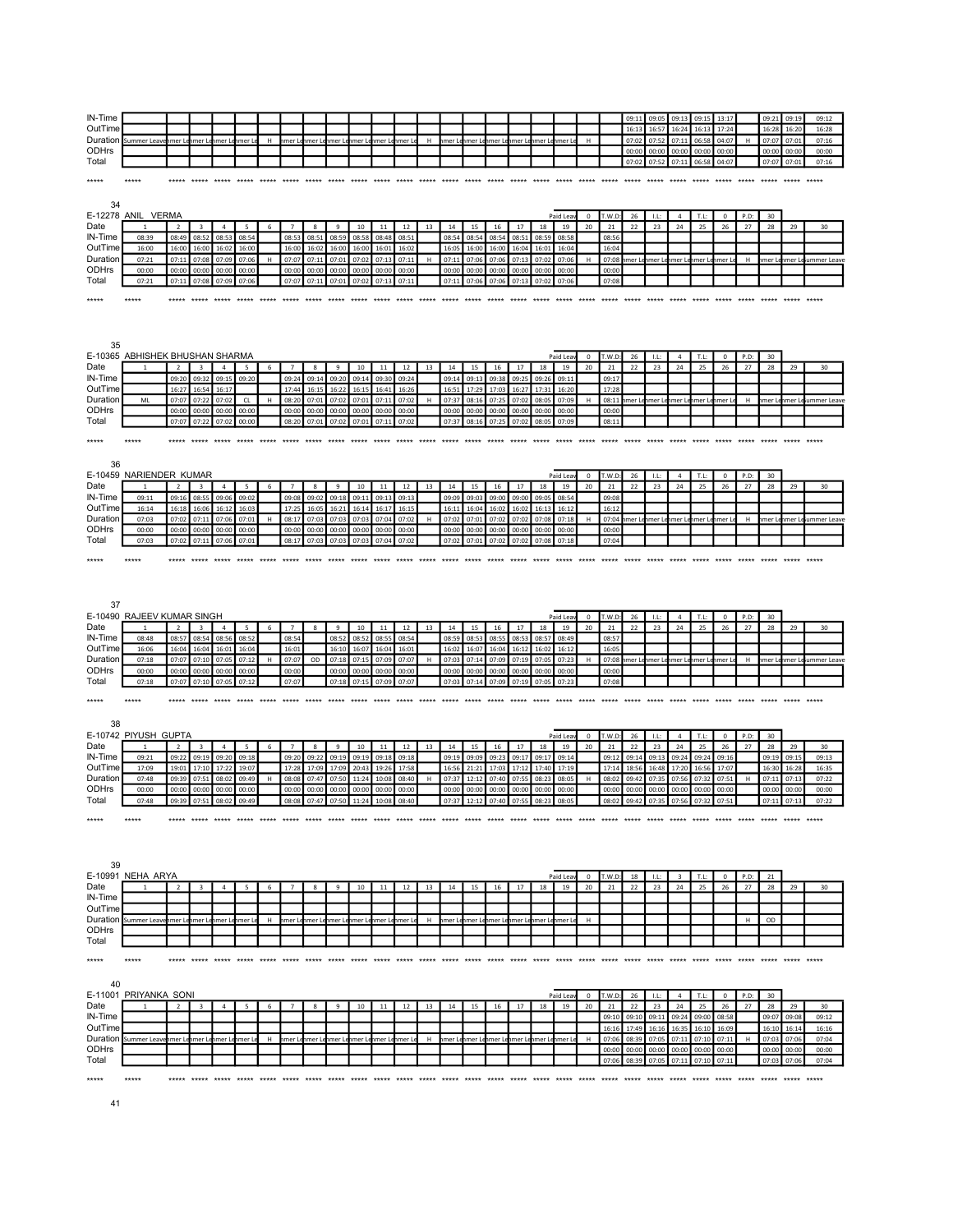|                       | E-11009 VIBHOOTI CHANDRAKAR                   |                          |                   |                |                  |   |                |                                                 |                |                |                |                                      |    |                |                              |                |                                            |                |                | $^{\circ}$              | T.W.D          |                   | $11^{\circ}$   |                                     | T.L:           | $^{\circ}$        |            | 30                         |                |                             |
|-----------------------|-----------------------------------------------|--------------------------|-------------------|----------------|------------------|---|----------------|-------------------------------------------------|----------------|----------------|----------------|--------------------------------------|----|----------------|------------------------------|----------------|--------------------------------------------|----------------|----------------|-------------------------|----------------|-------------------|----------------|-------------------------------------|----------------|-------------------|------------|----------------------------|----------------|-----------------------------|
| Date                  |                                               |                          | $\overline{3}$    | $\overline{a}$ | 5                | 6 | $\overline{7}$ | $\boldsymbol{8}$                                | $\mathbf{q}$   | 10             | 11             | 12                                   | 13 | 14             | 15                           | 16             | 17                                         | 18             | Paid Lea<br>19 | 20                      | 21             | 26<br>22          | 23             | 24                                  | 25             | 26                | P.D:<br>27 | 28                         | 29             | 30                          |
| IN-Time               | 09:12                                         | 09:16                    | 08:55             | 09:06          | 09:01            |   | 09:08          | 09:03                                           | 09:18          | 09:11          | 09:13          |                                      |    | 09:09          |                              | 08:51          | 09:02                                      | 08:55          | 09:11          |                         | 09:10          |                   |                |                                     |                |                   |            |                            |                |                             |
| OutTime               | 16:14                                         | 16:18                    | 16:07             | 16:12          | 16:03            |   | 17:25          | 16:06                                           | 16:22          | 16:14          | 16:16          |                                      |    | 16:24          |                              | 16:26          | 16:11                                      | 16:29          | 16:17          |                         | 16:17          |                   |                |                                     |                |                   |            |                            |                |                             |
| Duration              | 07:02                                         | 07:02                    | 07:12             | 07:06          | 07:02            | H | 08:17          | 07:03                                           | 07:04          | 07:03          | 07:03          | OD                                   | H  | 07:15          | OD                           | 07:35          | 07:09                                      | 07:34          | 07:06          | н                       | 07:07          | hmer Lehmer Le    |                | hmer Le                             | mer Lenmer L   |                   | н          |                            |                | mer Lenmer Leummer Leave    |
| ODHrs<br>Total        | 00:00<br>07:02                                | 00:00<br>07:02           | 00:00<br>07:12    | 00:00<br>07:06 | 00:00<br>07:02   |   | 00:00<br>08:17 | 00:00<br>07:03                                  | 00:00<br>07:04 | 00:00<br>07:03 | 00:00<br>07:03 |                                      |    | 00:00<br>07:15 |                              | 00:00<br>07:35 | 00:00<br>07:09                             | 00:00<br>07:34 | 00:00<br>07:06 |                         | 00:00<br>07:07 |                   |                |                                     |                |                   |            |                            |                |                             |
|                       |                                               |                          |                   |                |                  |   |                |                                                 |                |                |                |                                      |    |                |                              |                |                                            |                |                |                         |                |                   |                |                                     |                |                   |            |                            |                |                             |
| *****                 | *****                                         |                          | ***** ***** ***** |                | ***** *****      |   | *****          | *****                                           | *****          | *****          | *****          | ------ ----- ----- ----- ----- ----- |    |                |                              |                |                                            | *****          | *****          | ***** ***** ***** ***** |                |                   |                | ***** *****                         |                |                   |            |                            |                |                             |
|                       |                                               |                          |                   |                |                  |   |                |                                                 |                |                |                |                                      |    |                |                              |                |                                            |                |                |                         |                |                   |                |                                     |                |                   |            |                            |                |                             |
| 42                    |                                               |                          |                   |                |                  |   |                |                                                 |                |                |                |                                      |    |                |                              |                |                                            |                |                |                         |                |                   |                |                                     |                |                   |            |                            |                |                             |
| Date                  | E-11010 ASHISH BHARTI GOSWAMI<br>$\mathbf{1}$ | $\overline{2}$           | $\mathbf{3}$      | $\overline{4}$ | $\overline{5}$   | 6 | $\overline{7}$ | $\mathbf{R}$                                    | $\mathbf{q}$   | 10             | 11             | 12                                   | 13 | 14             | 15                           | 16             | 17                                         | 18             | Paid Lea<br>19 | $^{\circ}$<br>20        | T.W.D<br>21    | 26<br>22          | LL:<br>23      | $\Delta$<br>24                      | T.L:<br>25     | $\mathbf 0$<br>26 | P.D:<br>27 | 30<br>28                   | 29             | 30                          |
| IN-Time               | 08:54                                         | 08:54                    | 08:53             |                |                  |   | 08:58          | 08:54                                           | 08:53          | 08:54          | 08:56          | 08:58                                |    |                | 08:55                        | 08:56          | 08:55                                      | 08:57          | 08:55          |                         | 08:56          |                   |                |                                     |                |                   |            |                            |                |                             |
| OutTime               | 16:02                                         | 16:04                    | 16:13             |                |                  |   | 17:25          | 16:03                                           | 16:03          | 16:02          | 16:02          | 16:04                                |    |                | 16:01                        | 16:02          | 16:02                                      | 16:10          | 16:12          |                         | 16:03          |                   |                |                                     |                |                   |            |                            |                |                             |
| Duration              | 07:08                                         | 07:10                    | 07:20             | OD             | CL               | H | 08:27          | 07:09                                           | 07:10          | 07:08          | 07:06          | 07:06                                | H  | ML             | 07:06                        | 07:06          | 07:07                                      | 07:13          | 07:17          | H                       | 07:07          |                   |                | nmer Lenmer Lenmer Lenmer Lenmer Le |                |                   | H          |                            |                | imer Lenmer Leiummer Leave  |
| <b>ODHrs</b>          | 00:00                                         | 00:00                    | 00:00             |                |                  |   | 00:00          | 00:00                                           | 00:00          | 00:00          | 00:00          | 00:00                                |    |                | 00:00                        | 00:00          | 00:00                                      | 00:00          | 00:00          |                         | 00:00          |                   |                |                                     |                |                   |            |                            |                |                             |
| Total                 | 07:08                                         | 07:10                    | 07:20             |                |                  |   | 08:27          | 07:09                                           | 07:10          | 07:08          | 07:06          | 07:06                                |    |                | 07:06                        | 07:06          | 07:07                                      | 07:13          | 07:17          |                         | 07:07          |                   |                |                                     |                |                   |            |                            |                |                             |
| *****                 | *****                                         |                          |                   |                |                  |   |                |                                                 |                |                |                |                                      |    |                |                              |                | *****                                      |                |                |                         | *****          |                   |                |                                     |                |                   |            |                            |                |                             |
|                       |                                               |                          |                   |                |                  |   |                |                                                 |                |                |                |                                      |    |                |                              |                |                                            |                |                |                         |                |                   |                |                                     |                |                   |            |                            |                |                             |
| 43                    |                                               |                          |                   |                |                  |   |                |                                                 |                |                |                |                                      |    |                |                              |                |                                            |                |                |                         |                |                   |                |                                     |                |                   |            |                            |                |                             |
|                       | E-11011 NEHA BARUA                            |                          |                   |                |                  |   |                |                                                 |                |                |                |                                      |    |                |                              |                |                                            |                | Paid Lea       | 0                       | T.W.D:         | 26                | LL:            | $\overline{4}$                      | T.L:           | $\mathbf{0}$      | P.D:       | 30 <sub>o</sub>            |                |                             |
| Date                  |                                               | $\overline{\phantom{a}}$ | $\overline{3}$    | $\overline{a}$ | 5                | 6 | $\overline{7}$ | $\mathbf{R}$                                    | $\mathbf{q}$   | 10             | 11             | 12                                   | 13 | 14             | 15                           | 16             | 17                                         | 18             | 19             | 20                      | 21             | 22                | 23             | 24                                  | 25             | 26                | 27         | 28                         | 29             | 30                          |
| IN-Time               |                                               |                          |                   |                |                  |   |                |                                                 |                |                |                |                                      |    |                |                              |                |                                            |                |                |                         | 09:09          | 09:22             | 09:25          |                                     | 09:17          | 09:22             |            | 09:25                      | 09:13          | 09:16                       |
| OutTime<br>Duration   |                                               |                          |                   |                |                  |   |                |                                                 |                |                |                |                                      |    |                |                              |                |                                            |                |                |                         | 16:19          | 17:53             | 16:26<br>07:01 |                                     | 16:25          | 16:40             |            | 16:26<br>07:01             | 16:16          | 16:20                       |
| ODHrs                 | Summer Leav                                   | nmer L                   | nmer I            | mer l          | hmer I           | H |                | mer Lehmer L                                    | nmer           | hmer L         | hmer L         | hmer I                               | H  | ımer I         | ımer I                       | mer l          | ımer l                                     | ımer Le        | ımer L         | H                       | 07:10<br>00:00 | 08:33<br>00:00    | 00:00          | <sup>C</sup>                        | 07:08<br>00:00 | 07:18<br>00:00    | H          | 00:00                      | 07:03<br>00:00 | 07:04<br>00:00              |
| Total                 |                                               |                          |                   |                |                  |   |                |                                                 |                |                |                |                                      |    |                |                              |                |                                            |                |                |                         | 07:10          | 08:31             | 07:01          |                                     | 07:08          | 07:18             |            | 07:01                      | 07:03          | 07:04                       |
|                       |                                               |                          |                   |                |                  |   |                |                                                 |                |                |                |                                      |    |                |                              |                |                                            |                |                |                         |                |                   |                |                                     |                |                   |            |                            |                |                             |
| *****                 |                                               |                          |                   |                |                  |   |                |                                                 |                |                |                |                                      |    |                |                              |                |                                            |                |                |                         |                |                   |                |                                     | *****          |                   |            |                            |                |                             |
|                       |                                               |                          |                   |                |                  |   |                |                                                 |                |                |                |                                      |    |                |                              |                |                                            |                |                |                         |                |                   |                |                                     |                |                   |            |                            |                |                             |
| 44                    | E-11012 PIYUSH VERSHA                         |                          |                   |                |                  |   |                |                                                 |                |                |                |                                      |    |                |                              |                |                                            |                |                |                         |                |                   |                |                                     |                |                   |            |                            |                |                             |
| Date                  | -1                                            | $\overline{2}$           | $\mathbf{3}$      | $\overline{4}$ | $5\phantom{.00}$ | 6 | $\overline{7}$ | 8                                               | 9              | 10             | 11             | 12                                   | 13 | 14             | 15                           |                | 17                                         | 18             | Paid Lea<br>19 | $^{\circ}$<br>20        | T.W.D<br>21    | 26<br>22          | LL:<br>23      | $\overline{4}$<br>24                | T.L:<br>25     | $\mathbf 0$<br>26 | P.D:<br>27 | 30<br>28                   | 29             | 30                          |
| IN-Time               |                                               |                          |                   |                |                  |   |                |                                                 |                |                |                |                                      |    |                |                              | 16             |                                            | 09:14          | 09:13          |                         | 09:10          | 09:09             | 09:10          | 09:10                               | 09:11          | 09:12             |            | 09:05                      | 09:14          | 09:10                       |
| OutTime               |                                               |                          |                   |                |                  |   |                |                                                 |                |                |                |                                      |    |                |                              |                |                                            | 16:31          | 16:22          |                         | 16:36          | 17:55             | 16:11          | 16:21                               | 16:24          | 16:13             |            | 16:25                      | 16:17          | 16:18                       |
| Duration              | Summer Leavenmer Lenmer Lenmer Lenmer Le      |                          |                   |                |                  | H |                | imer Lehmer Lehmer Lehmer Lehmer Lehmer Le      |                |                |                |                                      | H  |                | nmer Lehmer Lehmer Lehmer Le |                |                                            |                | mer Lehmer Le  | H                       | 07:26          | 08:46             | 07:01          | 07:11                               | 07:13          | 07:01             | H          | 07:20                      | 07:03          | 07:08                       |
| <b>ODHrs</b>          |                                               |                          |                   |                |                  |   |                |                                                 |                |                |                |                                      |    |                |                              |                |                                            | 00:00          | 00:00          |                         | 00:00          | 00:00             | 00:00          | 00:00                               | 00:00          | 00:00             |            | 00:00                      | 00:00          | 00:00                       |
| Total                 |                                               |                          |                   |                |                  |   |                |                                                 |                |                |                |                                      |    |                |                              |                |                                            | 07:1           | 07:09          |                         | 07:26          | 08:46             | 07:01          | 07:11                               | 07:13          | 07:0              |            | 07:20                      | 07:03          | 07:08                       |
| *****                 |                                               |                          |                   |                |                  |   |                |                                                 |                |                |                |                                      |    |                |                              |                |                                            |                |                |                         |                |                   |                |                                     |                |                   |            |                            |                |                             |
|                       |                                               |                          |                   |                |                  |   |                |                                                 |                |                |                |                                      |    |                |                              |                |                                            |                |                |                         |                |                   |                |                                     |                |                   |            |                            |                |                             |
| 45                    |                                               |                          |                   |                |                  |   |                |                                                 |                |                |                |                                      |    |                |                              |                |                                            |                |                |                         |                |                   |                |                                     |                |                   |            |                            |                |                             |
|                       | E-11041 PRIYANKA WADHWA                       |                          |                   |                |                  |   |                |                                                 |                |                |                |                                      |    |                |                              |                |                                            |                | Paid Lea       | $^{\circ}$              | T.W.D          | 26                | LL:            | $\overline{4}$                      | T.L:           | $\mathbf 0$       | P.D:       | 30                         |                |                             |
| Date                  |                                               | $\overline{2}$           | $\overline{3}$    | $\overline{a}$ | $\overline{5}$   | 6 | $\overline{7}$ | $\mathbf{R}$                                    | $\mathbf{q}$   | 10             | 11             | 12                                   | 13 | 14             | 15                           | 16             | 17                                         | 18             | 19             | 20                      | 21             | 22                | 23             | 24                                  | 25             | 26                | 27         | 28                         | 29             | 30                          |
| IN-Time               |                                               |                          |                   |                |                  |   |                |                                                 |                |                |                |                                      |    |                |                              |                |                                            |                |                |                         | 09:08          | 09:19             | 09:14          | 09:16                               | 09:10          | 09:07             |            | 08:08                      | 09:13          | 08:42                       |
| OutTime               |                                               |                          |                   |                |                  |   |                |                                                 |                |                |                |                                      |    |                |                              |                |                                            |                |                |                         | 16:15          | 17:49             | 16:24          | 16:19                               | 16:24          | 16:14             |            | 16:16                      | 16:19          | 16:05                       |
| Duration              | Summer Leavenmer Lenmer Le                    |                          |                   | nmer i enmer i |                  | H |                | imer Lehmer Lehmer Lehmer Lehmer L              |                |                |                | hmer L                               | H  |                | hmer Lehmer Lehmer Le        |                | hmer Le                                    |                | hmer Lehmer Lo | H                       | 07:07          | 08:30             | 07:10          | 07:03                               | 07:14          | 07:07             | H          | 08:08                      | 07:06          | 07:23                       |
| <b>ODHrs</b><br>Total |                                               |                          |                   |                |                  |   |                |                                                 |                |                |                |                                      |    |                |                              |                |                                            |                |                |                         | 00:00<br>07:07 | 00:00             | 00:00          | 00:00                               | 00:00          | 00:00<br>07:07    |            | 00:00                      | 00:00<br>07:06 | 00:00                       |
|                       |                                               |                          |                   |                |                  |   |                |                                                 |                |                |                |                                      |    |                |                              |                |                                            |                |                |                         |                | 08:30             | 07:10          | 07:03                               | 07:14          |                   |            | 08:08                      |                | 07:23                       |
| *****                 |                                               |                          |                   |                |                  |   |                |                                                 |                |                |                |                                      |    |                |                              |                |                                            |                |                |                         |                |                   |                |                                     |                |                   |            |                            |                |                             |
|                       |                                               |                          |                   |                |                  |   |                |                                                 |                |                |                |                                      |    |                |                              |                |                                            |                |                |                         |                |                   |                |                                     |                |                   |            |                            |                |                             |
| 46                    |                                               |                          |                   |                |                  |   |                |                                                 |                |                |                |                                      |    |                |                              |                |                                            |                |                |                         |                |                   |                |                                     |                |                   |            |                            |                |                             |
|                       | E-11068 MONIKA CHAUHAN                        |                          |                   |                |                  |   |                |                                                 |                |                |                |                                      |    |                |                              |                |                                            |                | Paid Lea       | $^{\circ}$              | T.W.D          | 26                | LL:            |                                     | T.L:           | $\mathbf 0$       | P.D:       | 30                         |                |                             |
| Date<br>IN-Time       | -1                                            | $\overline{2}$           | $\mathbf{3}$      | $\overline{4}$ | 5                | 6 | $\overline{7}$ | $\overline{\mathbf{8}}$                         | 9              | 10             | 11             | 12                                   | 13 | 14             | 15                           | 16             | 17                                         | 18             | 19             | 20                      | 21<br>08:55    | 22<br>08:57       | 23<br>09:05    | 24<br>09:02                         | 25<br>09:08    | 26                | 27         | 28                         | 29             | 30<br>09:08                 |
| OutTime               |                                               |                          |                   |                |                  |   |                |                                                 |                |                |                |                                      |    |                |                              |                |                                            |                |                |                         |                |                   |                |                                     |                |                   |            |                            |                |                             |
| Duration              |                                               |                          |                   |                |                  |   |                |                                                 |                |                |                |                                      |    |                |                              |                |                                            |                |                |                         |                |                   |                |                                     |                | 09:09             |            | 09:02                      | 09:09          |                             |
|                       | Summer Leavenmer Lenmer Lenmer Lenmer Le      |                          |                   |                |                  | H |                |                                                 |                |                |                |                                      |    |                |                              |                | hmer Lehmer Lehmer Lehmer Lehmer Lehmer Le |                |                | H                       | 16:20<br>07:25 | 17:56             | 16:28          | 17:22                               | 16:14<br>07:06 | 16:16             | H          | 16:14                      | 16:18<br>07:09 | 16:21<br>07:13              |
| ODHrs                 |                                               |                          |                   |                |                  |   |                | imer Leinner Leinner Leinner Leinner Leinner Le |                |                |                |                                      | H  |                |                              |                |                                            |                |                |                         | 00:00          | 08:59<br>00:00    | 07:23<br>00:00 | 08:20<br>00:00                      | 00:00          | 07:07<br>00:00    |            | 07:12<br>00:00             | 00:00          | 00:00                       |
| Total                 |                                               |                          |                   |                |                  |   |                |                                                 |                |                |                |                                      |    |                |                              |                |                                            |                |                |                         | 07:25          | 08:59             | 07:23          | 08:20                               | 07:06          | 07:07             |            | 07:12                      | 07:09          | 07:13                       |
|                       |                                               |                          |                   |                |                  |   |                |                                                 |                |                |                |                                      |    |                |                              |                |                                            |                |                |                         |                |                   |                |                                     |                |                   |            |                            |                |                             |
| *****                 |                                               |                          |                   |                |                  |   |                |                                                 |                |                |                |                                      |    |                |                              |                |                                            |                |                | *****                   |                | ***** ***** ***** |                | ***** *****                         |                | ***** ***** ***** |            |                            |                |                             |
| 47                    |                                               |                          |                   |                |                  |   |                |                                                 |                |                |                |                                      |    |                |                              |                |                                            |                |                |                         |                |                   |                |                                     |                |                   |            |                            |                |                             |
|                       | E-12041 KAINAT ANSARI                         |                          |                   |                |                  |   |                |                                                 |                |                |                |                                      |    |                |                              |                |                                            |                | Paid Lea       | $^{\circ}$              | T.W.D          | 26                | LL:            | $\overline{4}$                      | T.L:           | $\mathbf 0$       | P.D:       | 30                         |                |                             |
| Date                  |                                               |                          |                   | $\overline{a}$ | 5                | 6 | $\overline{7}$ | 8                                               | 9              | 10             | 11             | 12                                   | 13 | 14             | 15                           | 16             | 17                                         | 18             | 19             | 20                      | 21             | 22                | 23             | 24                                  | 25             | 26                | 27         | $\sqrt{28}$                | 29             | 30                          |
| IN-Time               | 08:56                                         | 08:54                    | 09:12             | 08:55          | 08:52            |   | 08:52          | 08:48                                           | 08:51          | 09:05          | 08:52          | 08:58                                |    | 09:04          |                              | 09:05          | 08:57                                      | 08:59          | 09:11          |                         | 09:13          |                   |                |                                     |                |                   |            |                            |                |                             |
| OutTime               | 16:05                                         | 16:17                    | 16:30             | 16:18          | 16:01            |   | 16:59          | 16:04                                           | 16:18          | 16:18          | 16:29          | 16:16                                |    | 16:13          |                              | 16:53          | 16:48                                      | 16:03          | 16:17          |                         | 17:01          |                   |                |                                     |                |                   |            |                            |                |                             |
| Duration              | 07:09                                         | 07:23                    | 07:18             | 07:23          | 07:09            | H | 08:07          | 07:16                                           | 07:27          | 07:13          | 07:37          | 07:18                                | H  | 07:09          | OD                           | 07:48          | 07:51                                      | 07:04          | 07:06          | H                       | 07:48          |                   |                | nmer Lenmer Lenmer Lenmer Lenmer L  |                |                   | H          |                            |                | nmer Lenmer Le ummer Leave  |
| <b>ODHrs</b>          | 00:00                                         | 00:00                    | 00:00             | 00:00          | 00:00            |   | 00:00          | 00:00                                           | 00:00          | 00:00          | 00:00          | 00:00                                |    | 00:00          |                              | 00:00          | 00:00                                      | 00:00          | 00:00          |                         | 00:00          |                   |                |                                     |                |                   |            |                            |                |                             |
| Total                 | 07:09                                         | 07:23                    | 07:18             | 07:23          | 07:09            |   | 08:07          | 07:16                                           |                | 07:27 07:13    | 07:37          | 07:18                                |    | 07:09          |                              | 07:48          | 07:51                                      | 07:04 07:06    |                |                         | 07:48          |                   |                |                                     |                |                   |            |                            |                |                             |
| *****                 | *****                                         |                          |                   |                |                  |   |                |                                                 |                |                |                |                                      |    |                |                              |                |                                            |                |                |                         |                |                   |                |                                     |                |                   |            |                            |                |                             |
|                       |                                               |                          |                   |                |                  |   |                |                                                 |                |                |                |                                      |    |                |                              |                |                                            |                |                |                         |                |                   |                |                                     |                |                   |            |                            |                |                             |
| 48                    |                                               |                          |                   |                |                  |   |                |                                                 |                |                |                |                                      |    |                |                              |                |                                            |                |                |                         |                |                   |                |                                     |                |                   |            |                            |                |                             |
|                       | E-11140 SHAVETA SAWHNEY                       |                          |                   |                |                  |   |                |                                                 |                |                |                |                                      |    |                |                              |                |                                            |                | Paid Lea       | 0                       | T.W.D          | 26                | L              | $\overline{4}$                      | T.L:           | $\mathbf 0$       | P.D:       | 30                         |                |                             |
| Date                  | 1                                             | $\overline{2}$           | 3                 | $\overline{4}$ | -5               | 6 | $\overline{7}$ | 8                                               | 9              | 10             | 11             | 12                                   | 13 | 14             | 15                           | 16             | 17                                         | 18             | 19             | 20                      | 21             | 22                | 23             | 24                                  | 25             | 26                | 27         | 28                         | 29             | 30                          |
| IN-Time               | 08:55                                         | 09:00                    | 09:01             | 09:02          | 09:05            |   | 09:01          | 09:01                                           | 09:03          | 09:00          | 08:59          | 09:01                                |    | 09:00          | 09:01                        | 09:04          | 09:02                                      | 09:07          | 08:56          |                         | 09:05          |                   |                |                                     |                |                   |            |                            |                |                             |
| OutTime               | 16:03                                         | 16:02                    | 16:03             | 16:07          | 16:07            |   | 16:03          | 16:06                                           | 16:05          | 16:02          | 16:03          | 16:03                                |    | 16:04          | 16:31                        | 16:05          | 16:14                                      | 16:32          | 16:06          |                         | 16:19          |                   |                |                                     |                |                   |            |                            |                |                             |
| Duration<br>ODHrs     | 07:08<br>00:00                                | 07:02<br>00:00           | 07:02<br>00:00    | 07:05<br>00:00 | 07:02<br>00:00   | H | 07:02<br>00:00 | 07:05<br>00:00                                  | 07:02<br>00:00 | 07:02<br>00:00 | 07:04<br>00:00 | 07:02<br>00:00                       | H  | 07:04<br>00:00 | 07:30<br>00:00               | 07:01<br>00:00 | 07:12<br>00:00                             | 07:25<br>00:00 | 07:10<br>00:00 | H                       | 07:14<br>00:00 |                   |                | hmer Lehmer Lehmer Lehmer Lehmer Le |                |                   |            |                            |                | H nmer Lenmer Leummer Leave |
| Total                 | 07:08                                         | 07:02                    | 07:02             | 07:05          | 07:02            |   | 07:02          | 07:05                                           | 07:02          | 07:02          | 07:04          | 07:02                                |    | 07:04          | 07:30                        | 07:01          | 07:12                                      | 07:25          | 07:10          |                         | 07:14          |                   |                |                                     |                |                   |            |                            |                |                             |
|                       |                                               |                          |                   |                |                  |   |                |                                                 |                |                |                |                                      |    |                |                              |                |                                            |                |                |                         |                |                   |                |                                     |                |                   |            |                            |                |                             |
| *****                 | *****                                         | *****                    | *****             |                | ***** *****      |   | *****          | *****                                           | ***** *****    |                | *****          |                                      |    |                |                              |                |                                            |                |                |                         |                |                   |                | ***** ***** ***** ***** ***** ***** |                |                   |            |                            |                |                             |
|                       |                                               |                          |                   |                |                  |   |                |                                                 |                |                |                |                                      |    |                |                              |                |                                            |                |                |                         |                |                   |                |                                     |                |                   |            |                            |                |                             |
| 49                    |                                               |                          |                   |                |                  |   |                |                                                 |                |                |                |                                      |    |                |                              |                |                                            |                |                |                         |                |                   |                |                                     |                |                   |            |                            |                |                             |
| Date                  | E-11151 RAMESH KUMAR TIWARI                   |                          | 3                 | $\overline{4}$ | 5                | 6 | $\overline{7}$ | 8                                               | 9              | 10             | $11\,$         | 12                                   | 13 | 14             | 15                           | 16             | 17                                         | 18             | Paid Lea<br>19 | $\mathbf 0$<br>$20\,$   | T.W.D<br>21    | $\mathbf 0$<br>22 | L<br>23        | 0<br>24                             | T.L:<br>25     | $\mathbf 0$<br>26 | P.D:<br>27 | $\mathbf 0$<br>$\sqrt{28}$ | 29             | 30                          |
| IN-Time               |                                               |                          |                   |                |                  |   |                |                                                 |                |                |                |                                      |    |                |                              |                |                                            |                |                |                         |                |                   |                |                                     |                |                   |            |                            |                |                             |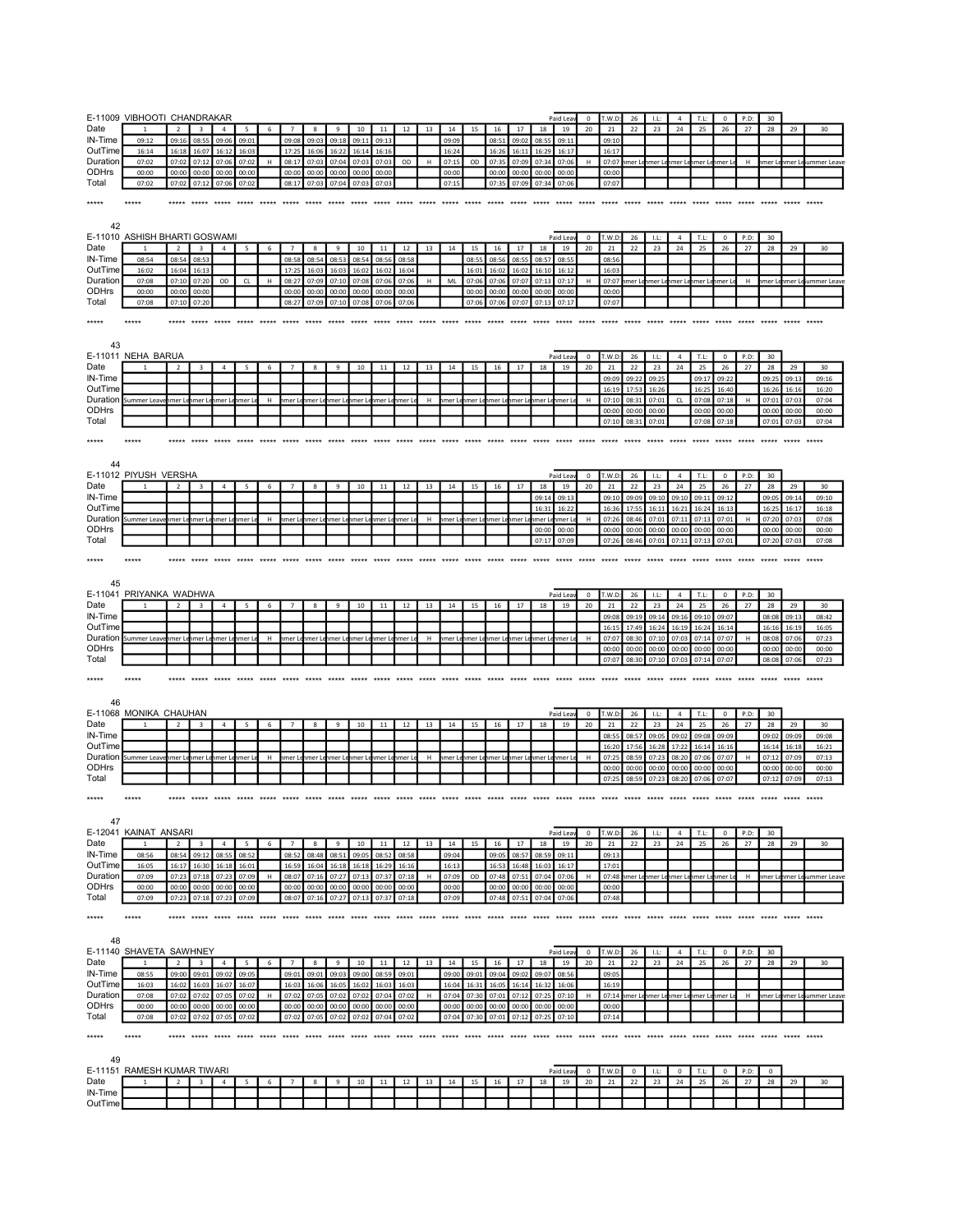| Duratio |  |  |  |  |  |  |  |  |  | . |  |  |  |  |  |
|---------|--|--|--|--|--|--|--|--|--|---|--|--|--|--|--|
| ODHrs   |  |  |  |  |  |  |  |  |  |   |  |  |  |  |  |
| Total   |  |  |  |  |  |  |  |  |  |   |  |  |  |  |  |

| ***** | ***** |  |  |  |  |  |  |  |  |  |  |  |  |  |  |  |
|-------|-------|--|--|--|--|--|--|--|--|--|--|--|--|--|--|--|
|       |       |  |  |  |  |  |  |  |  |  |  |  |  |  |  |  |

| 50                       |                                      |                          |                         |                |                               |       |                |                |                |                                    |                |                   |             |                |                |                |                             |                |                 |                   |                |                         |                |                                     |                |                      |             |                       |                |                            |
|--------------------------|--------------------------------------|--------------------------|-------------------------|----------------|-------------------------------|-------|----------------|----------------|----------------|------------------------------------|----------------|-------------------|-------------|----------------|----------------|----------------|-----------------------------|----------------|-----------------|-------------------|----------------|-------------------------|----------------|-------------------------------------|----------------|----------------------|-------------|-----------------------|----------------|----------------------------|
|                          | E-11153 KETAN MAHAJAN                |                          |                         |                |                               |       |                |                |                |                                    |                |                   |             |                |                |                |                             |                | Paid Lea        | $^{\circ}$        | r.w.d          | 26                      | LL             | $\overline{4}$                      | T.L:           | 0                    | P.D:        | 30                    |                |                            |
| Date                     |                                      | $\overline{\phantom{a}}$ | $\overline{3}$          | $\overline{a}$ | -5                            | 6     | $\overline{7}$ | $\mathbf{R}$   | $\ddot{q}$     | 10                                 | 11             | 12                | 13          | 14             | 15             | 16             | 17                          | 18             | 19              | 20                | 21             | 22                      | 23             | 24                                  | 25             | 26                   | 27          | 28                    | 29             | 30                         |
| IN-Time                  | 08:38                                | 08:47                    | 08:43                   | 08:44          | 08:41                         |       | 09:05          | 09:03          | 09:01          | 09:01                              | 09:03          | 08:58             |             | 09:11          | 09:07          |                | 09:04                       | 09:00          | 09:06           |                   | 09:03          |                         |                |                                     |                |                      |             |                       |                |                            |
| OutTime<br>Duration      | 16:02<br>07:24                       | 16:04<br>07:17           | 16:01<br>07:18          | 16:02<br>07:18 | 16:08<br>07:27                | H     | 16:05<br>07:00 | 16:05<br>07:02 | 16:04<br>07:03 | 16:11<br>07:10                     | 16:34<br>07:31 | 16:15<br>07:17    | H           | 16:18<br>07:07 | 16:08<br>07:01 | MI             | 16:09<br>07:05              | 16:01<br>07:01 | 16:19<br>07:13  | H                 | 17:12<br>08:09 |                         | imer Lehmer Le | hmer Lehmer Lehmer L                |                |                      | H           |                       |                | hmer Lehmer Leiummer Leave |
| <b>ODHrs</b>             | 00:00                                | 00:00                    | 00:00                   | 00:00          | 00:00                         |       | 00:00          | 00:00          | 00:00          | 00:00                              | 00:00          | 00:00             |             | 00:00          | 00:00          |                | 00:00                       | 00:00          | 00:00           |                   | 00:00          |                         |                |                                     |                |                      |             |                       |                |                            |
| Total                    | 07:24                                | 07:17                    | 07:18                   | 07:18          | 07:27                         |       | 07:00          | 07:02          | 07:03          | 07:10                              | 07:31          | 07:17             |             | 07:07          | 07:01          |                | 07:05                       | 07:01          | 07:13           |                   | 08:09          |                         |                |                                     |                |                      |             |                       |                |                            |
| *****                    |                                      |                          | ***** *****             |                | *****                         |       | *****          | *****          | *****          | *****                              |                | ***** ***** ***** |             |                | *****          | *****          | *****                       |                | ***** *****     |                   |                | ***** ***** ***** ***** |                | ***** ***** ***** ***** *****       |                |                      |             |                       |                |                            |
|                          |                                      |                          |                         |                |                               |       |                |                |                |                                    |                |                   |             |                |                |                |                             |                |                 |                   |                |                         |                |                                     |                |                      |             |                       |                |                            |
| 51                       |                                      |                          |                         |                |                               |       |                |                |                |                                    |                |                   |             |                |                |                |                             |                |                 |                   |                |                         |                |                                     |                |                      |             |                       |                |                            |
|                          | E-11154 SHIVANI MAHAJAN              |                          |                         |                |                               |       |                |                |                |                                    |                |                   |             |                |                |                |                             |                | Paid Lea        | $^{\circ}$        | T.W.D          | 26                      | LL:            | $\overline{4}$                      | T.L:           | 0                    | P.D:        | 30                    |                |                            |
| Date                     |                                      | $\overline{2}$           | $\overline{\mathbf{3}}$ | $\overline{4}$ | 5                             | 6     | $\overline{7}$ | 8              | 9              | 10                                 | 11             | 12                | 13          | 14             | 15             | 16             | 17                          | 18             | 19              | 20                | 21             | 22                      | 23             | 24                                  | 25             | 26                   | 27          | 28                    | 29             | 30                         |
| IN-Time<br>OutTime       | 08:38<br>16:04                       | 08:48<br>16:04           | 08:43                   | 08:44          | 08:41                         |       | 09:05<br>16:0  | 09:03<br>16:06 | 09:01          | 09:01                              | 09:04<br>16:35 | 08:59             |             | 09:11          | 09:07<br>16:08 | 09:19          | 09:04                       |                | 09:06           |                   | 09:04<br>17:1  |                         |                |                                     |                |                      |             |                       |                |                            |
| Duration                 | 07:26                                | 07:16                    | 16:01<br>07:18          | 16:02<br>07:18 | 16:16<br>07:35                | H     | 07:00          | 07:03          | 16:04<br>07:03 | 16:11<br>07:10                     | 07:31          | 16:14<br>07:15    | H           | 16:17<br>07:06 | 07:01          | 16:32<br>07:13 | 16:10<br>07:06              | ML             | 16:19<br>07:13  | H                 | 08:08          |                         |                | imer Lehmer Lehmer Lehmer Lehmer Le |                |                      | H           |                       |                | nmer Lenmer Le ummer Leave |
| <b>ODHrs</b>             | 00:00                                | 00:00                    | 00:00                   | 00:00          | 00:00                         |       | 00:00          | 00:00          | 00:00          | 00:00                              | 00:00          | 00:00             |             | 00:00          | 00:00          | 00:00          | 00:00                       |                | 00:00           |                   | 00:00          |                         |                |                                     |                |                      |             |                       |                |                            |
| Total                    | 07:26                                | 07:16                    | 07:18                   | 07:18          | 07:35                         |       | 07:00          | 07:03          | 07:03          | 07:10                              | 07:31          | 07:15             |             | 07:06          | 07:01          | 07:13          | 07:06                       |                | 07:13           |                   | 08:08          |                         |                |                                     |                |                      |             |                       |                |                            |
| *****                    | *****                                | *****                    |                         | *****          |                               |       | *****          | *****          |                |                                    |                |                   | ***** ***** |                |                |                |                             |                |                 |                   |                |                         |                |                                     |                |                      |             |                       |                |                            |
|                          |                                      |                          |                         |                |                               |       |                |                |                |                                    |                |                   |             |                |                |                |                             |                |                 |                   |                |                         |                |                                     |                |                      |             |                       |                |                            |
|                          |                                      |                          |                         |                |                               |       |                |                |                |                                    |                |                   |             |                |                |                |                             |                |                 |                   |                |                         |                |                                     |                |                      |             |                       |                |                            |
|                          |                                      |                          |                         |                |                               |       |                |                |                |                                    |                |                   |             |                |                |                |                             |                |                 |                   |                |                         |                |                                     |                |                      |             |                       |                |                            |
| 52                       |                                      |                          |                         |                |                               |       |                |                |                |                                    |                |                   |             |                |                |                |                             |                |                 |                   |                |                         |                |                                     |                |                      |             |                       |                |                            |
| Date                     | E-10830 MANOJ KUMAR BHATI            | $\overline{2}$           | $\overline{\mathbf{3}}$ | $\overline{4}$ | 5                             | 6     |                | 8              | 9              | 10                                 | 11             | 12                | 13          | 14             | 15             | 16             | 17                          | 18             | Paid Leav<br>19 | $\mathbf 0$<br>20 | T.W.D<br>21    | 26<br>22                | LL:<br>23      | $\overline{4}$<br>24                | T.L:<br>25     | $\mathbf 0$<br>26    | P.D:<br>27  | 30<br>28              | 29             | 30                         |
| IN-Time                  | 09:06                                | 08:56                    | 08:53                   | 08:40          | 08:1!                         |       | 08:58          | 09:11          | 08:54          | 08:39                              | 08:44          | 08:44             |             | 09:08          | 08:22          | 09:01          | 08:59                       | 09:01          | 08:56           |                   | 09:19          |                         |                |                                     |                |                      |             |                       |                |                            |
| OutTime                  | 16:12                                | 16:03                    | 16:06                   | 16:01          | 16:02                         |       | 17:30          | 16:13          | 16:03          | 16:04                              | 16:03          | 16:03             |             | 16:10          | 16:02          | 16:08          | 16:11                       | 16:05          | 16:07           |                   | 16:23          |                         |                |                                     |                |                      |             |                       |                |                            |
| Duration                 | 07:06                                | 07:07                    | 07:13                   | 07:21          | 07:47                         | н     | 08:32          | 07:02          | 07:09          | 07:25                              | 07:19          | 07:19             | H           | 07:02          | 07:40          | 07:07          | 07:12                       | 07:04          | 07:11           | H                 | 07:04          | nmer Lenmer Le          |                | hmer Lehmer Lehmer Le               |                |                      | н           |                       |                | imer Lenmer Leummer Leave  |
| <b>ODHrs</b><br>Total    | 00:00<br>07:06                       | 00:00<br>07:07           | 00:00<br>07:13          | 00:00<br>07:21 | 00:00<br>07:47                |       | 00:00<br>08:32 | 00:00<br>07:02 | 00:00<br>07:09 | 00:00<br>07:25                     | 00:00<br>07:19 | 00:00<br>07:19    |             | 00:00<br>07:02 | 00:00<br>07:40 | 00:00<br>07:07 | 00:00<br>07:12              | 00:00<br>07:04 | 00:00<br>07:11  |                   | 00:00<br>07:04 |                         |                |                                     |                |                      |             |                       |                |                            |
|                          |                                      |                          |                         |                |                               |       |                |                |                |                                    |                |                   |             |                |                |                |                             |                |                 |                   |                |                         |                |                                     |                |                      |             |                       |                |                            |
| *****                    | *****                                |                          |                         |                | ***** ***** ***** ***** ***** |       | *****          | *****          | *****          | *****                              | *****          | *****             | *****       | *****          | *****          |                | ***** ***** ***** *****     |                |                 |                   |                |                         |                |                                     |                |                      |             |                       | *****          |                            |
|                          |                                      |                          |                         |                |                               |       |                |                |                |                                    |                |                   |             |                |                |                |                             |                |                 |                   |                |                         |                |                                     |                |                      |             |                       |                |                            |
| 53                       | E-11293 RANJU JOY                    |                          |                         |                |                               |       |                |                |                |                                    |                |                   |             |                |                |                |                             |                | Paid Lea        | $^{\circ}$        | T.W.D          | 25.5                    | $11^{\circ}$   | $\overline{a}$                      | T.L:           | $\mathbf 0$          | P.D:        | 29.5                  |                |                            |
| Date                     |                                      | $\overline{2}$           | 3                       | $\overline{4}$ |                               | 6     |                | 8              | $\overline{9}$ | $10\,$                             | $11\,$         | $12\,$            | 13          | 14             | 15             | 16             | 17                          | $18\,$         | 19              | 20                | 21             | 22                      | 23             | 24                                  | 25             | 26                   | 27          | 28                    | 29             | 30                         |
| IN-Time                  |                                      |                          |                         |                |                               |       |                |                |                |                                    |                |                   |             |                |                |                |                             |                |                 |                   | 08:41          | 08:46                   | 08:47          | 08:36                               | 08:47          |                      |             | 08:35                 | 08:31          | 08:35                      |
| OutTime                  |                                      |                          |                         |                |                               |       |                |                |                |                                    |                |                   |             |                |                |                |                             |                |                 |                   | 16:30          | 17:48                   | 16:04          | 16:10                               | 13:01          |                      |             | 16:01                 | 16:02          | 16:01                      |
| Duration<br><b>ODHrs</b> | Summer Leavi                         | imer L                   | nmer Le                 | mer Le         | nmer L                        | н     |                |                |                | nmer Lenmer Lenmer Lenmer Lenmer L |                | enmer Le          | н           | hmer Le        | hmer Le        |                | hmer Lehmer Lehmer Lehmer L |                |                 | H                 | 07:49<br>00:00 | 09:02<br>00:00          | 07:1           | 07:34<br>00:00                      | 04:14<br>00:00 | ${\sf CL}$           | H           | 07:26<br>00:00        | 07:31<br>00:00 | 07:26<br>00:00             |
|                          |                                      |                          |                         |                |                               |       |                |                |                |                                    |                |                   |             |                |                |                |                             |                |                 |                   |                |                         | 00:00          |                                     |                |                      |             | 07:26                 | 07:31          |                            |
|                          |                                      |                          |                         |                |                               |       |                |                |                |                                    |                |                   |             |                |                |                |                             |                |                 |                   |                |                         |                | 07:34                               |                |                      |             |                       |                |                            |
| Total                    |                                      |                          |                         |                |                               |       |                |                |                |                                    |                |                   |             |                |                |                |                             |                |                 |                   | 07:49          | 09:02                   | 07:17          |                                     | 04:14          |                      |             |                       |                | 07:26                      |
| *****                    | *****                                |                          |                         |                |                               |       |                |                |                | *****                              |                |                   |             |                |                |                |                             |                |                 |                   |                |                         |                |                                     |                |                      |             | *****                 | ***** *****    |                            |
|                          |                                      |                          |                         |                |                               |       |                |                |                |                                    |                |                   |             |                |                |                |                             |                |                 |                   |                |                         |                |                                     |                |                      |             |                       |                |                            |
| 54                       |                                      |                          |                         |                |                               |       |                |                |                |                                    |                |                   |             |                |                |                |                             |                |                 |                   |                |                         |                |                                     |                |                      |             |                       |                |                            |
| Date                     | E-11479 SACHIN GUPTA<br>$\mathbf{1}$ | $\overline{2}$           | $\overline{3}$          | $\overline{4}$ | 5                             | 6     | $\overline{7}$ | 8              | 9              | 10                                 | 11             | 12                | 13          | 14             | 15             | 16             | 17                          | 18             | Paid Leav<br>19 | $\mathbf 0$<br>20 | T.W.D<br>21    | 26<br>22                | L<br>23        | $\overline{4}$<br>24                | T.L:<br>25     | $\overline{0}$<br>26 | P.D:<br>27  | 30 <sub>o</sub><br>28 | 29             | 30                         |
| IN-Time                  | 08:48                                | 08:47                    | 08:44                   | 08:54          | 08:43                         |       | 09:01          | 09:01          | 09:03          | 09:00                              | 08:59          | 09:01             |             | 09:02          | 09:08          | 09:09          | 09:02                       | 09:08          | 09:09           |                   | 09:03          | 09:00                   | 09:02          | 09:09                               | 09:09          | 09:09                |             | 09:02                 | 09:08          | 09:09                      |
| OutTime                  | 17:10                                | 17:19                    | 17:21                   | 17:19          | 17:22                         |       | 16:03          | 16:06          | 16:05          | 16:02                              | 16:03          | 16:03             |             | 17:22          | 16:14          | 16:16          | 17:22                       | 16:14          | 16:16           |                   | 16:05          | 16:02                   | 17:22          | 16:14                               | 16:16          | 16:16                |             | 17:22                 | 16:14          | 16:16                      |
| Duration                 | 08:22                                | 08:32                    | 08:37                   | 08:25          | 08:39                         | H     | 07:02          | 07:05          | 07:02          | 07:02                              | 07:04          | 07:02             | H           | 08:20          | 07:06          | 07:07          | 08:20                       | 07:06          | 07:07           | H                 | 07:02          | 07:02                   | 08:20          | 07:06                               | 07:07          | 07:07                | H           | 08:20<br>00:00        | 07:06          | 07:07                      |
| ODHrs<br>Total           | 00:00<br>08:22                       | 00:00<br>08:32           | 00:00<br>08:37          | 00:00<br>08:25 | 00:00<br>08:39                |       | 00:00<br>07:02 | 00:00<br>07:05 | 00:00<br>07:02 | 00:00<br>07:02                     | 00:00<br>07:04 | 00:00<br>07:02    |             | 00:00<br>08:20 | 00:00<br>07:06 | 00:00<br>07:07 | 00:00<br>08:20              | 00:00<br>07:06 | 00:00<br>07:07  |                   | 00:00<br>07:02 | 00:00<br>07:02          | 00:00<br>08:20 | 00:00<br>07:07                      | 00:00<br>07:07 | 00:00<br>07:07       |             | 08:20                 | 00:00<br>07:06 | 00:00<br>07:07             |
|                          |                                      |                          |                         |                |                               |       |                |                |                |                                    |                |                   |             |                |                |                |                             |                |                 |                   |                |                         |                |                                     |                |                      |             |                       |                |                            |
| *****                    | *****                                | *****                    | *****                   | *****          | *****                         | ***** | *****          | *****          | *****          | *****                              | *****          | *****             |             | *****          | *****          | *****          | *****                       | *****          | *****           | *****             | *****          | *****                   | *****          | *****                               | *****          | *****                |             | *****                 |                |                            |
|                          |                                      |                          |                         |                |                               |       |                |                |                |                                    |                |                   |             |                |                |                |                             |                |                 |                   |                |                         |                |                                     |                |                      |             |                       |                |                            |
| 55                       | E-12365 SHRUTI SARSWAT               |                          |                         |                |                               |       |                |                |                |                                    |                |                   |             |                |                |                |                             |                | Paid Lea        | $\mathbf 0$       | T.W.D          | 26                      | L              | $\overline{4}$                      | T.L:           | $^{\circ}$           | P.D:        | 30                    |                |                            |
| Date                     |                                      | $\overline{2}$           | 3                       | $\overline{4}$ | 5                             | 6     | $\overline{7}$ | 8              | 9              | 10                                 | 11             | 12                | 13          | 14             | 15             | 16             | 17                          | 18             | 19              | 20                | 21             | 22                      | 23             | 24                                  | 25             | 26                   | 27          | 28                    | 29             | 30                         |
| IN-Time                  |                                      |                          |                         |                |                               |       |                |                |                |                                    | 08:51          | 08:49             |             | 08:47          | 08:52          | 09:00          | 08:50                       | 08:52          | 09:01           |                   | 09:16          | 08:48                   | 08:47          | 08:51                               | 08:48          |                      |             | 08:49                 | 08:49          | 08:51                      |
| OutTime                  | Summer Leave                         |                          | mer Lenmer Le           |                |                               | н     |                |                |                | nmer Lericted L                    | 16:00          | 16:04<br>07:15    | н           | 16:02<br>07:15 | 16:01          | 16:02          | 16:05                       | 16:02          | 16:03           | H                 | 16:5           | 17:50                   | 16:34<br>07:47 | 16:12                               | 16:2<br>07:33  |                      | $\mathsf H$ | 16:17<br>07:28        | 16:3<br>07:43  | 16:14<br>07:23             |
| Duration<br><b>ODHrs</b> |                                      |                          |                         |                | nmer Lenmer Le                |       | nmer Le        | nmer Le        |                |                                    | 07:09<br>00:00 | 00:00             |             | 00:00          | 07:09<br>00:00 | 07:02          | 07:15<br>00:00 00:00        | 07:10<br>00:00 | 07:02<br>00:00  |                   | 07:41<br>00:00 | 09:02<br>00:00          | 00:00          | 07:21<br>00:00                      | 00:00          | ${\sf CL}$           |             | 00:00                 | 00:00          | 00:00                      |
| Total                    |                                      |                          |                         |                |                               |       |                |                |                |                                    | 07:09          | 07:15             |             | 07:15          | 07:09          |                | 07:02 07:15                 | 07:10          | 07:02           |                   | 07:41          | 09:02                   | 07:47          | 07:21 07:33                         |                |                      |             | 07:28                 | 07:43          | 07:23                      |
| *****                    |                                      |                          |                         |                |                               |       |                |                |                |                                    |                |                   |             |                |                |                |                             |                |                 |                   |                |                         |                | ***** ***** ***** *****             |                |                      |             |                       |                |                            |
|                          |                                      |                          |                         |                |                               |       |                |                |                |                                    |                |                   |             |                |                |                |                             |                |                 |                   |                |                         |                |                                     |                |                      |             |                       |                |                            |
| 56                       |                                      |                          |                         |                |                               |       |                |                |                |                                    |                |                   |             |                |                |                |                             |                |                 |                   |                |                         |                |                                     |                |                      |             |                       |                |                            |
|                          | E-11480 RUCHI GUPTA                  |                          |                         |                |                               |       |                |                |                |                                    |                |                   |             |                |                |                |                             |                | Paid Lear       | $^{\circ}$        | T.W.D:         | 26                      | -LL:           | $\overline{4}$                      | T.L:           | $\mathbf{0}$         | P.D:        | 30                    |                |                            |
| Date                     |                                      |                          | $\overline{\mathbf{3}}$ | $\overline{a}$ | 5                             | 6     | $\overline{7}$ | 8              | $\,9$          | 10                                 | 11             | 12                | 13          | 14             | 15             | 16             | 17                          | 18             | 19              | 20                | 21             | 22                      | 23             | 24                                  | 25             | 26                   | 27          | 28                    | 29             | 30                         |
| IN-Time                  | 08:48                                | 08:47                    | 08:44                   | 08:54          | 08:43                         |       | 09:01          | 09:01          | 09:03          | 09:00                              | 08:59          | 09:01             |             | 09:02          | 09:08          | 09:09          | 09:02                       | 09:08          | 09:09           |                   | 09:03          | 09:00                   | 09:02          | 09:09                               | 09:09          | 09:09                |             | 09:02                 | 09:08          | 09:09                      |
| OutTime<br>Duration      | 17:10<br>08:22                       | 17:19<br>08:32           | 17:21<br>08:37          | 17:19<br>08:25 | 17:22<br>08:39                | Н     | 16:03<br>07:02 | 16:06<br>07:05 | 16:05<br>07:02 | 16:02<br>07:02                     | 16:03<br>07:04 | 16:03<br>07:02    | H           | 17:22<br>08:20 | 16:14<br>07:06 | 16:16<br>07:07 | 17:22<br>08:20              | 16:14<br>07:06 | 16:16<br>07:07  | H                 | 16:05<br>07:02 | 16:02<br>07:02          | 17:22<br>08:20 | 16:14<br>07:06                      | 16:16<br>07:07 | 16:16<br>07:07       | H           | 17:22<br>08:20        | 16:14<br>07:06 | 16:16<br>07:07             |
| ODHrs                    | 00:00                                | 00:00                    | 00:00                   | 00:00          | 00:00                         |       | 00:00          | 00:00          | 00:00          | 00:00                              | 00:00          | 00:00             |             | 00:00          | 00:00          | 00:00          | 00:00                       | 00:00          | 00:00           |                   | 00:00          | 00:00                   | 00:00          | 00:00                               | 00:00          | 00:00                |             | 00:00                 | 00:00          | 00:00                      |
| Total                    | 08:22                                | 08:32                    | 08:37                   | 08:25          | 08:39                         |       | 07:02          | 07:05          | 07:02          | 07:02                              | 07:04          | 07:02             |             | 08:20          | 07:06          | 07:07          | 08:20                       | 07:06          | 07:07           |                   | 07:02          | 07:02                   | 08:20          | 07:07                               | 07:07          | 07:07                |             | 08:20                 | 07:06          | 07:07                      |
| *****                    | *****                                |                          |                         |                |                               |       |                |                |                |                                    |                |                   |             |                |                |                |                             |                |                 |                   |                |                         |                |                                     |                |                      |             |                       | ***** *****    |                            |
|                          |                                      |                          |                         |                |                               |       |                |                |                |                                    |                |                   |             |                |                |                |                             |                |                 |                   |                |                         |                |                                     |                |                      |             |                       |                |                            |
| 57                       |                                      |                          |                         |                |                               |       |                |                |                |                                    |                |                   |             |                |                |                |                             |                |                 |                   |                |                         |                |                                     |                |                      |             |                       |                |                            |
|                          | E-11487 PREETI PAHWA                 |                          |                         |                |                               |       |                |                |                |                                    |                |                   |             |                |                |                |                             |                | Paid Lea        | $^{\circ}$        | T.W.D          | 26                      | LL:            | $\overline{a}$                      | T.L:           | $\Omega$             | P.D:        | 30                    |                |                            |
| Date                     |                                      | $\mathcal{P}$            | $\overline{\mathbf{3}}$ | $\overline{a}$ | 5                             | 6     |                | s.             | $\ddot{q}$     | 10                                 | $11\,$         | 12                | 13          | 14             | 15             | 16             | 17                          | 18             | 19              | 20                | 21             | 22                      | 23             | 24                                  | 25             | 26                   | 27          | 28                    | 29             | 30                         |
| IN-Time                  |                                      |                          |                         |                |                               |       |                |                |                |                                    |                |                   |             |                |                |                |                             |                |                 |                   | 09:13<br>16:16 | 09:12<br>18:35          | 09:07<br>16:25 | 09:13<br>16:17                      | 09:07<br>16:1  | 08:57<br>16:05       |             |                       | 09:04<br>16:06 | 09:09<br>16:12             |
| OutTime<br>Duration      | Summer Leav                          |                          | imer Lehmer Le          | mer Le         | nmer L                        | н     | mer Le         | ımer Le        |                | imer Lenmer Le                     |                | nmer Lenmer Le    | H           | hmer Le        | hmer Le        | hmer Le        | hmer Le                     |                | imer Lehmer L   | н                 | 07:03          | 09:23                   | 07:18          | 07:04                               | 07:05          | 07:08                | н           | ML                    | 07:02          | 07:03                      |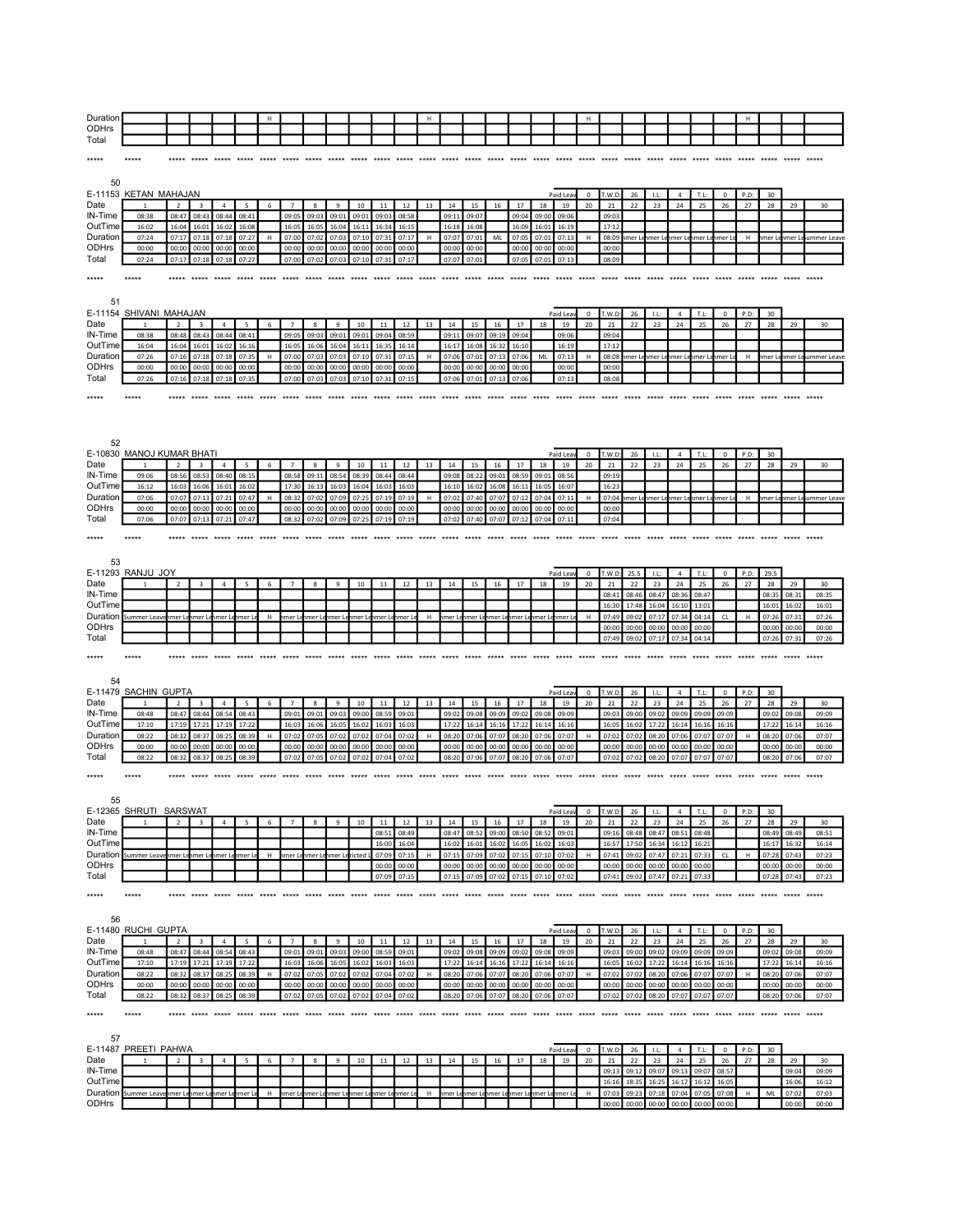| Total                       |                                   |                          |                         |                         |                |       |                |                         |                |                 |                |                |             |                |                               |                |                |                |                |             | 07:03          | 09:23          | 07:18 07:04           |                      | 07:05          | 07:08             |            |                | 07:02          | 07:03                       |
|-----------------------------|-----------------------------------|--------------------------|-------------------------|-------------------------|----------------|-------|----------------|-------------------------|----------------|-----------------|----------------|----------------|-------------|----------------|-------------------------------|----------------|----------------|----------------|----------------|-------------|----------------|----------------|-----------------------|----------------------|----------------|-------------------|------------|----------------|----------------|-----------------------------|
| *****                       |                                   |                          |                         |                         |                |       |                |                         |                |                 |                |                |             |                |                               |                |                |                |                |             |                |                |                       |                      |                |                   |            |                |                |                             |
|                             |                                   |                          |                         |                         |                |       |                |                         |                |                 |                |                |             |                |                               |                |                |                |                |             |                |                |                       |                      |                |                   |            |                |                |                             |
| 58                          |                                   |                          |                         |                         |                |       |                |                         |                |                 |                |                |             |                |                               |                |                |                |                |             |                |                |                       |                      |                |                   |            |                |                |                             |
| Date                        | E-12097 NEHA VERMA<br>1           | $\overline{2}$           | 3                       | $\overline{4}$          | 5              | 6     | $\overline{7}$ | 8                       | $\,9$          | 10              | 11             | 12             | 13          | 14             | 15                            | 16             | 17             | 18             | Paid Lea<br>19 | 0<br>20     | T.W.D<br>21    | 26<br>22       | LL:<br>23             | $\overline{4}$<br>24 | T.L:<br>25     | $\mathbf 0$<br>26 | P.D:<br>27 | 30<br>28       | 29             | 30                          |
| IN-Time                     | 09:12                             | 09:16                    | 08:55                   | 09:06                   | 09:01          |       | 09:08          | 09:02                   | 09:19          | 09:11           | 09:13          | 09:13          |             | 09:08          | 09:03                         | 08:59          | 09:00          | 09:05          | 08:54          |             | 09:08          |                |                       |                      |                |                   |            |                |                |                             |
| OutTime<br>Duration         | 16:14                             | 16:18                    | 16:24                   | 16:12                   | 16:03          |       | 17:25          | 16:05                   | 16:22          | 16:14           | 16:17          | 16:15          |             | 16:11          | 16:04                         | 16:03          | 16:02          | 16:13          | 16:13          |             | 16:12          |                |                       |                      |                |                   |            |                |                |                             |
| ODHrs                       | 07:02<br>00:00                    | 07:02<br>00:00           | 07:29<br>00:00          | 07:06<br>00:00          | 07:02<br>00:00 | н     | 08:17<br>00:00 | 07:03<br>00:00          | 07:03<br>00:00 | 07:03<br>00:00  | 07:04<br>00:00 | 07:02<br>00:00 | $\mathsf H$ | 07:03<br>00:00 | 07:01<br>00:00                | 07:04<br>00:00 | 07:02<br>00:00 | 07:08<br>00:00 | 07:19<br>00:00 | н           | 07:04<br>00:00 |                | imer Lenmer Lenmer L  |                      | hmer Le        | hmer L            | н          | mer Le         |                | nmer Lesummer Leav          |
| Total                       | 07:02                             | 07:02                    | 07:29                   | 07:06                   | 07:02          |       | 08:17          | 07:03                   | 07:03          | 07:03           | 07:04          | 07:02          |             | 07:03          | 07:01                         | 07:04          | 07:02          | 07:08          | 07:19          |             | 07:04          |                |                       |                      |                |                   |            |                |                |                             |
| *****                       | *****                             | *****                    | *****                   | *****                   |                |       | *****          | *****                   | *****          |                 |                |                |             |                |                               |                | *****          |                |                |             | *****          |                |                       |                      |                |                   |            |                |                |                             |
|                             |                                   |                          |                         |                         |                |       |                |                         |                |                 |                |                |             |                |                               |                |                |                |                |             |                |                |                       |                      |                |                   |            |                |                |                             |
| 59                          |                                   |                          |                         |                         |                |       |                |                         |                |                 |                |                |             |                |                               |                |                |                |                |             |                |                |                       |                      |                |                   |            |                |                |                             |
| Date                        | E-12165 FARHA ANSARI              | $\overline{\phantom{a}}$ | $\mathbf{3}$            | $\overline{a}$          | 5              | 6     | $\overline{7}$ | $\boldsymbol{8}$        | $\mathbf{q}$   | 10              | 11             | 12             | 13          | 14             | 15                            | 16             | 17             | 18             | Paid Lea<br>19 | 0<br>20     | T.W.D<br>21    | 26<br>22       | LL:<br>23             | $\overline{a}$<br>24 | T.L:<br>25     | $\mathbf 0$<br>26 | P.D:<br>27 | 30<br>28       | 29             | 30                          |
| IN-Time                     | 09:13                             | 09:09                    | 09:06                   | 09:11                   | 09:13          |       | 09:24          | 09:13                   | 09:15          | 09:18           | 09:25          | 09:14          |             | 09:22          | 09:23                         | 09:19          | 08:57          |                | 09:08          |             | 09:21          |                |                       |                      |                |                   |            |                |                |                             |
| OutTime                     | 16:17                             | 16:12                    | 16:08                   | 16:13                   | 16:17          |       | 17:26          | 16:17                   | 16:20          | 16:26           | 16:29          | 16:19          |             | 16:26          | 16:26                         | 16:26          | 16:08          |                | 16:15          |             | 16:25          |                |                       |                      |                |                   |            |                |                |                             |
| Duration<br>ODHrs           | 07:04<br>00:00                    | 07:03<br>00:00           | 07:02<br>00:00          | 07:02<br>00:00          | 07:04<br>00:00 | Н     | 08:02<br>00:00 | 07:04<br>00:00          | 07:05<br>00:00 | 07:08<br>00:00  | 07:04<br>00:00 | 07:05<br>00:00 | н           | 07:04<br>00:00 | 07:03<br>00:00                | 07:07<br>00:00 | 07:11<br>00:00 | OD             | 07:07<br>00:00 | н           | 07:04<br>00:00 |                | nmer Lehmer Lehmer L  |                      | nmer Lenmer L  |                   | н          | hmer Le        |                | hmer Lesummer Leave         |
| Total                       | 07:04                             | 07:03                    | 07:02                   | 07:02                   | 07:04          |       | 08:02          | 07:04                   | 07:05          | 07:08           | 07:04          | 07:05          |             | 07:04          | 07:03                         | 07:07 07:11    |                |                | 07:07          |             | 07:04          |                |                       |                      |                |                   |            |                |                |                             |
| *****                       | *****                             | *****                    | *****                   | *****                   | *****          | ***** | *****          | *****                   | *****          | *****           |                | *****          | *****       | *****          | *****                         |                |                |                | *****          |             | *****          |                |                       |                      |                |                   |            |                |                |                             |
|                             |                                   |                          |                         |                         |                |       |                |                         |                |                 |                |                |             |                |                               |                |                |                |                |             |                |                |                       |                      |                |                   |            |                |                |                             |
| 60                          |                                   |                          |                         |                         |                |       |                |                         |                |                 |                |                |             |                |                               |                |                |                |                |             |                |                |                       |                      |                |                   |            |                |                |                             |
|                             | E-12428 RACHIT GUPTA              |                          |                         |                         |                |       |                |                         |                |                 |                |                |             |                |                               |                |                |                | Paid Lea       | 0           | T.W.D          | 9              | LL:                   | $\overline{2}$       | T.L:           | $\mathbf 0$       | P.D:       | 11             |                |                             |
| Date<br>IN-Time             | $\mathbf{1}$                      | $\overline{2}$           | $\overline{3}$          | $\sqrt{4}$              | 5              | 6     |                | $\mathbf{R}$            | $\mathbf{q}$   | 10              | 11             | 12             | 13          | 14             | 15                            | 16             | 17             | 18             | 19             | 20          | 21<br>08:58    | 22<br>09:11    | 23<br>08:54           | 24<br>08:39          | 25<br>08:44    | 26<br>08:44       | 27         | 28<br>09:04    | 29<br>09:09    | 30<br>09:13                 |
| OutTime                     |                                   |                          |                         |                         |                |       |                |                         |                |                 |                |                |             |                |                               |                |                |                |                |             | 17:30          | 16:13          | 16:03                 | 16:04                | 16:03          | 16:03             |            | 16:06          | 16:1           | 16:17                       |
| Duration                    |                                   |                          |                         |                         |                | н     |                |                         |                |                 |                |                | $\mathsf H$ |                |                               |                |                |                |                | H           | 08:32          | 07:02          | 07:09                 | 07:25                | 07:19          | 07:19             | H          | 07:02          | 07:03          | 07:04                       |
| ODHrs<br>Total              |                                   |                          |                         |                         |                |       |                |                         |                |                 |                |                |             |                |                               |                |                |                |                |             | 00:00<br>08:32 | 00:00<br>07:02 | 00:00<br>07:09        | 00:00<br>07:25       | 00:00<br>07:19 | 00:00<br>07:19    |            | 00:00<br>07:02 | 00:00<br>07:03 | 00:00<br>07:04              |
|                             |                                   |                          |                         |                         |                |       |                |                         |                |                 |                |                |             |                |                               |                |                |                |                |             |                |                |                       |                      |                |                   |            |                |                |                             |
| *****                       |                                   |                          |                         |                         |                |       |                |                         |                |                 |                |                |             |                |                               |                |                |                |                |             |                |                |                       |                      |                |                   |            |                |                |                             |
| 61                          |                                   |                          |                         |                         |                |       |                |                         |                |                 |                |                |             |                |                               |                |                |                |                |             |                |                |                       |                      |                |                   |            |                |                |                             |
|                             | E-11579 SRISHTI KHARKWAL          |                          |                         |                         |                |       |                |                         |                |                 |                |                |             |                |                               |                |                |                | Paid Leav      | $\mathbf 0$ | T.W.D:         | 26             | LL:                   | $\overline{4}$       | T.L:           | $\pmb{0}$         | P.D:       | 30             |                |                             |
| Date                        |                                   | $\overline{\phantom{a}}$ | $\overline{\mathbf{a}}$ | $\overline{a}$          | 5              | 6     | $\overline{7}$ | $\mathbf{R}$            | $\mathbf{q}$   | 10              | 11             | 12             | 13          | 14             | 15                            | 16             | 17             | 18             | 19             | 20          | 21             | 22             | 23                    | 24                   | 25             | 26                | 27         | 28             | 29             | 30                          |
| IN-Time<br>OutTime          | 08:44                             | 08:48                    |                         | 08:43                   | 08:47          |       | 08:47          | 08:49                   | 08:48          | 08:49           | 08:49          | 08:49          |             | 08:49          | 08:51                         | 08:49          | 08:50          | 08:51          | 08:47          |             | 08:41          |                |                       |                      |                |                   |            |                |                |                             |
| Duration                    | 16:03<br>07:19                    | 16:01<br>07:13           | icted                   | 16:03<br>07:20          | 16:01<br>07:14 | H     | 16:01<br>07:14 | 16:01<br>07:12          | 16:01<br>07:13 | 16:01<br>07:12  | 16:02<br>07:13 | 16:03<br>07:14 | H           | 16:01<br>07:12 | 16:02<br>07:11                | 16:01<br>07:12 | 16:03<br>07:13 | 16:03<br>07:12 | 16:01<br>07:14 | H           | 16:01<br>07:20 | ımer L         | hmer I                | hmer L               | ımer Le        | ımer L            | H          | nmer L         | ımer I         | ummer Leav                  |
| ODHrs                       | 00:00                             | 00:00                    |                         | 00:00                   | 00:00          |       | 00:00          | 00:00                   | 00:00          | 00:00           | 00:00          | 00:00          |             | 00:00          | 00:00                         | 00:00          | 00:00          | 00:00          | 00:00          |             | 00:00          |                |                       |                      |                |                   |            |                |                |                             |
| Total                       | 07:19                             | 07:13                    |                         | 07:20                   | 07:14          |       | 07:14          | 07:12                   | 07:13          | 07:12           | 07:13          | 07:14          |             | 07:12          | 07:11                         | 07:12          | 07:13          | 07:12          | 07:14          |             | 07:20          |                |                       |                      |                |                   |            |                |                |                             |
|                             |                                   |                          |                         |                         |                |       |                |                         |                |                 |                |                |             |                |                               |                |                |                |                |             |                |                |                       |                      |                |                   |            |                |                |                             |
| *****                       | *****                             |                          |                         |                         |                |       |                |                         |                |                 |                |                |             |                |                               |                |                |                |                |             |                |                |                       |                      |                |                   |            |                |                |                             |
|                             |                                   |                          |                         |                         |                |       |                |                         |                |                 |                |                |             |                |                               |                |                |                |                |             |                |                |                       |                      |                |                   |            |                |                |                             |
|                             |                                   |                          |                         |                         |                |       |                |                         |                |                 |                |                |             |                |                               |                |                |                |                |             |                |                |                       |                      |                |                   |            |                |                |                             |
| 62                          |                                   |                          |                         |                         |                |       |                |                         |                |                 |                |                |             |                |                               |                |                |                |                |             |                |                |                       |                      |                |                   |            |                |                |                             |
|                             | E-12427 CHANDRAKANT RAJARAM PATIL |                          |                         |                         |                |       |                |                         |                |                 |                |                |             |                |                               |                |                |                | Paid Leav      | $\mathsf 0$ | T.W.D          | 5              | 112                   |                      | T.L:           | $\mathbf 0$       | P.D:       | 6              |                |                             |
| Date                        |                                   | $\overline{\phantom{a}}$ |                         | $\Delta$                |                | 6     |                | $\mathbf{R}$            | $\mathbf{Q}$   | 10              | 11             | 12             | 13          | 14             | 15                            | 16             | 17             | 18             | 19             | $20\,$      | $\bf{21}$      | 22             | 23                    | 24                   | 25             | 26                | 27         | 28             | 29             | 30                          |
| IN-Time<br>OutTime          |                                   |                          |                         |                         |                |       |                |                         |                |                 |                |                |             |                |                               |                |                |                |                |             |                |                |                       |                      | 09:22<br>16:26 | 09:23<br>16:26    |            | 08:55<br>16:24 | 09:06<br>16:12 | 09:01<br>16:03              |
| Duration                    |                                   |                          |                         |                         |                | H     |                |                         |                |                 |                |                | H           |                |                               |                |                |                |                | H           |                |                |                       |                      | 07:04          | 07:03             | н          | 07:29          | 07:0           | 07:02                       |
| ODHrs                       |                                   |                          |                         |                         |                |       |                |                         |                |                 |                |                |             |                |                               |                |                |                |                |             |                |                |                       |                      | 00:00          | 00:00             |            | 00:00          | 00:00          | 00:00                       |
| Total                       |                                   |                          |                         |                         |                |       |                |                         |                |                 |                |                |             |                |                               |                |                |                |                |             |                |                |                       |                      | 07:04          | 07:03             |            | 07:2           | 07:0           | 07:02                       |
| *****                       | *****                             |                          |                         |                         |                |       |                |                         |                |                 |                |                |             |                |                               |                |                |                |                |             |                |                |                       |                      |                |                   |            |                |                |                             |
|                             |                                   |                          |                         |                         |                |       |                |                         |                |                 |                |                |             |                |                               |                |                |                |                |             |                |                |                       |                      |                |                   |            |                |                |                             |
| 63                          | E-11754 JYOTI GUPTA               |                          |                         |                         |                |       |                |                         |                |                 |                |                |             |                |                               |                |                |                | Paid Leav      | $\mathbf 0$ | T.W.D:         | 26             | LL:                   | $\overline{4}$       | T.L:           | $\mathbf 0$       | P.D:       | 30             |                |                             |
|                             | $\overline{1}$                    | $\overline{2}$           | 3                       | $\overline{4}$          |                |       |                |                         |                | 10              | 11             | 12             | 13          | 14             | 15                            | 16             | 17             | 18             | 19             | 20          | 21             | 22             | 23                    | 24                   | 25             | 26                | 27         | 28             | 29             | 30                          |
| IN-Time                     | 08:44                             | 08:48                    | 08:51                   | 08:43                   | 08:47          |       | 08:47          | 08:49                   |                | 08:48 08:49     |                | 08:48          |             | 08:49          | 08:51 08:48                   |                | 08:50 08:52    |                | 08:46          |             | 08:45          |                |                       |                      |                |                   |            |                |                |                             |
| Date<br>OutTime<br>Duration | 16:00<br>07:16                    | 16:01<br>07:13           | 16:00<br>07:09          | 16:01<br>07:18          | 16:00<br>07:13 | H     | 16:00<br>07:13 | 16:00<br>07:11          | ricted L       | 16:01<br>07:13  | 16:00<br>07:11 | 16:03<br>07:15 | H           | 16:00<br>07:11 | 16:00<br>07:09                | 16:02<br>07:14 | 16:00<br>07:10 | 16:04<br>07:12 | 16:01<br>07:15 | H           | 16:00<br>07:15 |                | imer Lenmer Lenmer Le |                      |                | imer Leimer L     |            |                |                | H nmer Lenmer Leummer Leave |
| ODHrs                       | 00:00                             | 00:00                    | 00:00                   | 00:00                   | 00:00          |       | 00:00          | 00:00                   |                | 00:00           | 00:00          | 00:00          |             | 00:00          | 00:00                         | 00:00          | 00:00          | 00:00          | 00:00          |             | 00:00          |                |                       |                      |                |                   |            |                |                |                             |
| Total                       | 07:16                             | 07:13                    | 07:09                   | 07:18                   | 07:13          |       | 07:13          | 07:11                   |                | 07:13           | 07:11          | 07:15          |             |                | 07:11 07:09 07:14 07:10 07:12 |                |                |                | 07:15          |             | 07:15          |                |                       |                      |                |                   |            |                |                |                             |
| *****                       | *****                             | *****                    | *****                   | *****                   | *****          | ***** |                | ***** ***** ***** ***** |                |                 | *****          | ***** *****    |             | *****          | ***** ***** ***** *****       |                |                |                | *****          | *****       | *****          | ***** *****    |                       |                      |                |                   |            |                |                |                             |
|                             |                                   |                          |                         |                         |                |       |                |                         |                |                 |                |                |             |                |                               |                |                |                |                |             |                |                |                       |                      |                |                   |            |                |                |                             |
| 64                          |                                   |                          |                         |                         |                |       |                |                         |                |                 |                |                |             |                |                               |                |                |                |                |             |                |                |                       |                      |                |                   |            |                |                |                             |
| Date                        |                                   | $\overline{2}$           | $\overline{\mathbf{3}}$ | $\overline{4}$          | -5             | 6     |                | 8                       | 9              | 10              | 11             | 12             | 13          | 14             | 15                            | 16             | 17             | 18             | 19             | 20          | 21             | 22             | 23                    | 24                   | 25             | 26                | 27         | 28             | 29             | 30                          |
| IN-Time                     |                                   |                          |                         |                         |                |       |                |                         |                |                 |                |                |             |                |                               |                |                |                |                |             |                |                |                       |                      |                |                   |            |                |                |                             |
| OutTime                     |                                   |                          |                         |                         |                |       |                |                         |                |                 |                |                |             |                |                               |                |                |                |                |             |                |                |                       |                      |                |                   |            |                |                |                             |
| Duration<br>ODHrs           |                                   |                          |                         |                         |                | н     |                |                         |                |                 |                |                | H           |                |                               |                |                |                |                | H           |                |                |                       |                      |                |                   | н          |                |                |                             |
|                             |                                   |                          |                         |                         |                |       |                |                         |                |                 |                |                |             |                |                               |                |                |                |                |             |                |                |                       |                      |                |                   |            |                |                |                             |
| *****                       | *****                             |                          |                         |                         |                |       |                |                         |                |                 |                |                |             |                |                               |                |                |                |                |             |                |                |                       |                      |                |                   |            |                |                |                             |
|                             |                                   |                          |                         |                         |                |       |                |                         |                |                 |                |                |             |                |                               |                |                |                |                |             |                |                |                       |                      |                |                   |            |                |                |                             |
| 65                          |                                   |                          |                         |                         |                |       |                |                         |                |                 |                |                |             |                |                               |                |                |                |                |             |                |                |                       |                      |                |                   |            |                |                |                             |
|                             | E-11836 SAURABH SHARMA            |                          |                         |                         |                |       |                |                         |                |                 |                |                |             |                |                               |                |                |                | Paid Leav      | $^{\circ}$  | T.W.D:         | 26             | LL                    | $\overline{4}$       | T.L:           | $^{\circ}$        | P.D:       | 30             |                |                             |
| Date<br>IN-Time             | 09:25                             | $\overline{2}$<br>09:20  | 3<br>09:14              | $\overline{4}$<br>09:17 | 5              | 6     | 09:22          | 8<br>09:05              | 9<br>09:11     | $10\,$<br>09:17 | 11<br>09:15    | 12<br>09:14    | 13          | 14<br>09:14    | 15<br>09:20                   | 16<br>09:09    | 17<br>09:14    | 18<br>09:20    | 19<br>09:20    | 20          | 21<br>09:16    | 22             | 23                    | 24                   | 25             | 26                | 27         | 28             | 29             | 30                          |
| Total<br>OutTime            | 16:28                             | 16:29                    | 16:30                   | 16:26                   |                |       | 17:29          | 16:12                   | 16:48          | 16:20           | 16:16          | 16:16          |             | 16:16          | 16:22                         | 16:11          | 16:27          | 17:05          | 16:24          |             | 16:57          |                |                       |                      |                |                   |            |                |                |                             |
| Duration                    | 07:03                             | 07:09                    | 07:16                   | 07:09                   | CL             | н     | 08:07          | 07:07                   | 07:37          | 07:03           | 07:01          | 07:02          | H           | 07:02          | 07:02                         | 07:02          | 07:13          | 07:45          | 07:04          | H           | 07:41          | nmer L         | enmer Lenmer Le       |                      | nmer Lenmer Le |                   | H          |                |                | nmer Lenmer Le ummer Leave  |
| ODHrs<br>Total              | 00:00<br>07:03                    | 00:00<br>07:09           | 00:00<br>07:16          | 00:00<br>07:09          |                |       | 00:00<br>08:07 | 00:00<br>07:07          | 00:00<br>07:37 | 00:00<br>07:03  | 00:00<br>07:01 | 00:00<br>07:02 |             | 00:00<br>07:02 | 00:00<br>07:02                | 00:00<br>07:02 | 00:00<br>07:13 | 00:00<br>07:45 | 00:00<br>07:04 |             | 00:00<br>07:41 |                |                       |                      |                |                   |            |                |                |                             |